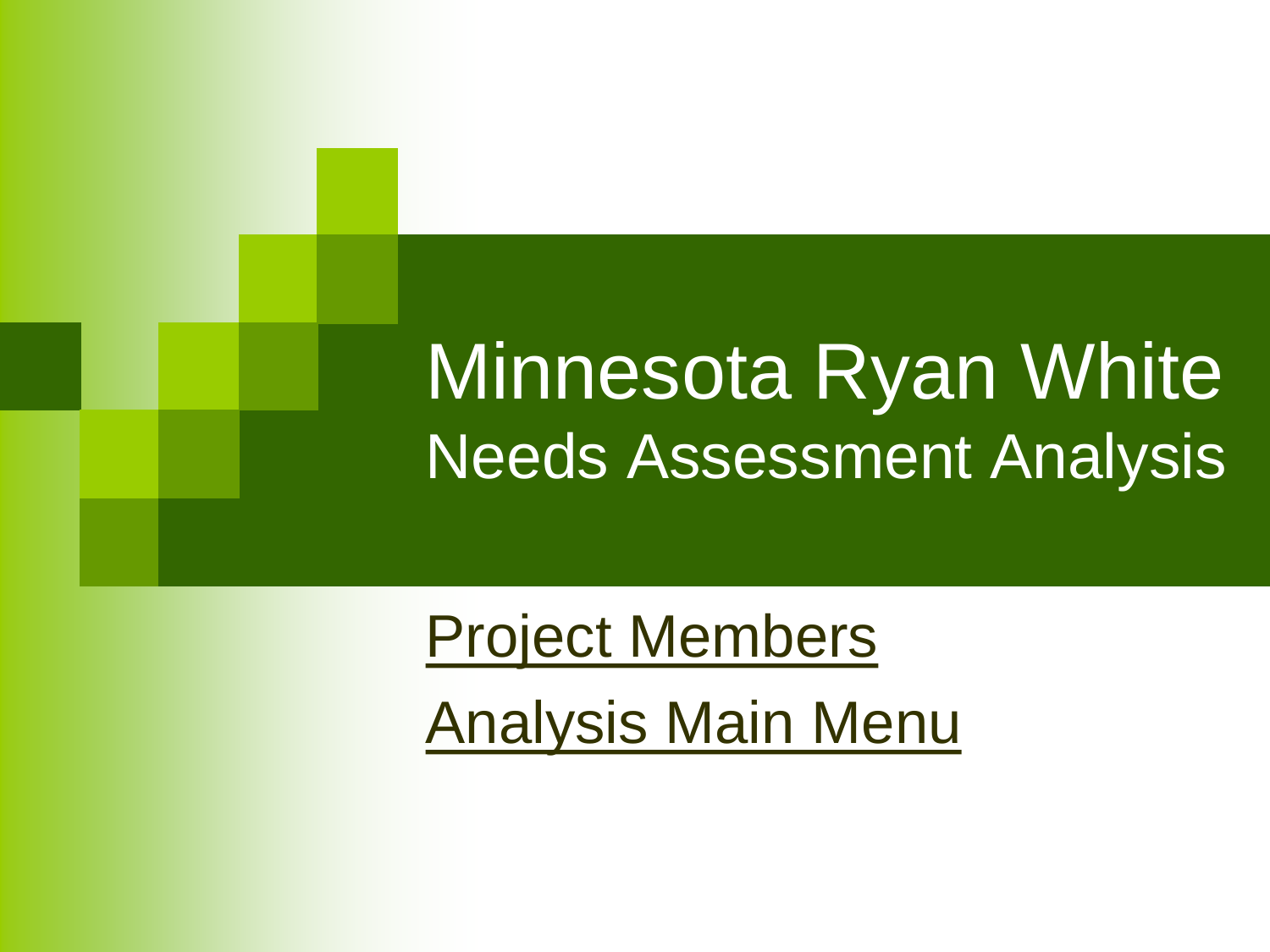### Project Members

**Project Sponsor:** Minnesota Ryan White Planning **Council** 

**Project Managers:** Jonathan Hanft & Tim Sullivan

**Project Analyst:** Kip Alms

<span id="page-1-0"></span>**Project Team:** Needs Assessment, Wendi Johnson, Thuan Tran, Sheila Murphy

[Analysis Main Menu](#page-2-0)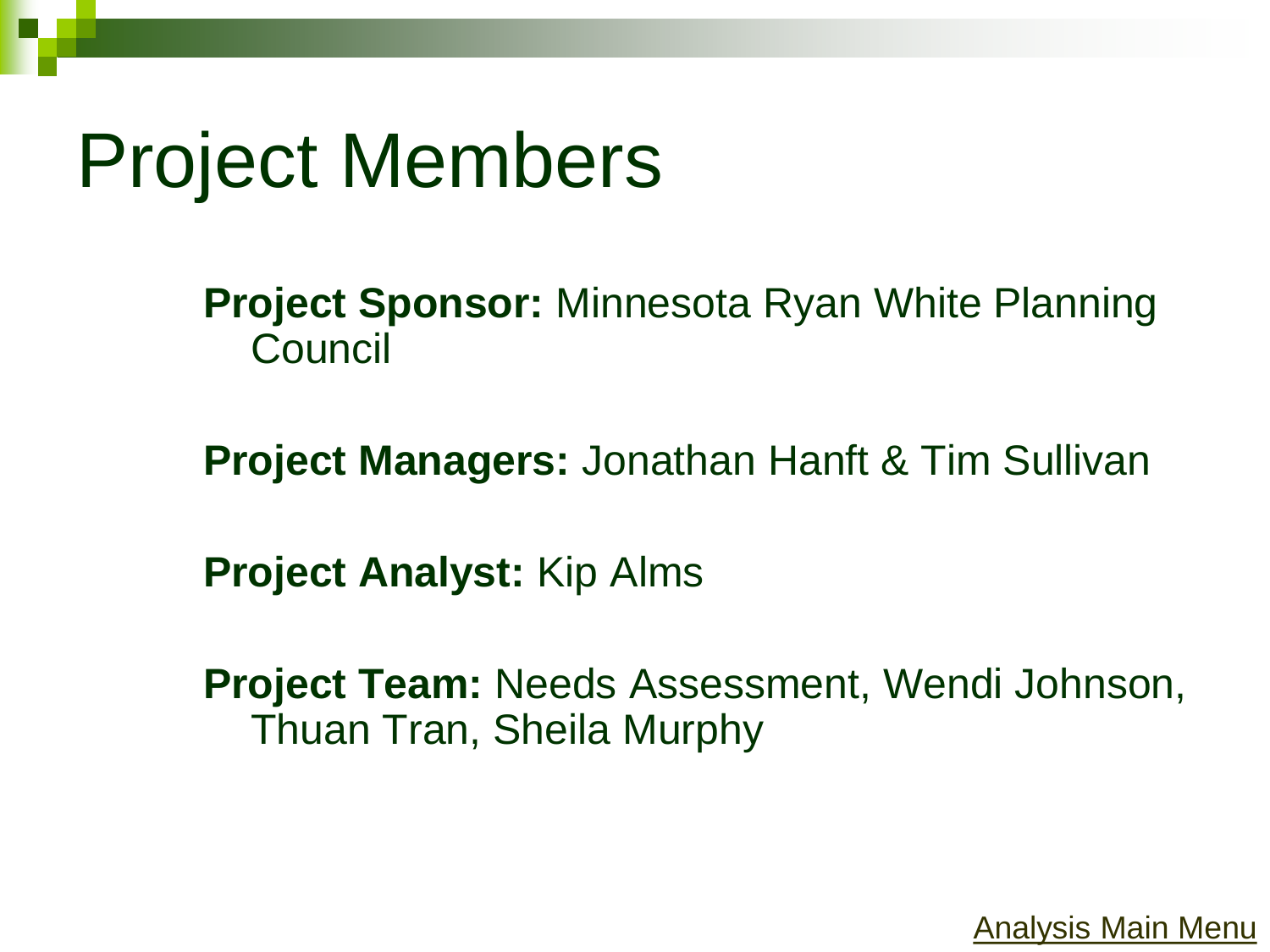## Needs Assessment 2010-2011 Analysis Main Menu

- **[Survey Participants](#page-3-0)**
- **[Incarcerated](#page-20-0)**
- **Ryan White Accessed, Income, & [Dependents](#page-25-0)**
- **[Services](#page-31-0)**
- **[Housing](#page-33-0)**
- <span id="page-2-0"></span> **[HIV/AIDS: Infected, Tested, and](#page-39-0)  [Diagnosed](#page-39-0)**
- **[Question 34:](#page-46-0)** [After your initial](#page-46-0)  [diagnosis, how soon did you](#page-46-0)  [seek HIV-related medical care?](#page-46-0)
- **[Question 83:](#page-53-0)** [Multiple](#page-53-0)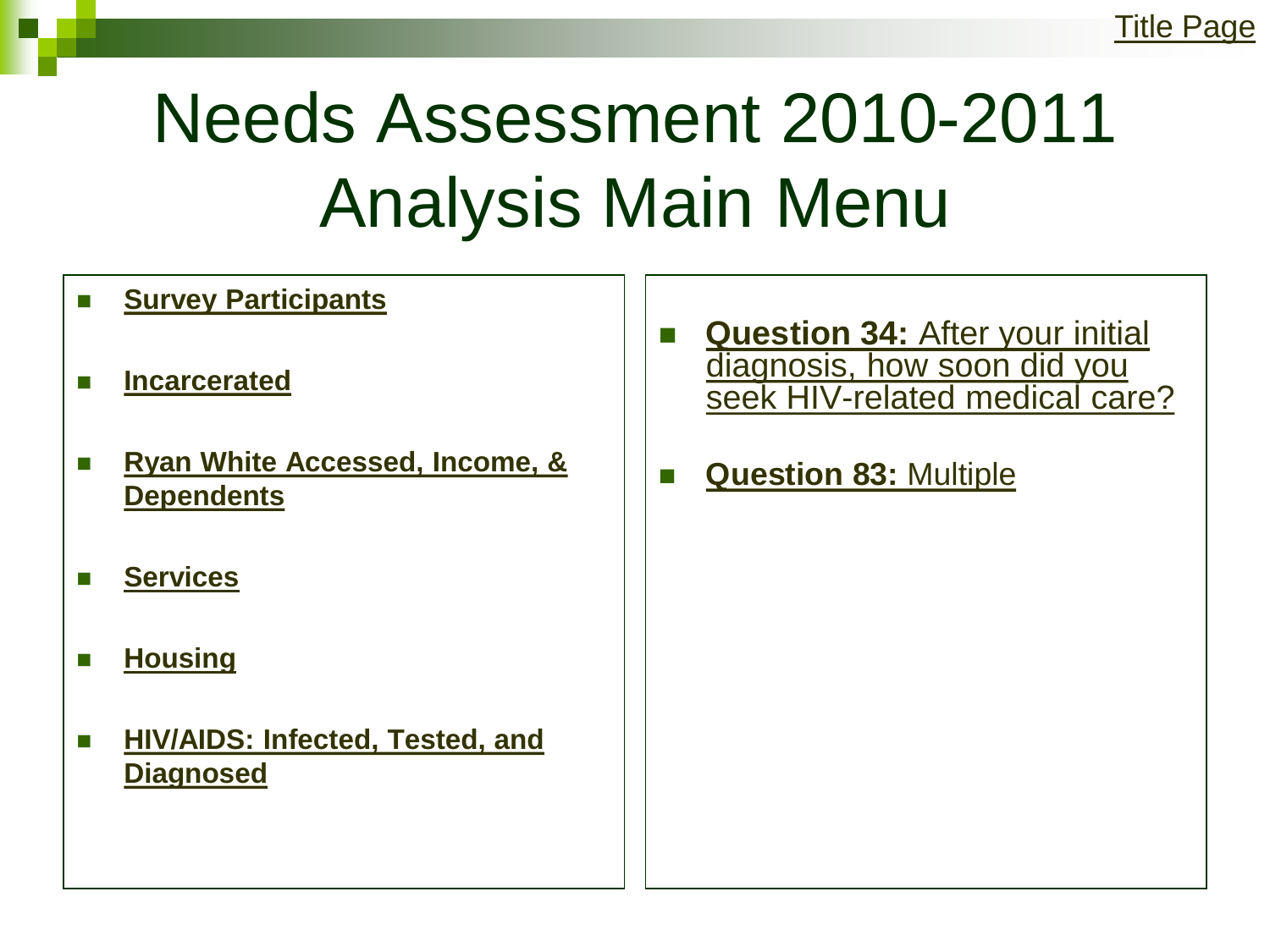[Analysis Main Menu](#page-2-0)

# Survey Participants

<span id="page-3-0"></span>**[Survey](#page-4-0)** Diagnosis: [Bar](#page-6-0) [Pie](#page-5-0) Age: [Bar](#page-8-0) [Pie](#page-7-0) Gender: [Bar](#page-10-0) [Pie](#page-9-0) Sexual Identity: [Bar](#page-12-0) [Pie](#page-11-0)

Race: [Bar](#page-14-0) [Pie](#page-13-0) Country Born: [Bar](#page-16-0) [Pie](#page-15-0) Comfortable w/English: [Bar](#page-18-0) [Pie](#page-17-0) County: [Bar](#page-19-0)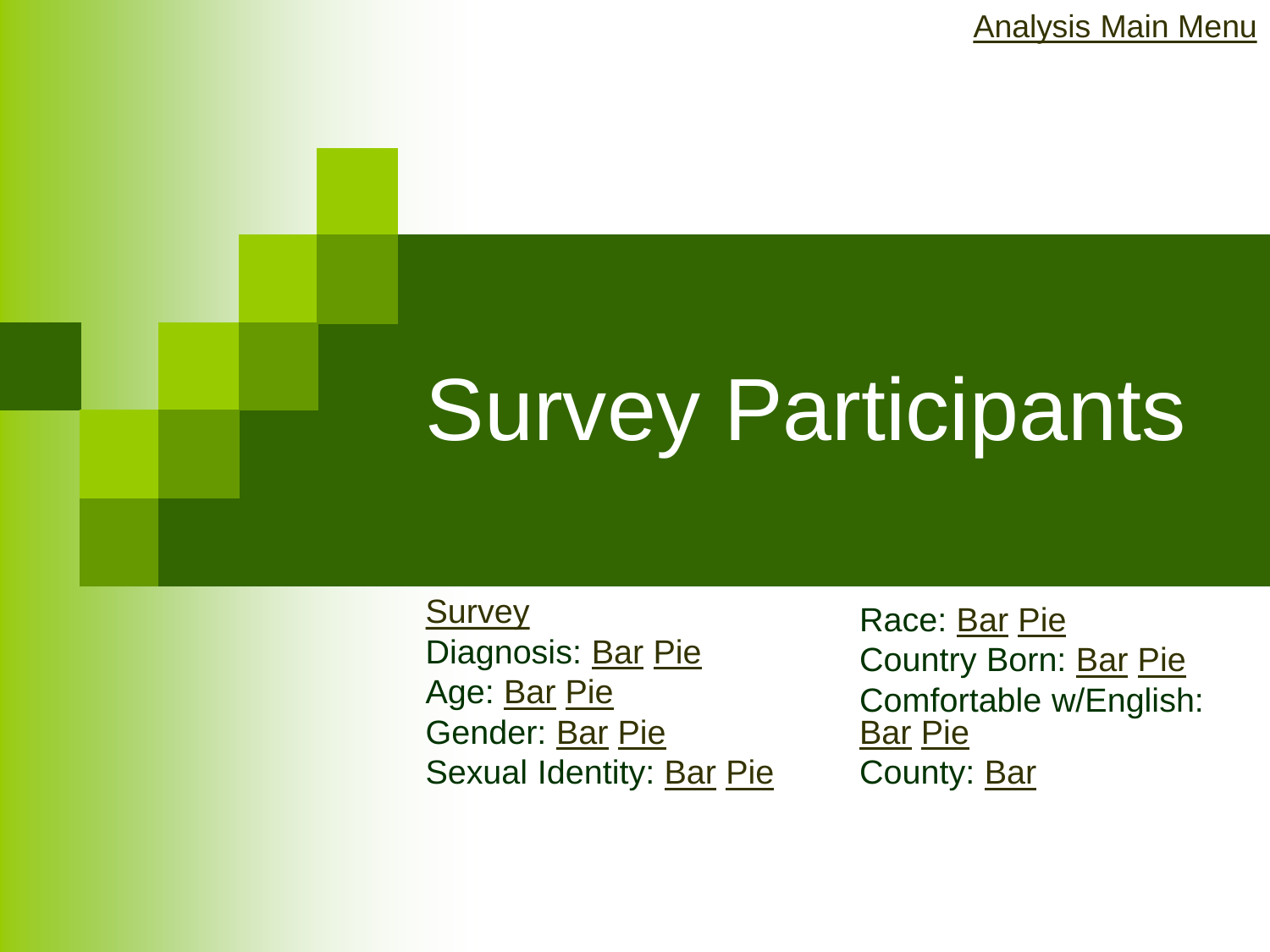[Diagnosis](#page-5-0)

## **Survey**

- Time Period: March 15, 2010 to May 31, 2011
- Number of Survey Questions: 84
- Surveys Started: 567
- Surveys Completed: 494
- Surveys Partially Completed: 73

#### ■ Avg. Time to Complete Survey: 47 Minutes\*

<span id="page-4-0"></span>\* 10 outliers for the top and 10 outliers for the bottom survey times were taken out when averaging. Standard deviation was equal to 22.4 minutes.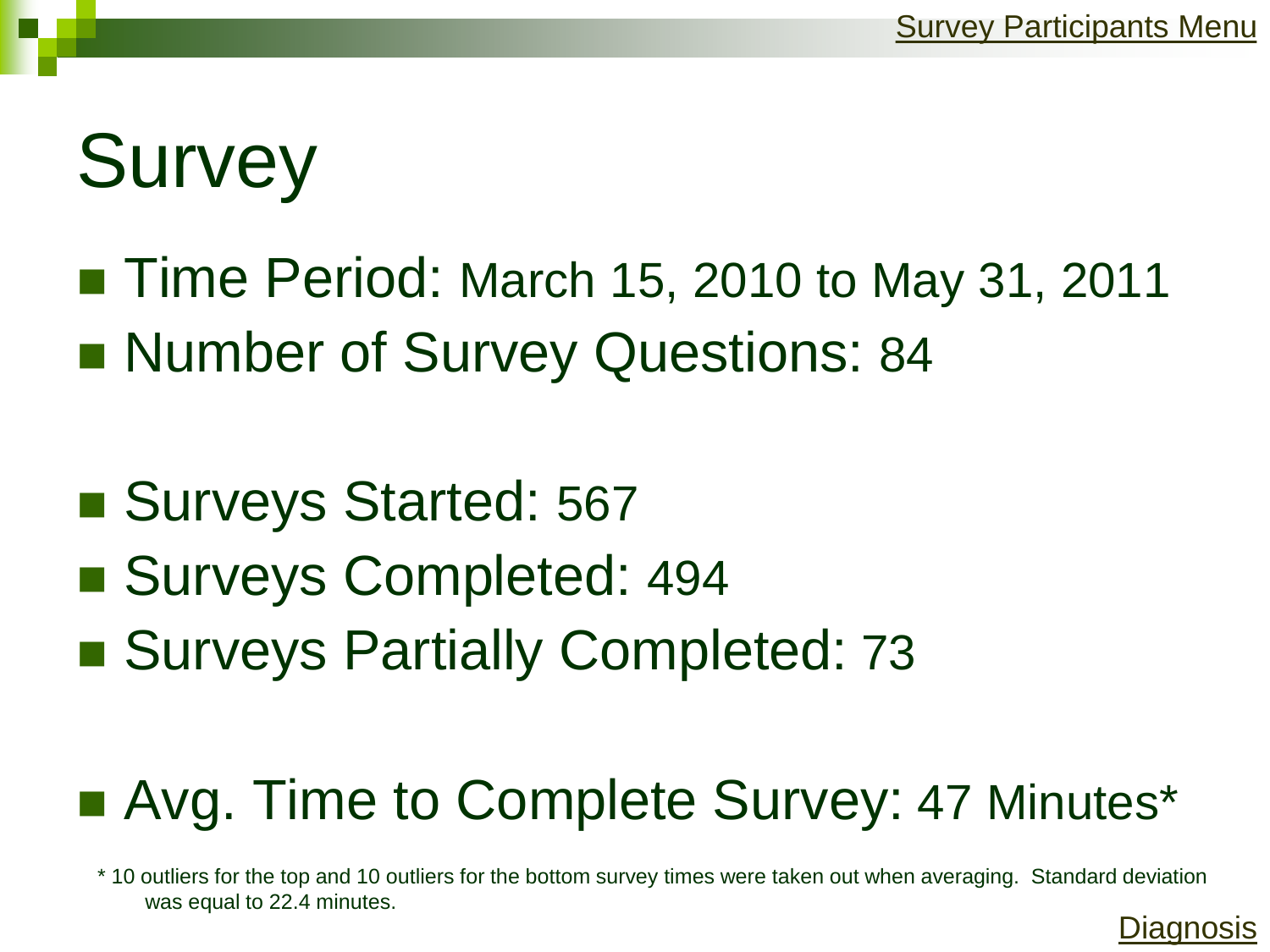**[Survey Participants Menu](#page-3-0)** 

**[Bar](#page-6-0)** 

## Graph: Diagnosis (Pie)

<span id="page-5-0"></span>

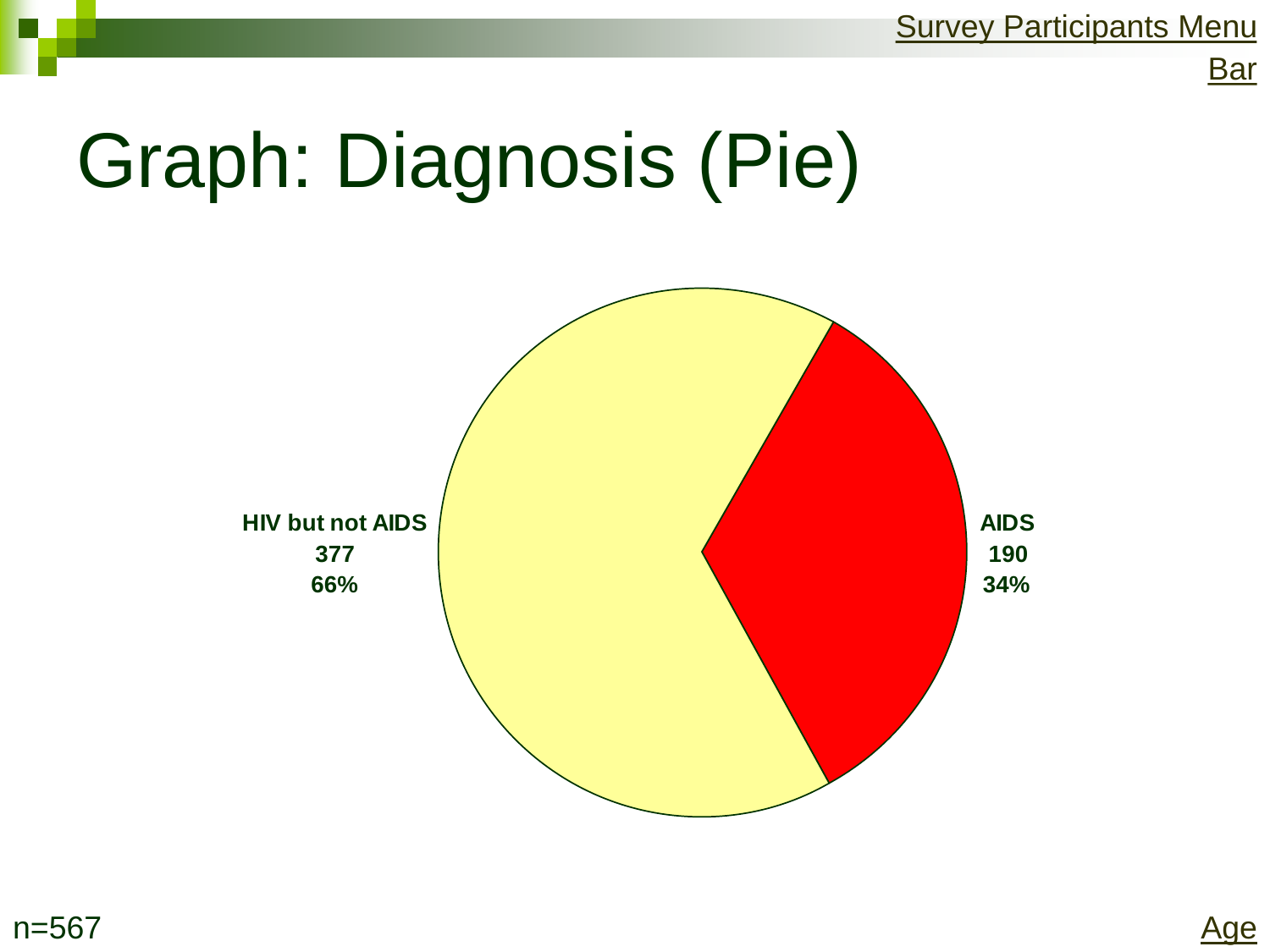## Graph: Diagnosis (Bar)



<span id="page-6-0"></span>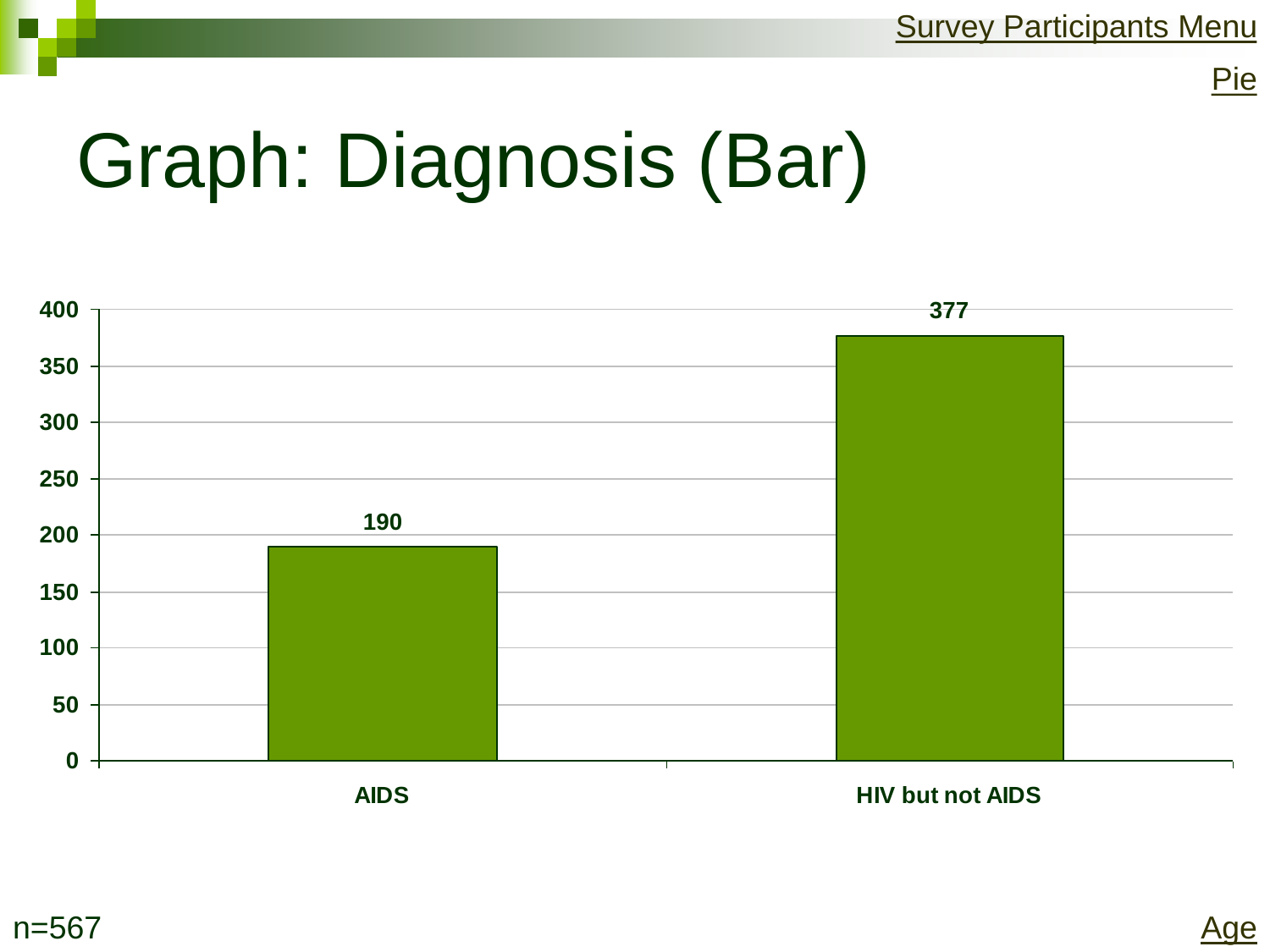### Graph: Age (based on 2011 minus DOB year)



\* The respondents 10 and under maybe typos as a majority were 2 and under and one was -37.

<span id="page-7-0"></span>n=567

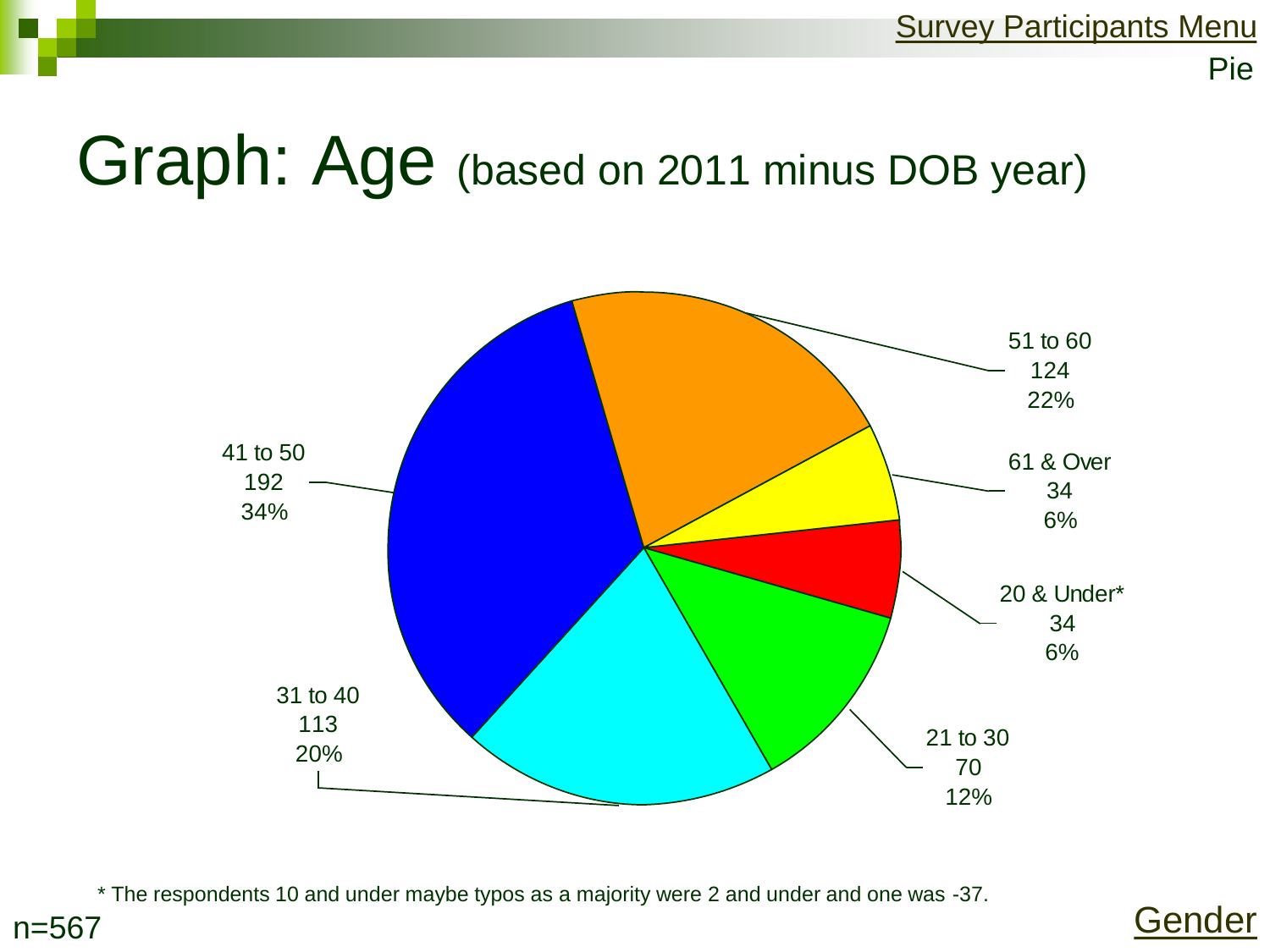### Graph: Age (based on 2011 minus DOB year)



<span id="page-8-0"></span>\* The respondents 10 and under maybe typos as a majority were 2 and under and one was -37.

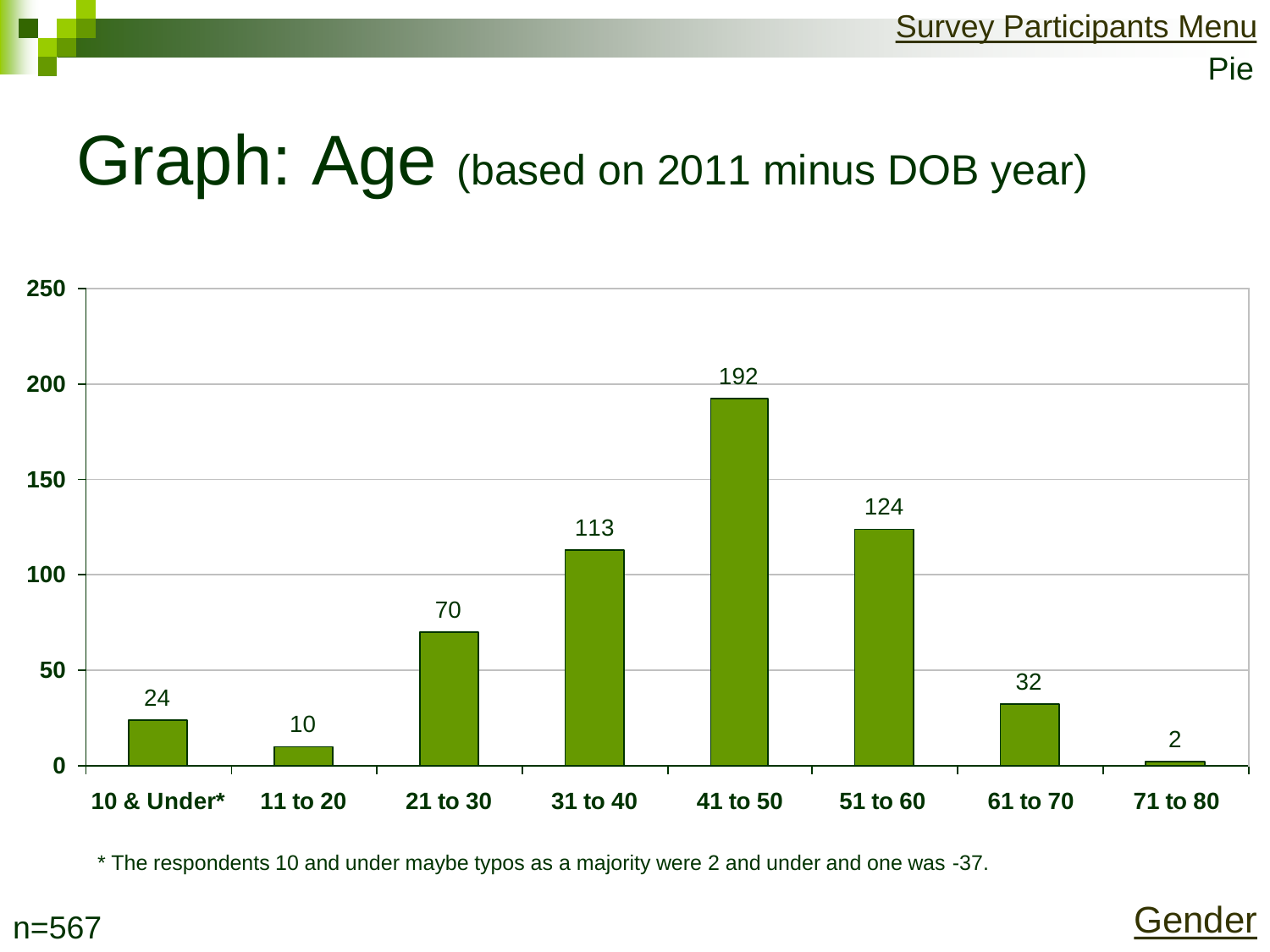**[Bar](#page-10-0)** 

## Graph: Gender (Pie)





<span id="page-9-0"></span>n=567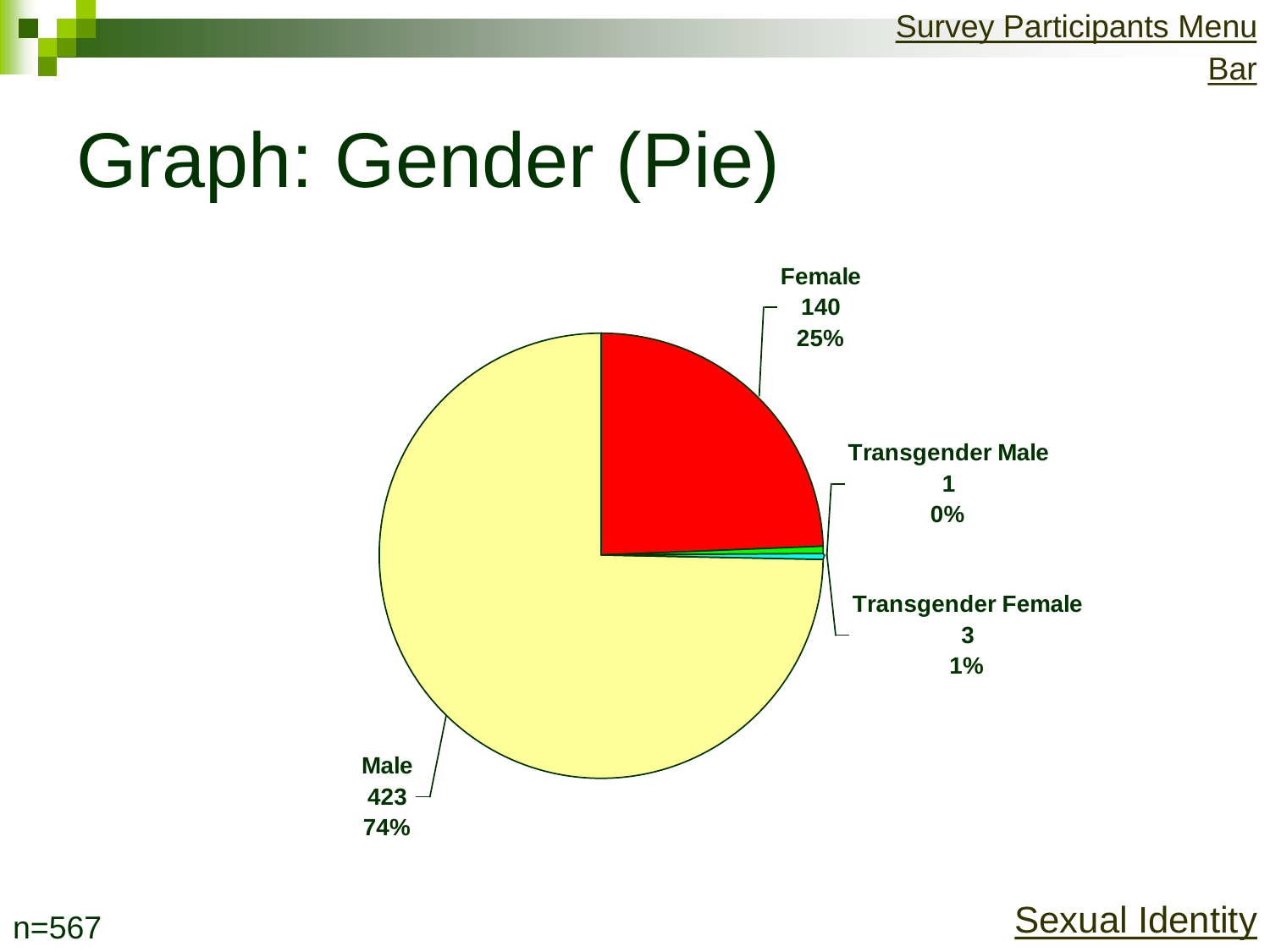**[Sexual Identity](#page-12-0)** 



## Graph: Gender (Bar)



<span id="page-10-0"></span>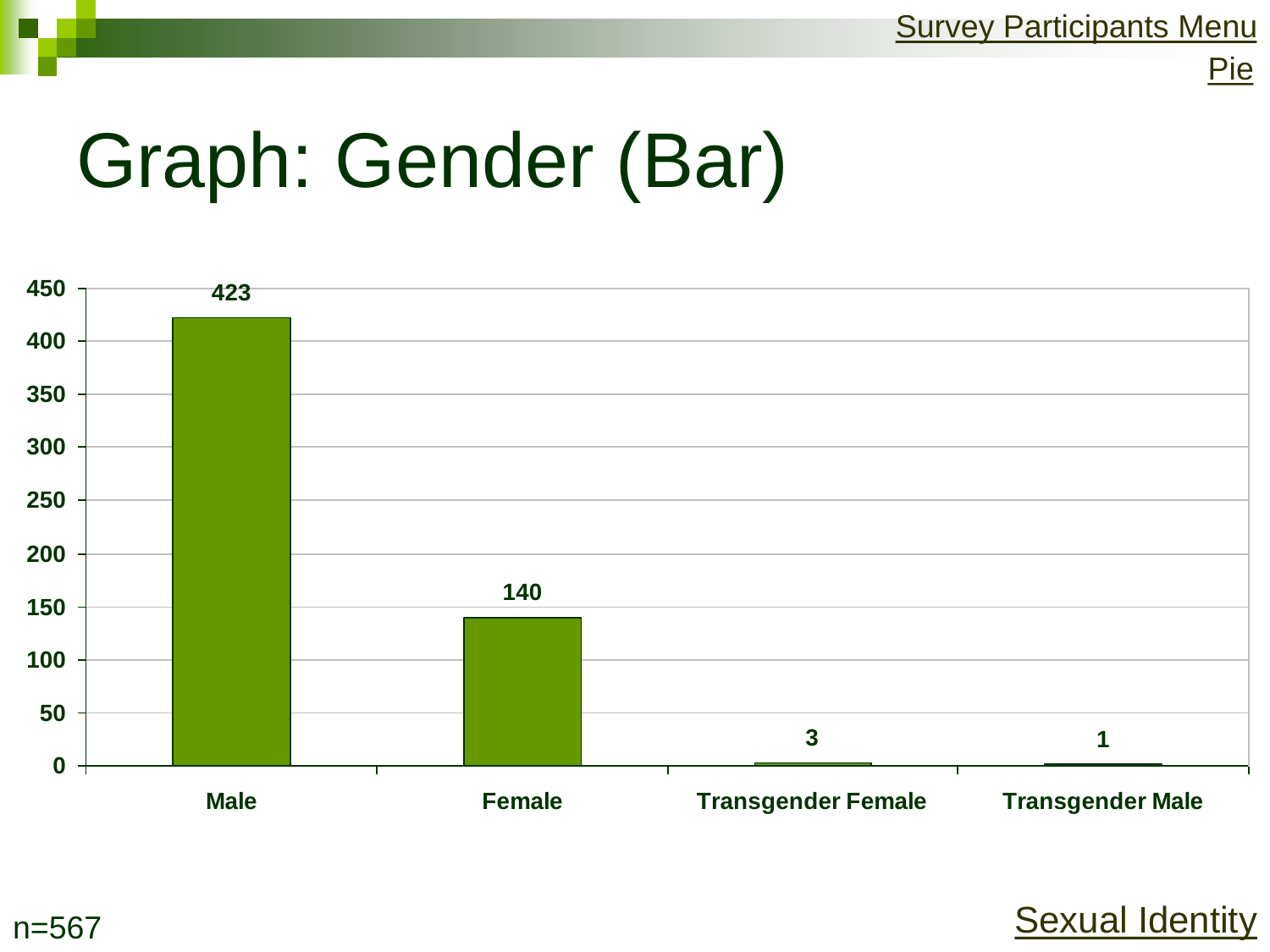## Graph: Sexual Identity (Pie)



<span id="page-11-0"></span>

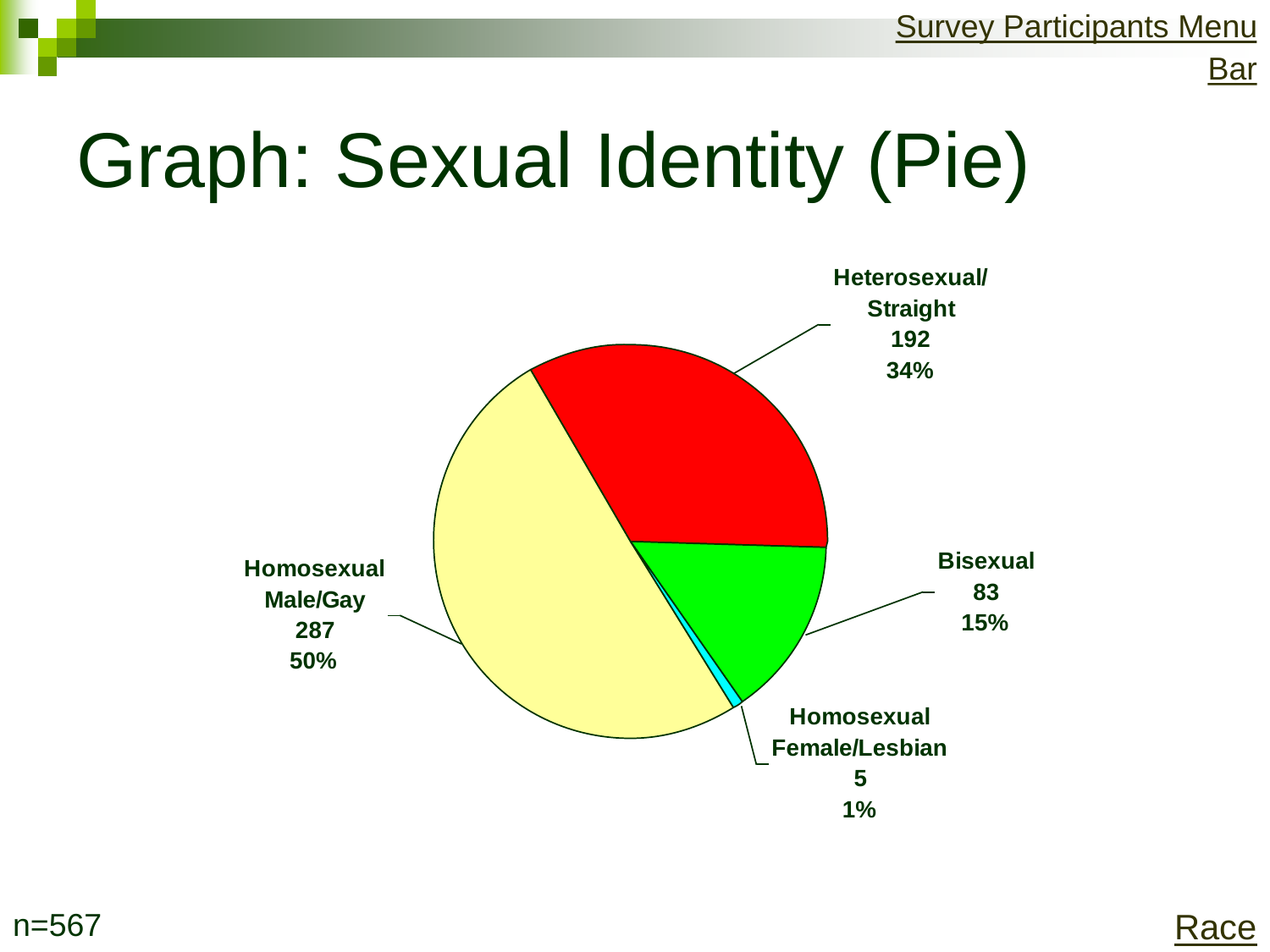

## Graph: Sexual Identity (Bar)



<span id="page-12-0"></span>

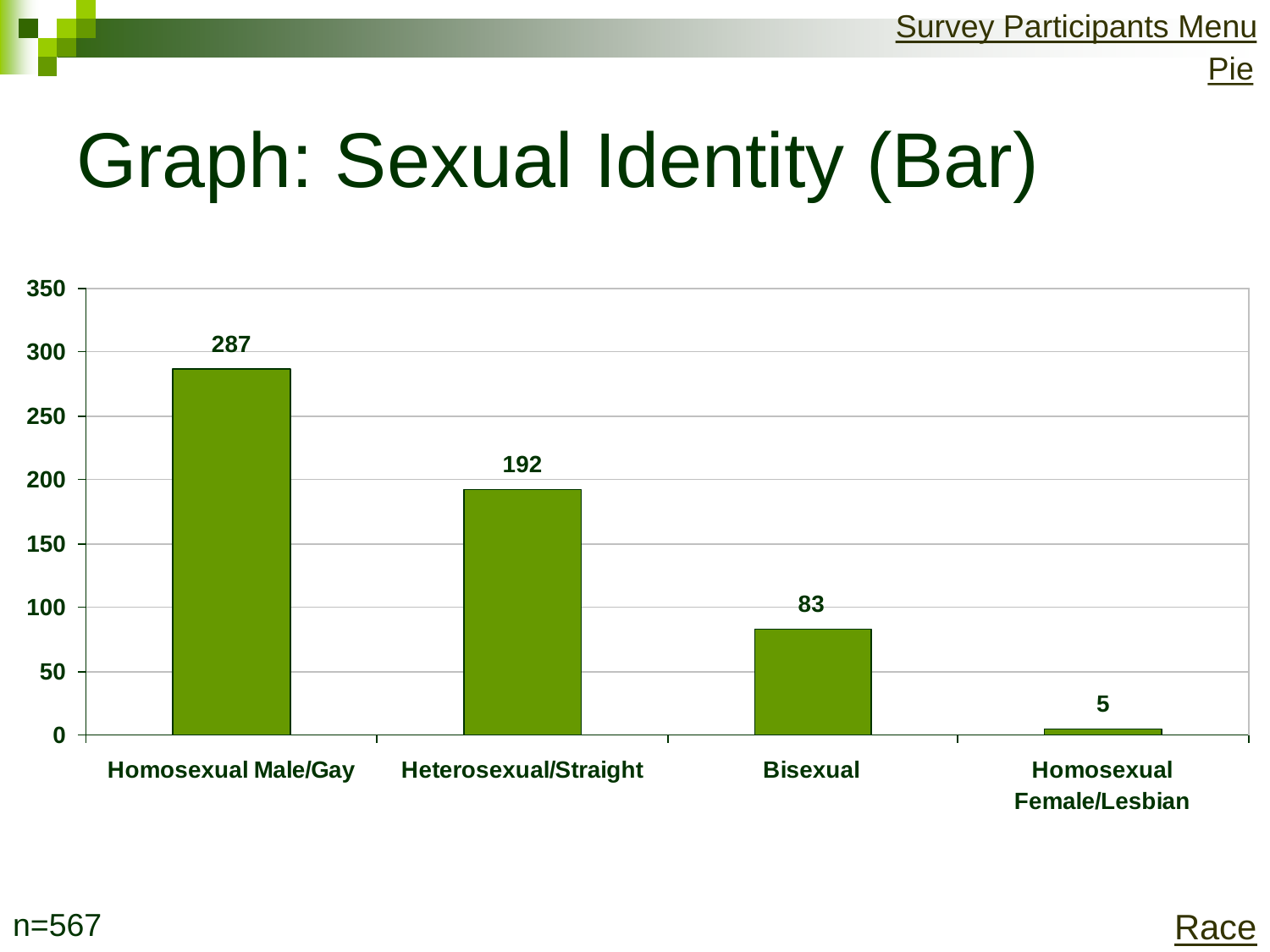**[Bar](#page-14-0)** 

## Graph: Race (Pie)\*

<span id="page-13-0"></span>n=567



\* Respondents were only able to choose one race or "Other" then write in a race and a different question asked if they were Hispanic/Latino(a). Many of the respondents that chose "Other" as a category and wrote in a response wrote in a variation of Hispanic/Latino(a) therefore if a respondent checked that they were Hispanic/Latino(a) they were then put in their own category and not counted in a race category.<br> **Example:** [Country Born](#page-16-0)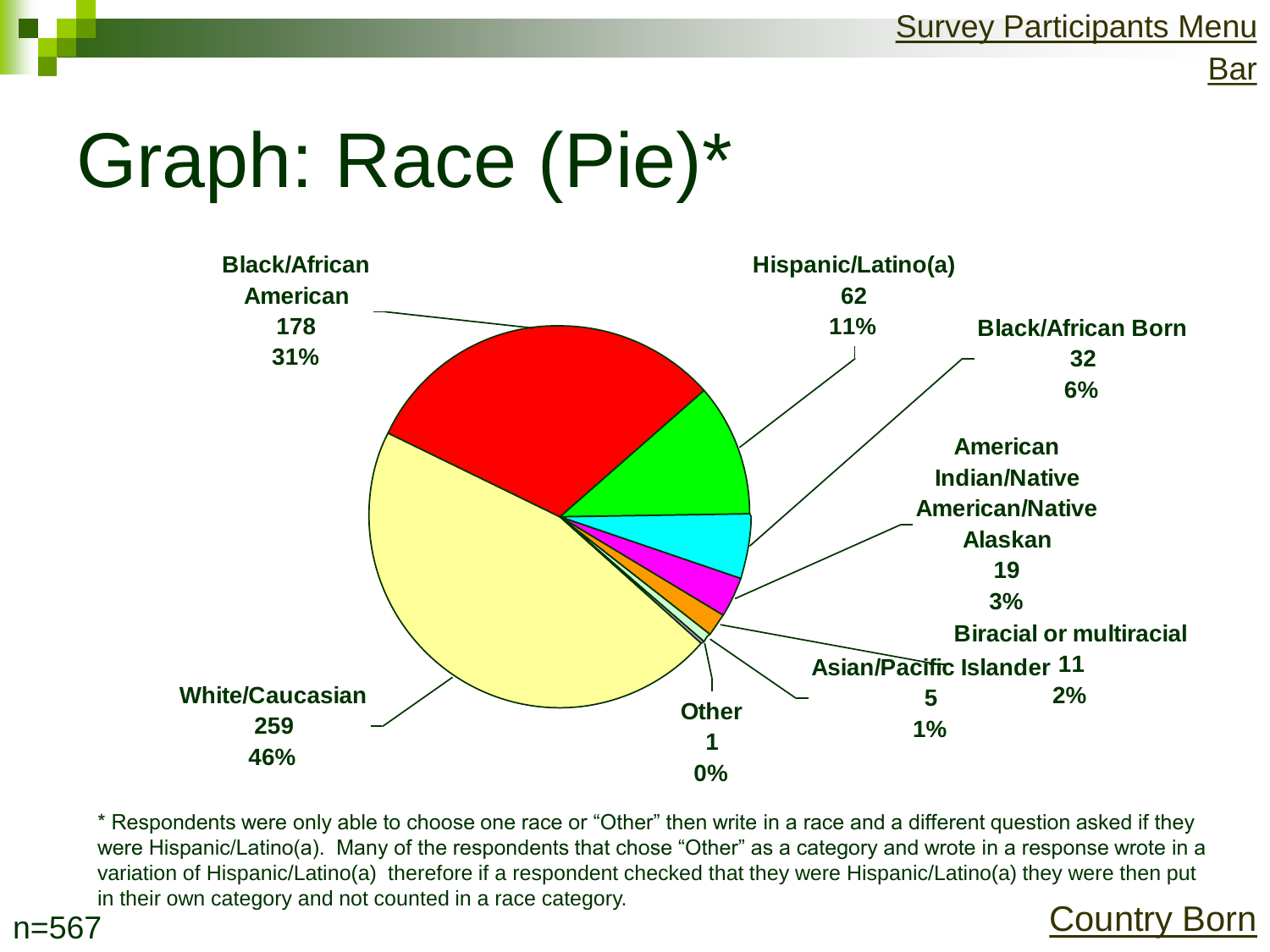## Graph: Race (Bar)\*



<span id="page-14-0"></span>\* Respondents were only able to choose one race or "Other" then write in a race and a different question asked if they were Hispanic/Latino(a). Many of the respondents that chose "Other" as a category and wrote in a response wrote in a variation of Hispanic/Latino(a) therefore if a respondent checked that they were Hispanic/Latino(a) they were then put in their own category and not counted in a race category.

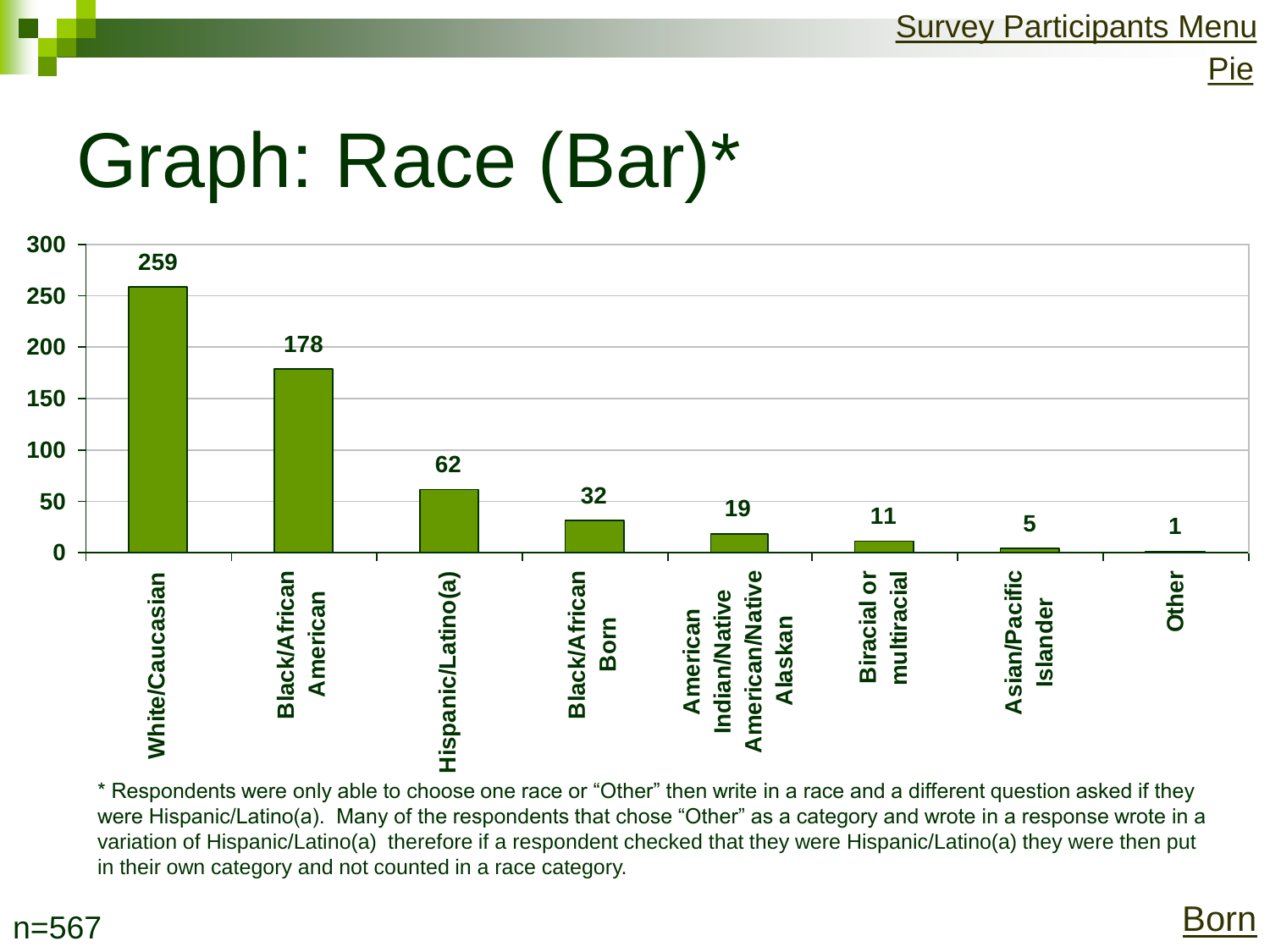**[Bar](#page-16-0)** 

## Graph: Born (Pie)



[Comfortable w/English](#page-17-0)

<span id="page-15-0"></span>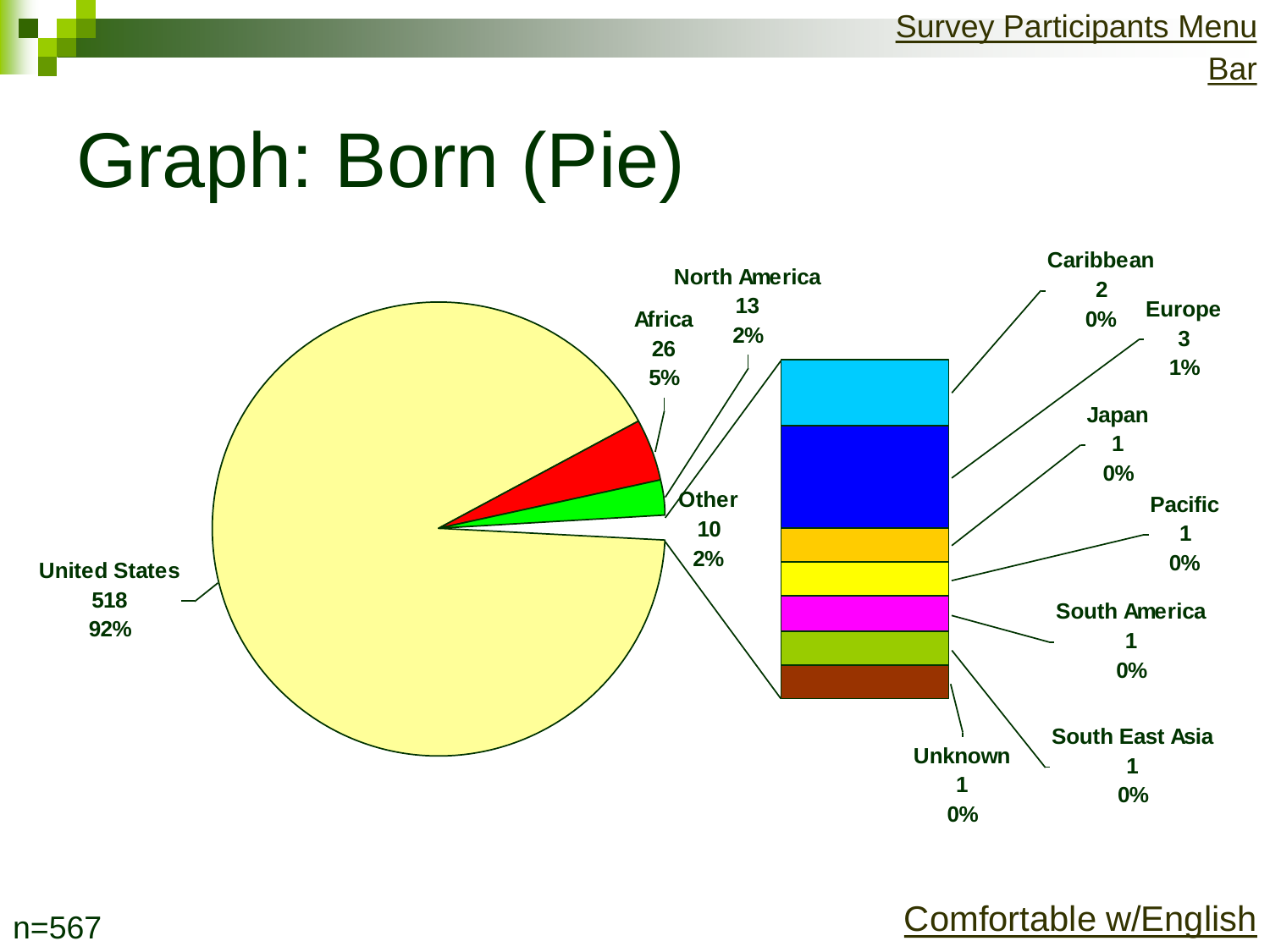## Graph: Born (Bar)

<span id="page-16-0"></span>n=567



[Comfortable w/English](#page-17-0)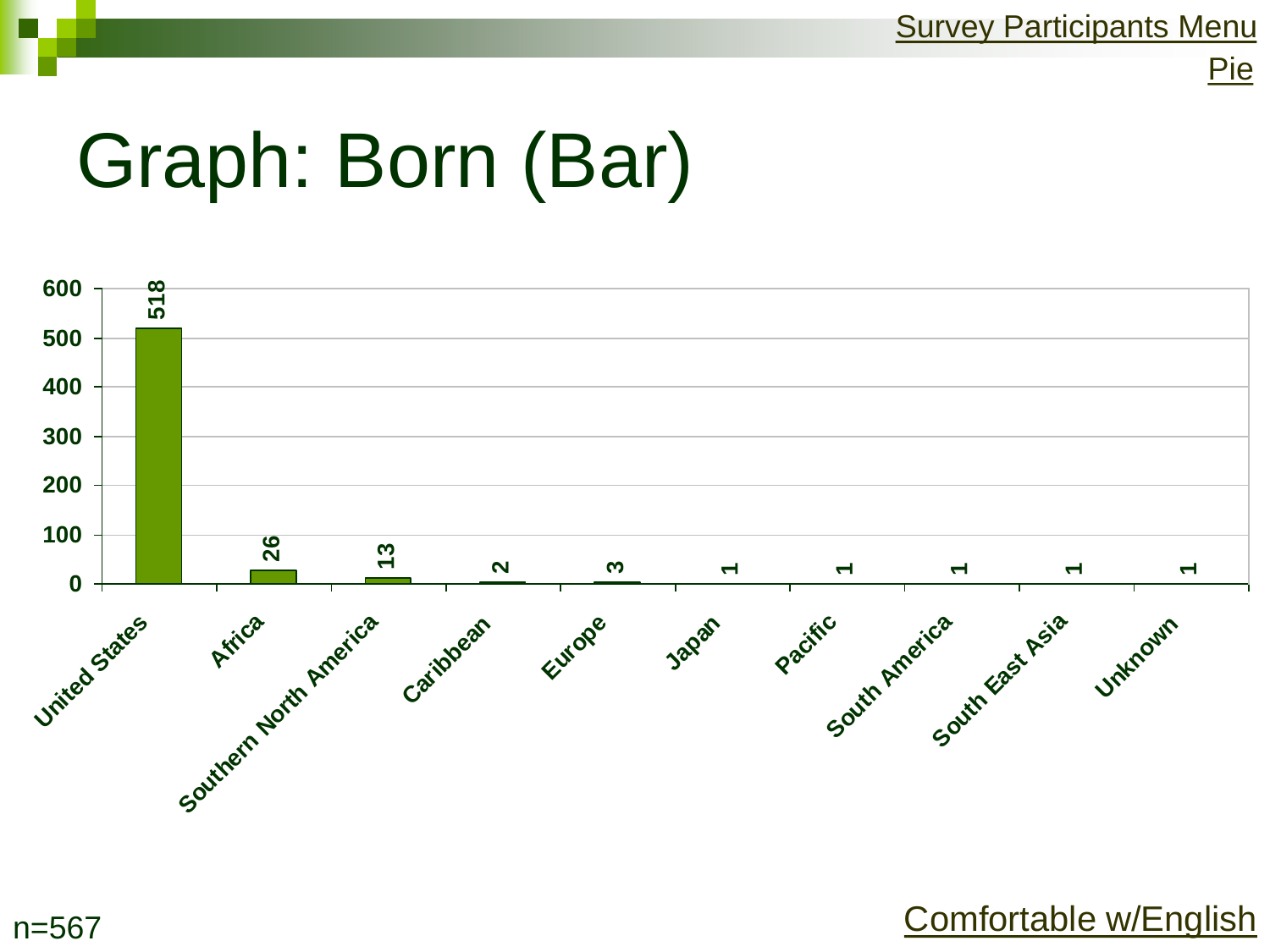**[Bar](#page-18-0)** 

#### Graph: Comfortable Speaking English (Pie)\*



\* Question may have been misunderstood as 11 of the 27 who did not feel comfortable speaking English when seeking services stated English was the language that they spoke.

<span id="page-17-0"></span>

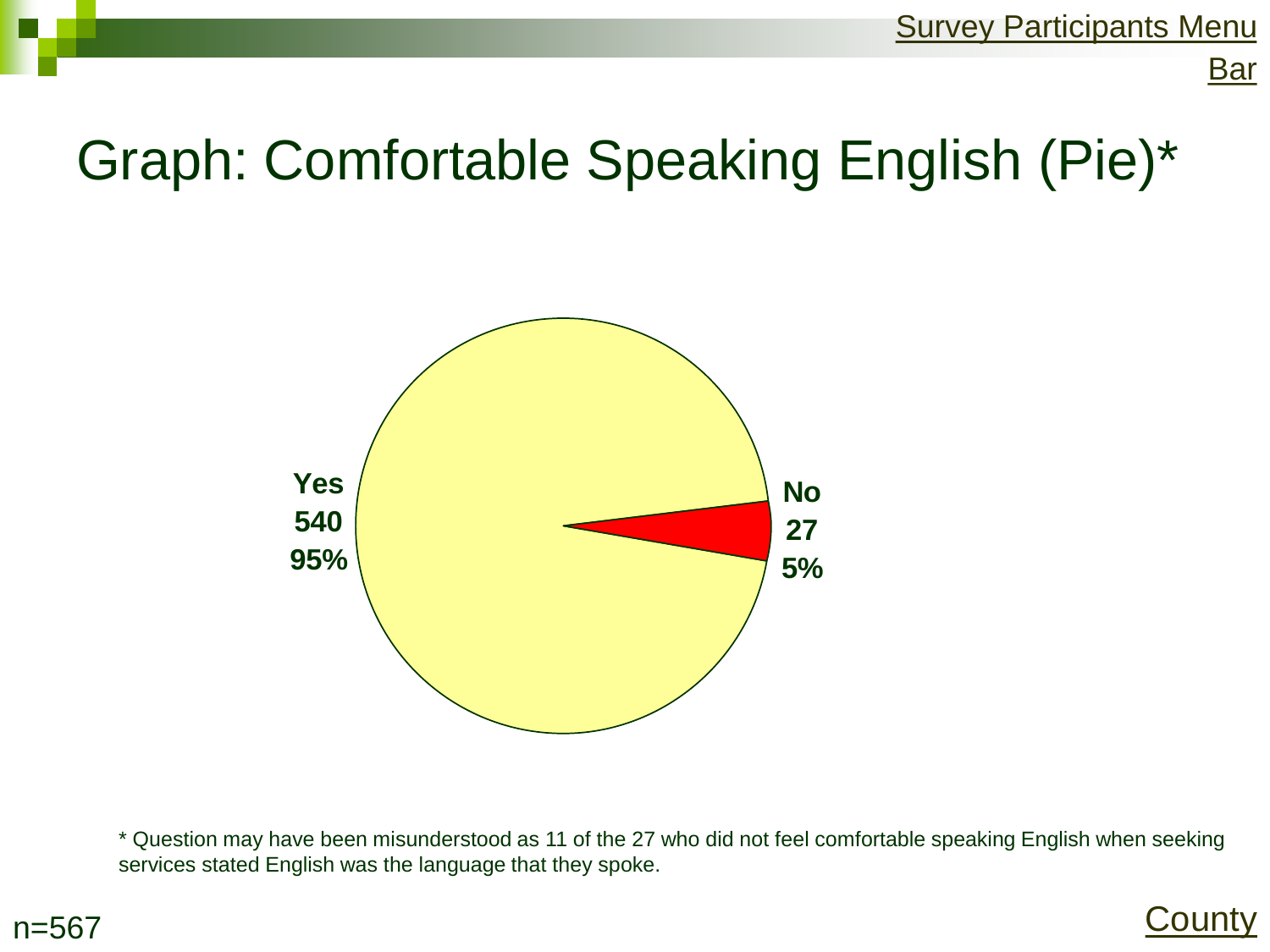

#### Graph: Comfortable Speaking English (Bar)\*



\* Question may have been misunderstood as 11 of the 27 who did not feel comfortable speaking English when seeking services stated English was the language that they spoke.

<span id="page-18-0"></span>

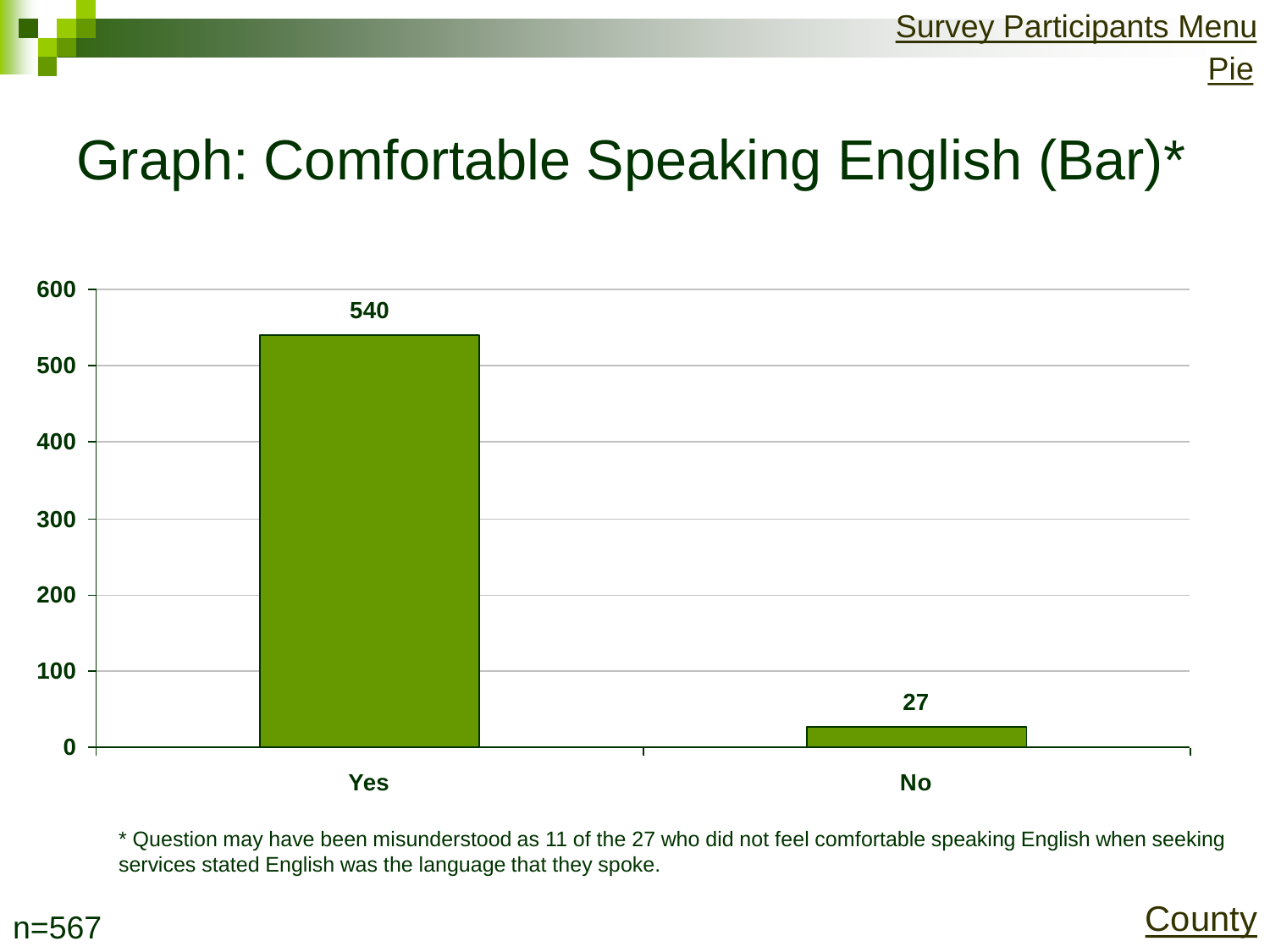## Graph: County Living



\* County was based on the clients zip code specified and not the county they specified as the zip codes did not often match up to the county they stated or spelled out.

#### <span id="page-19-0"></span>n=567

#### [Analysis Main Menu](#page-2-0)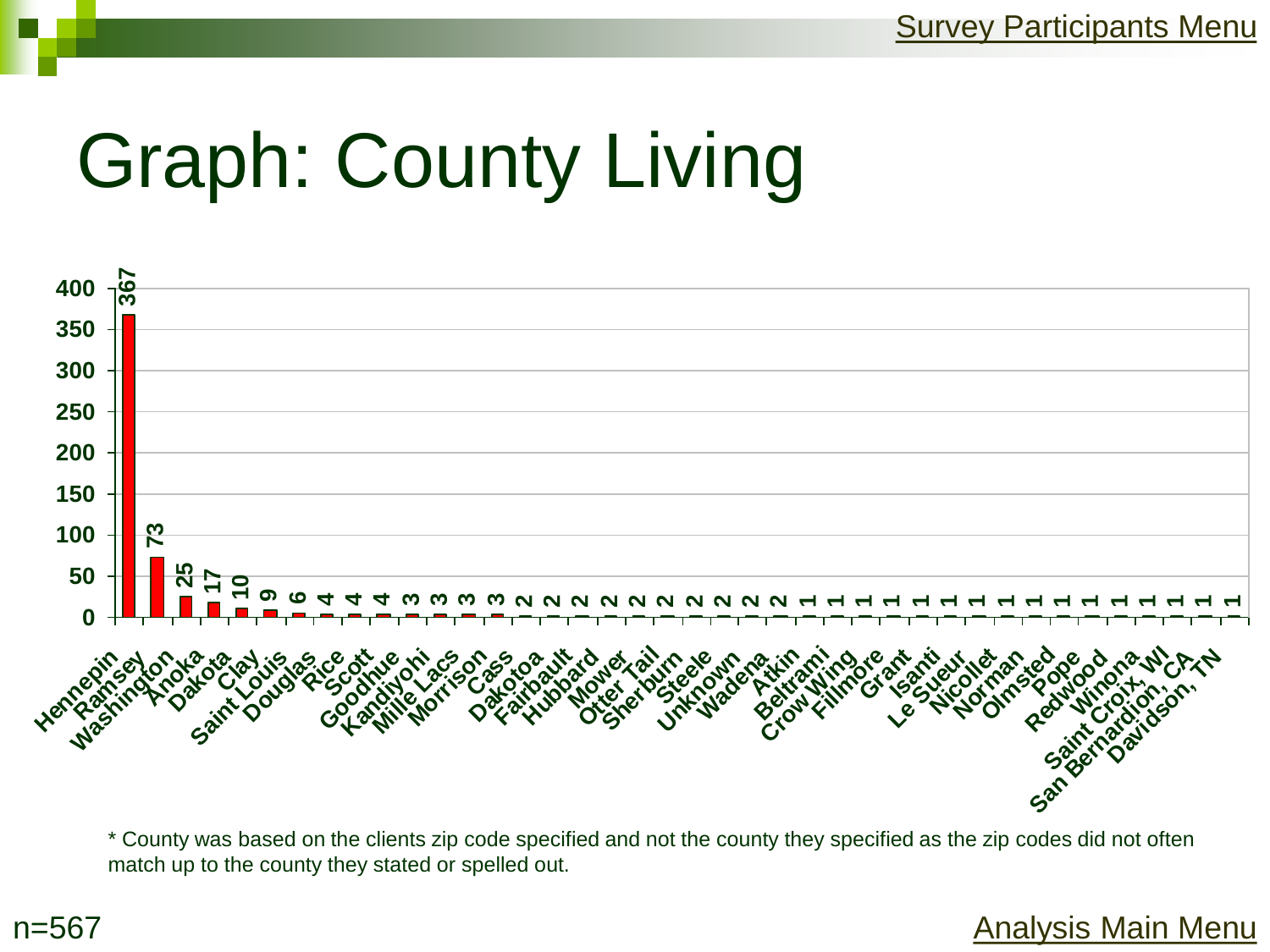[Analysis Main Menu](#page-2-0)



**[Incarcerated](#page-21-0)** 

<span id="page-20-0"></span>**[Facility](#page-22-0)** 

**HIV Medical Care** 

[When Released](#page-24-0)  **Offered Info for HIV Services**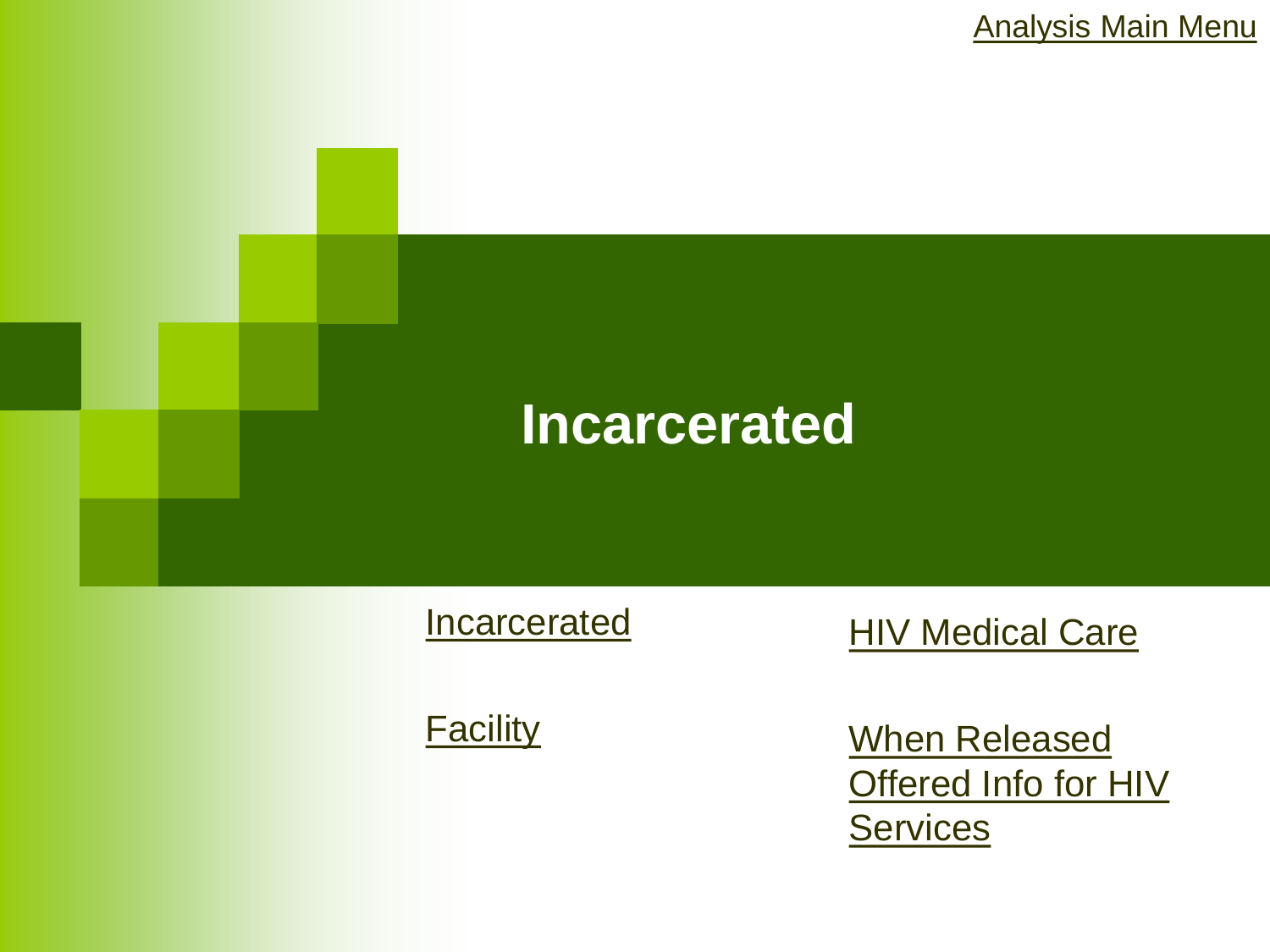**[Incarcerated](#page-20-0)** 

#### Graph: Incarcerated (Pie)



<span id="page-21-0"></span>

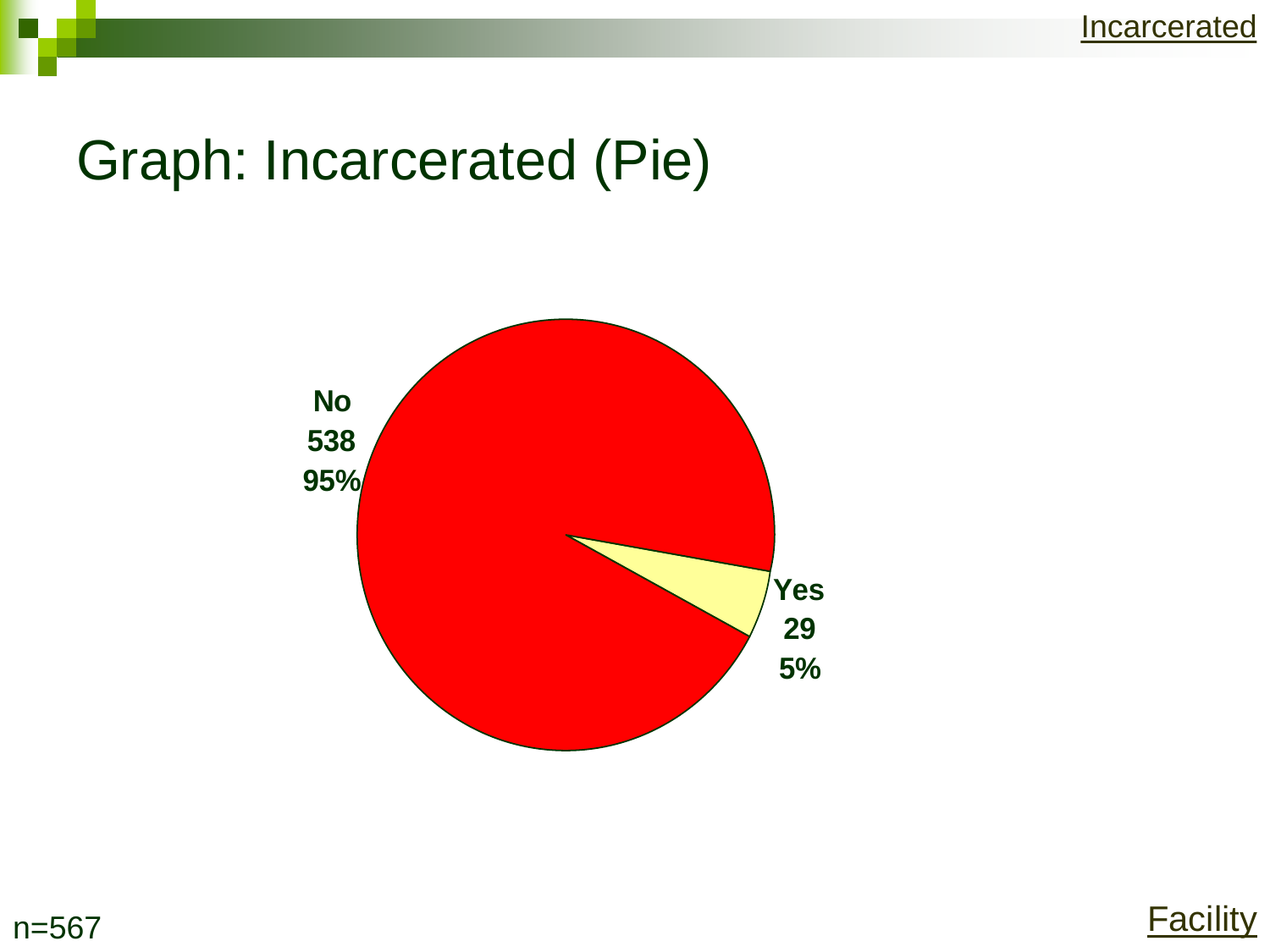#### Graph: Incarcerated (Facility)



#### <span id="page-22-0"></span>n=29 **[Received HIV Medical Care](#page-23-0)**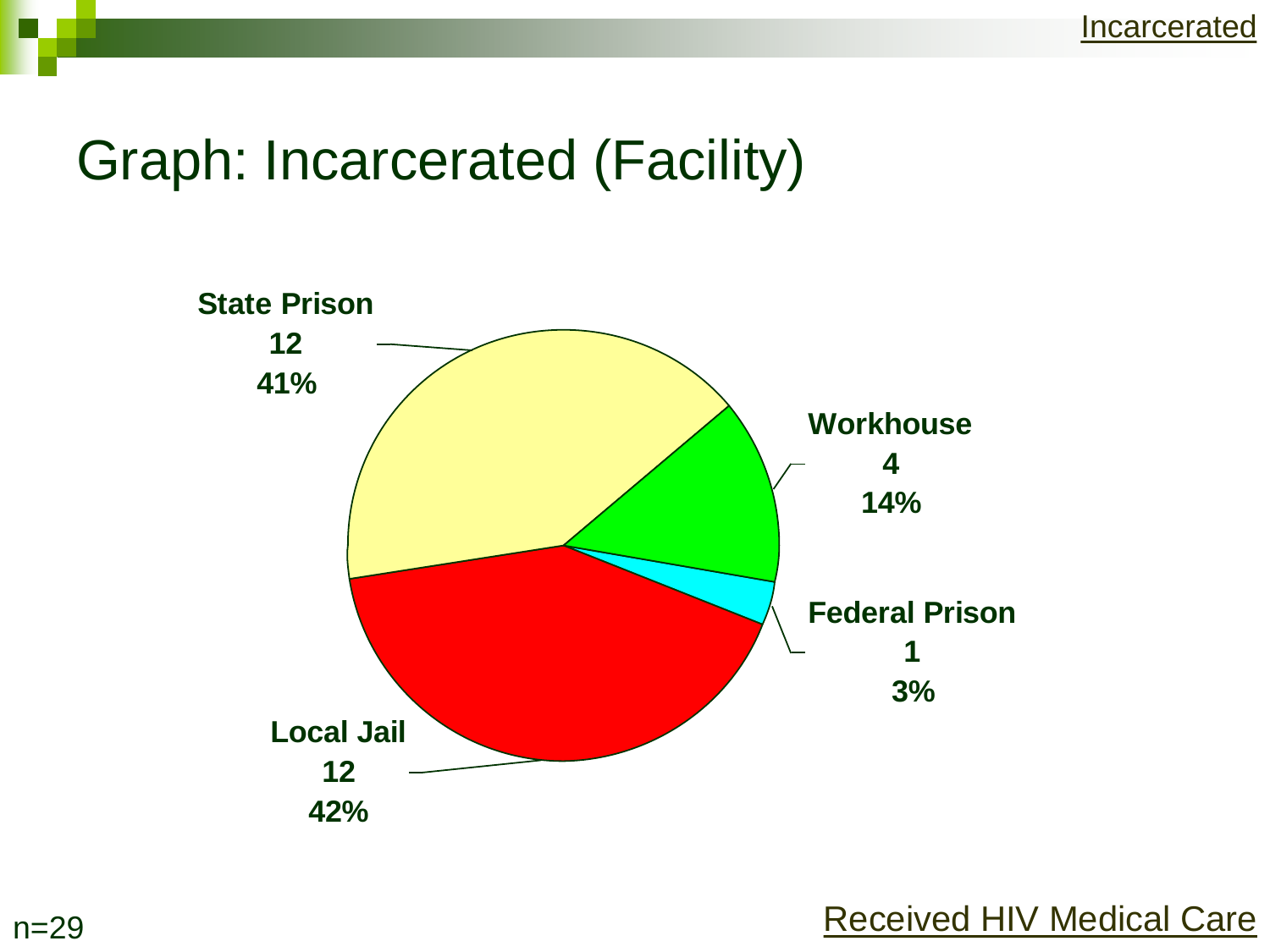#### Graph: Incarcerated (Received HIV Medical Care)



\*Barrier/Problems to receiving HIV medical care: do not take meds, I don't know if they didn't have any nurses there or if they didn't have any meds. But didn't get a, Maintaining medical privacy and severely under educated medical personnel., NONE, testing

<span id="page-23-0"></span>

#### [Released Offered HIV Info](#page-24-0)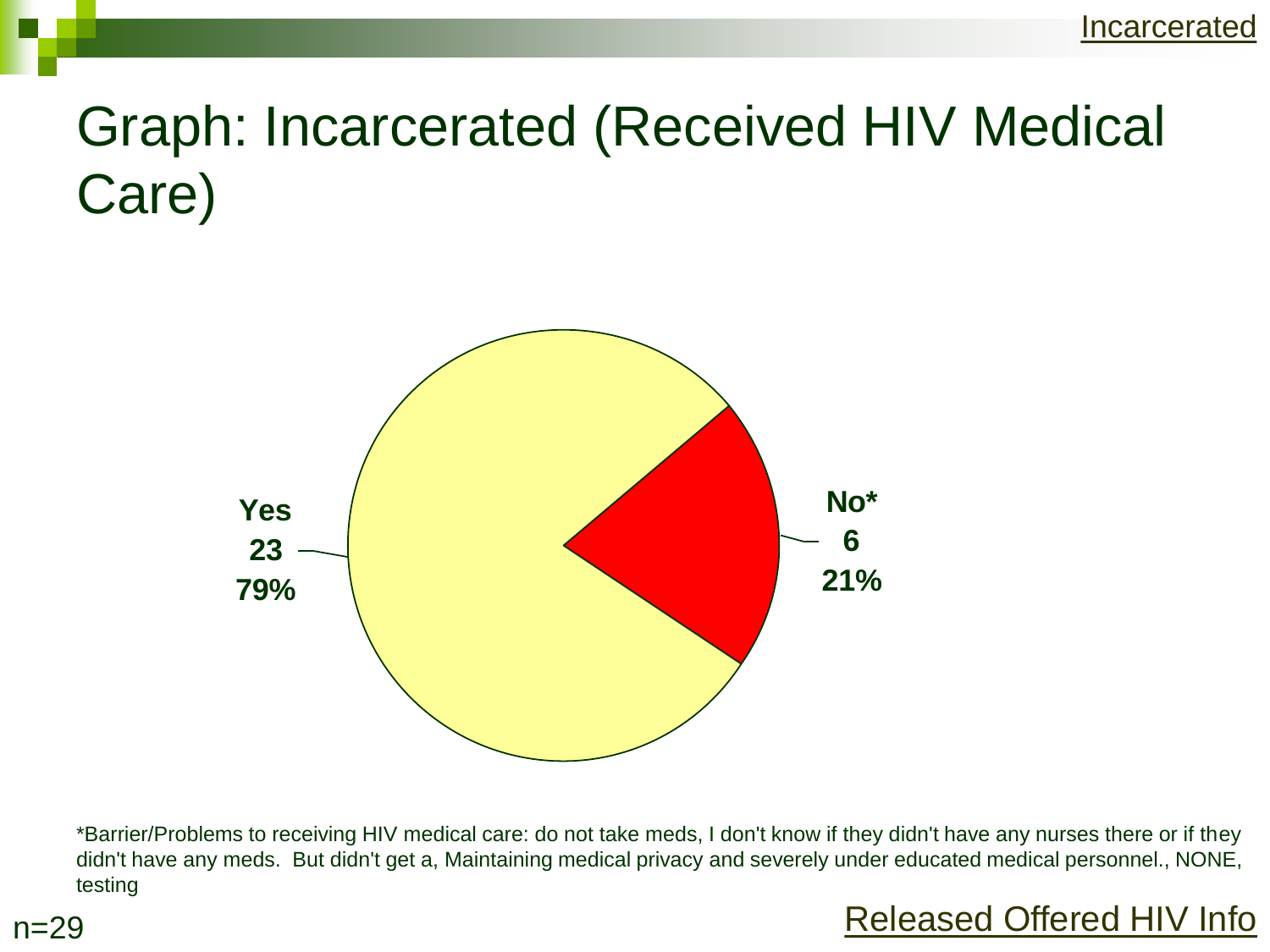#### Graph: Incarcerated (When Released Offered Info for HIV Services)

<span id="page-24-0"></span>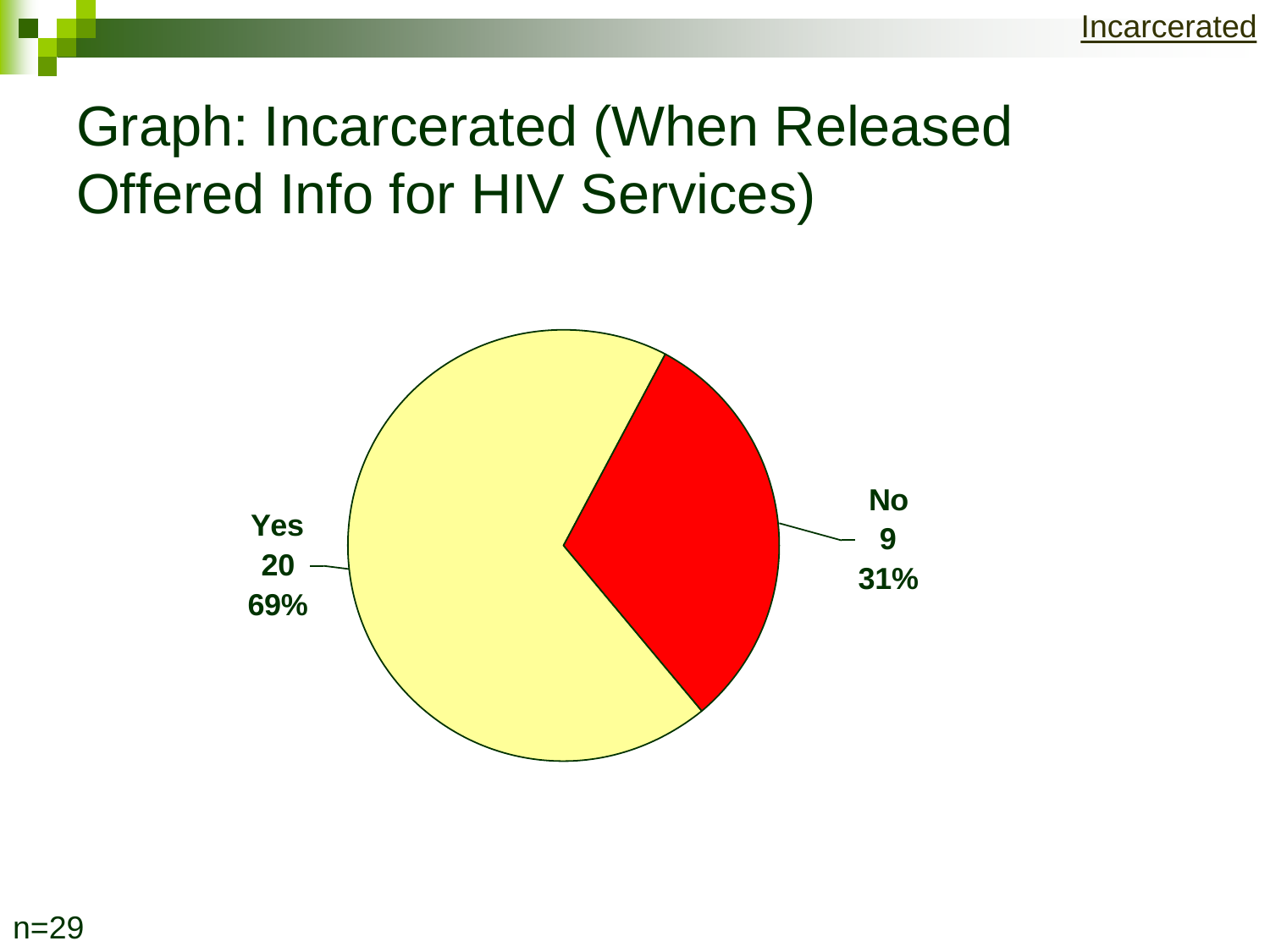[Analysis Main Menu](#page-2-0)

#### Ryan White Service, Income, and Dependents

[Received Ryan White](#page-26-0)  Service in Last 12 **[Months](#page-26-0)** 

[Monthly Income](#page-27-0)

<span id="page-25-0"></span>[Annual Income](#page-28-0)

[Individuals in](#page-29-0)  **[Household](#page-29-0)** 

[Legal Dependents](#page-30-0)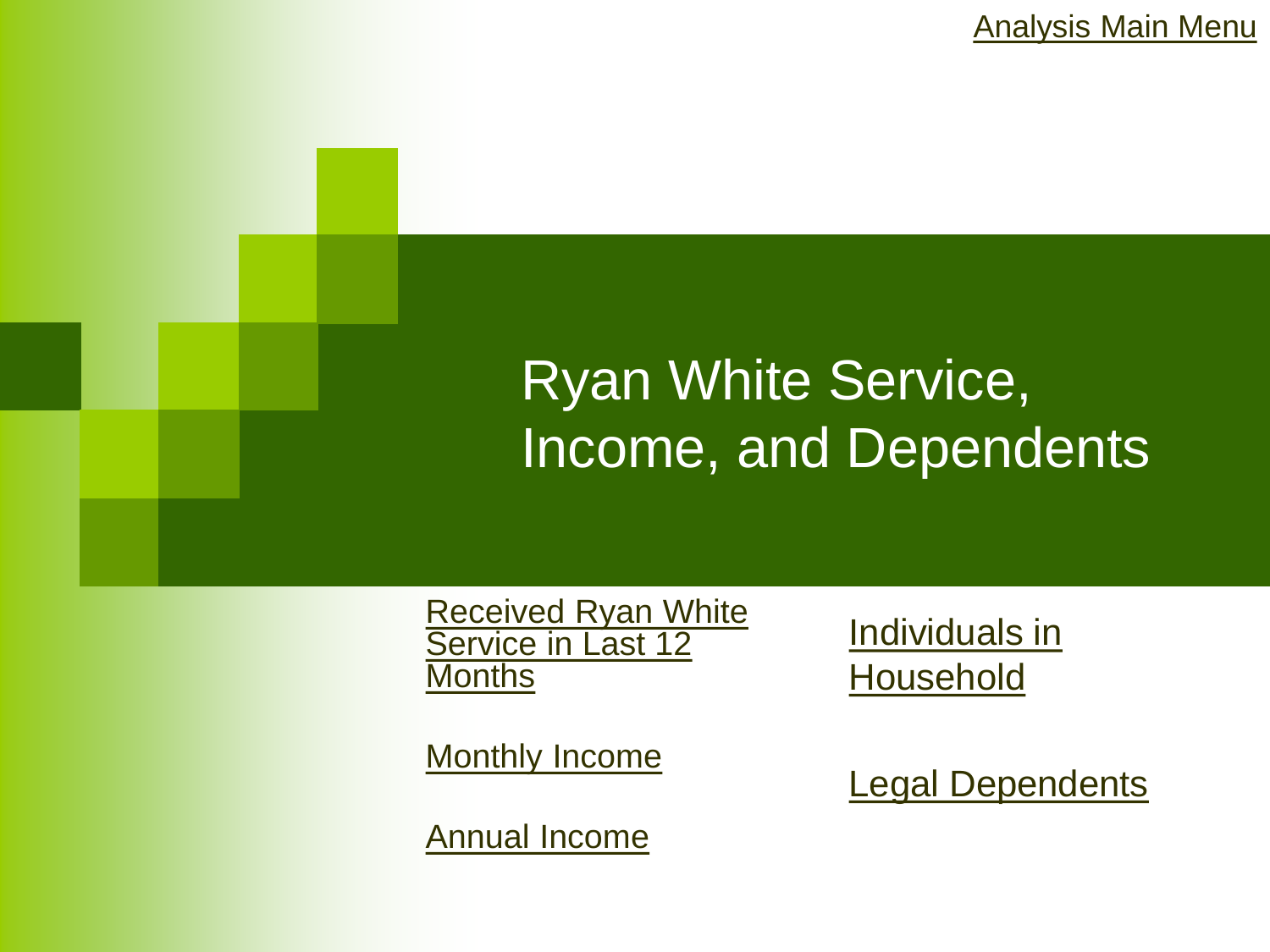#### Graph: Received Ryan White Services



<span id="page-26-0"></span>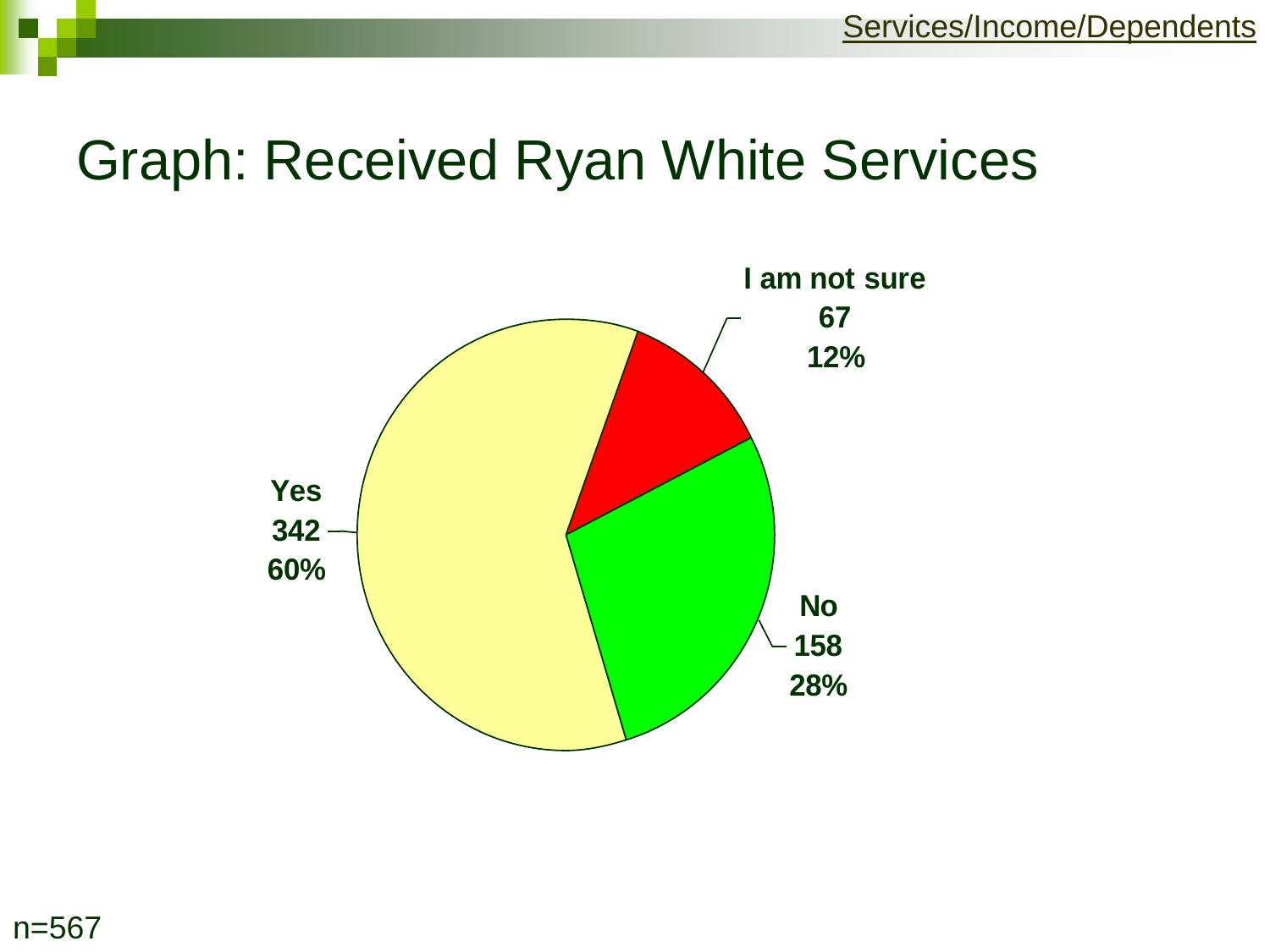#### <span id="page-27-0"></span>Graph: Monthly Income

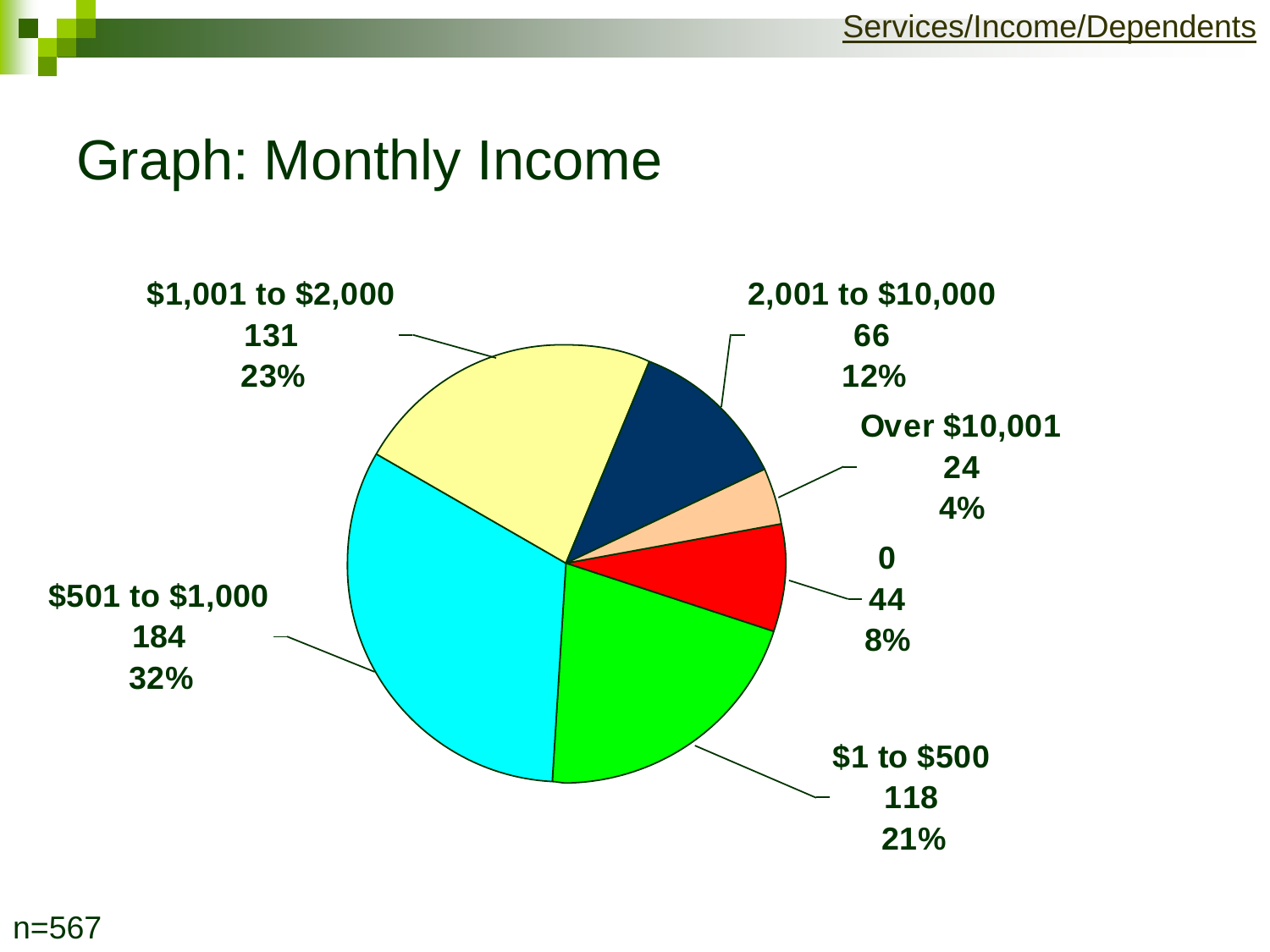#### Graph: Annual Income

<span id="page-28-0"></span>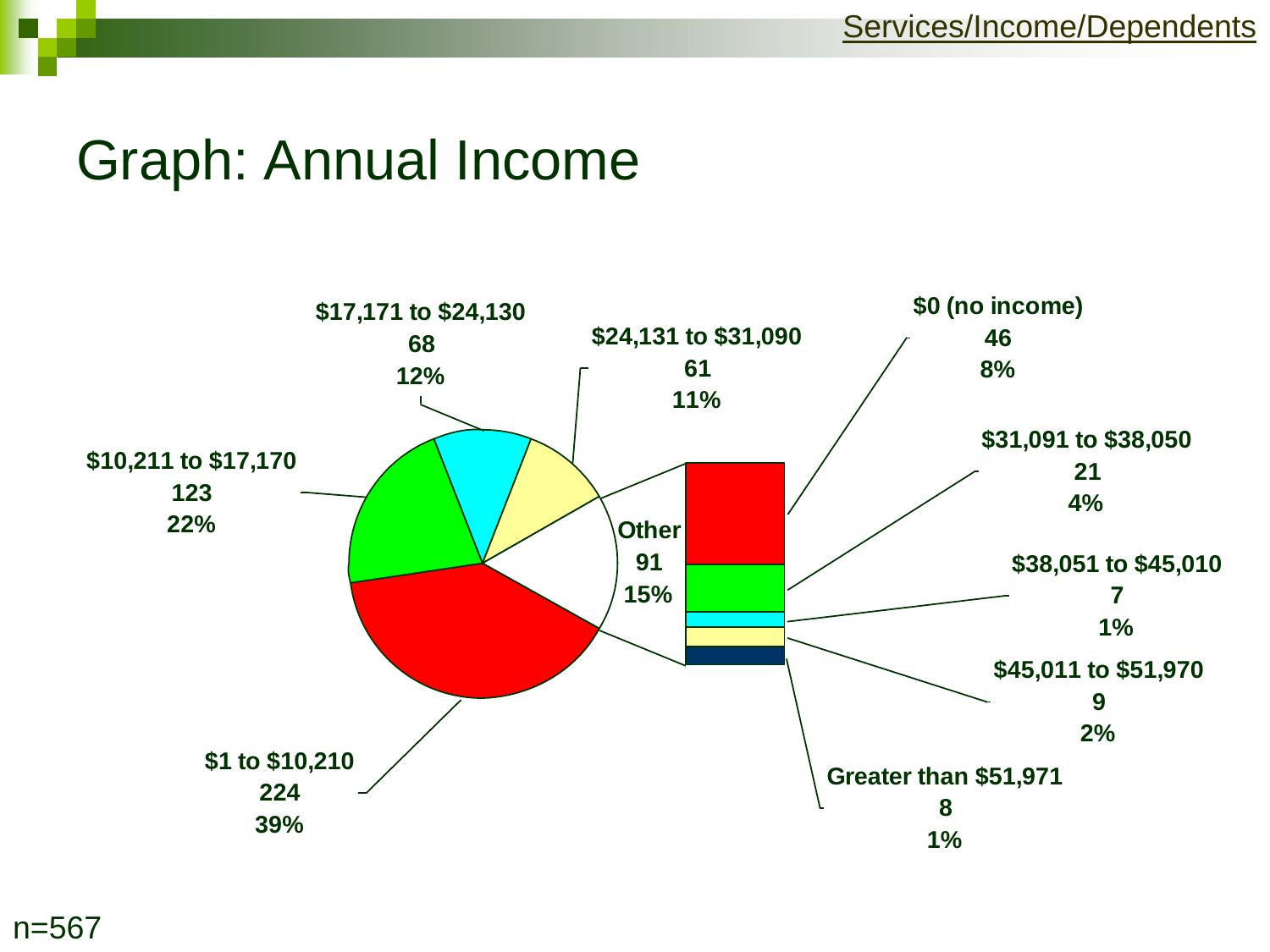#### Graph: Individuals in Household



\*18 respondents entered 0 in the household and were added to 1 for themselves. \*\*over 20 were respondents that entered 1,000 plus

<span id="page-29-0"></span>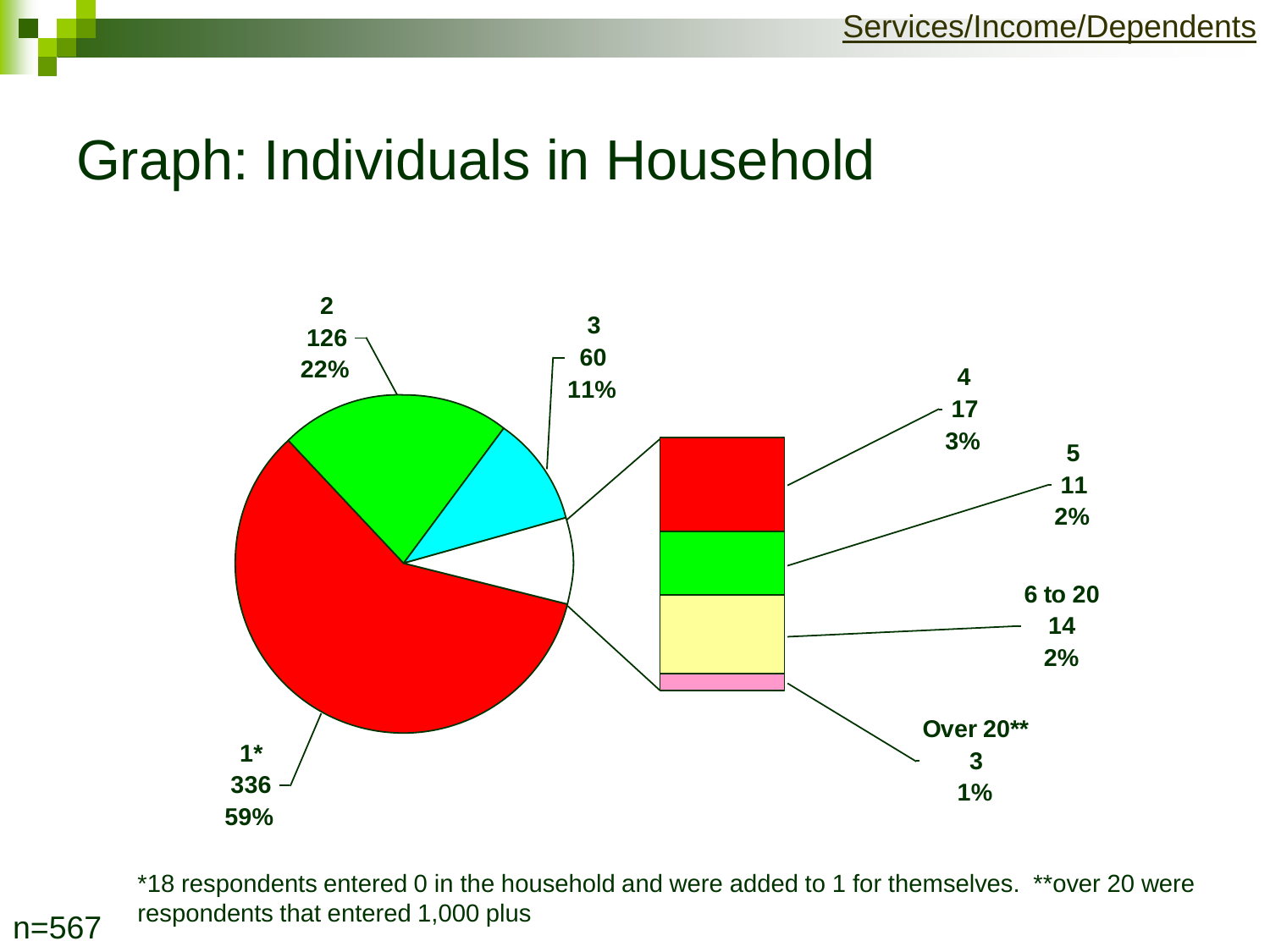#### Graph: Legal Dependents



<span id="page-30-0"></span>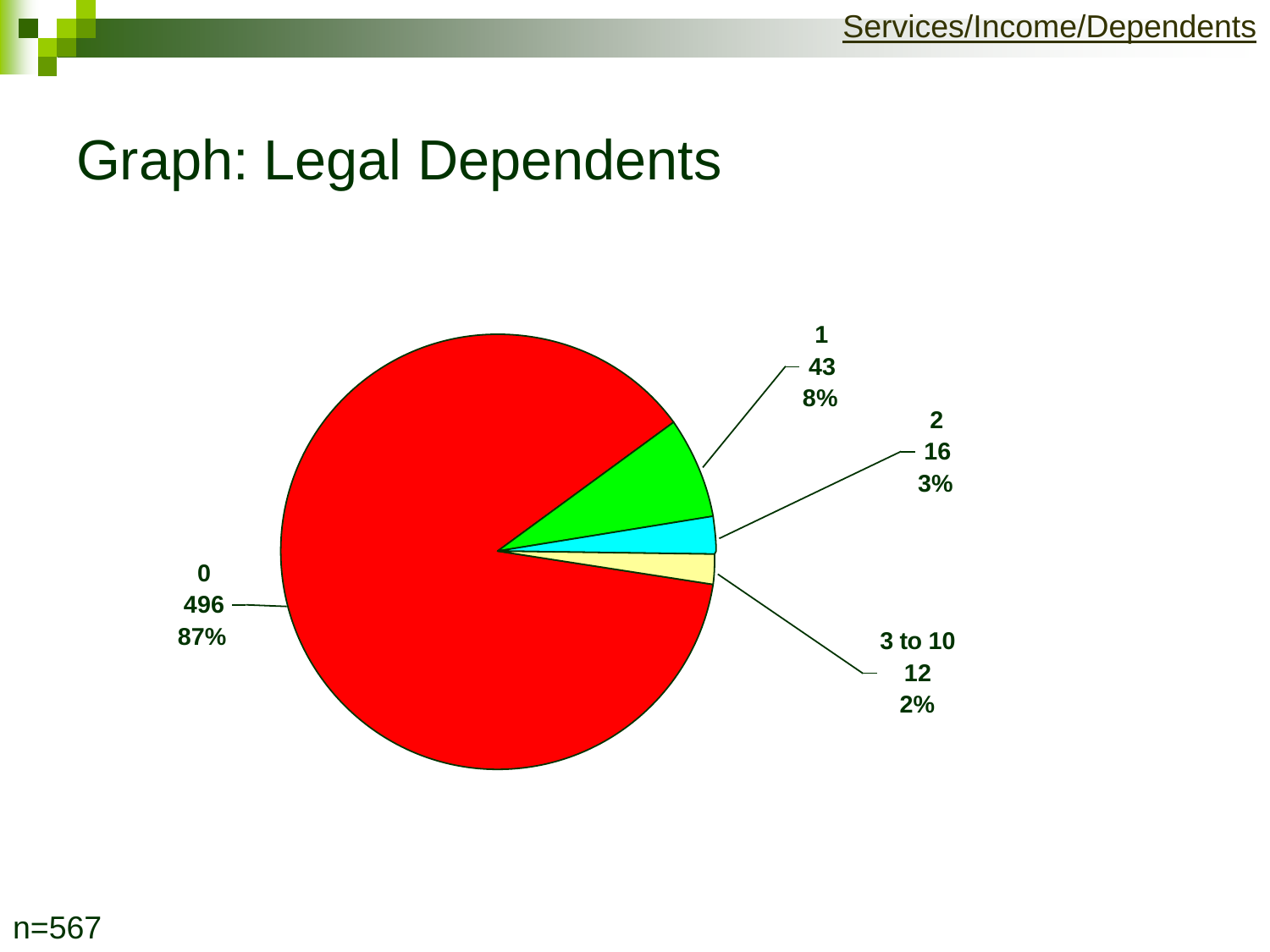[Analysis Main Menu](#page-2-0)

#### **Services**

During the past 12 months, have you (or anyone in your household) received or accessed any of the following services?

<span id="page-31-0"></span>[Service Accessed](#page-32-0)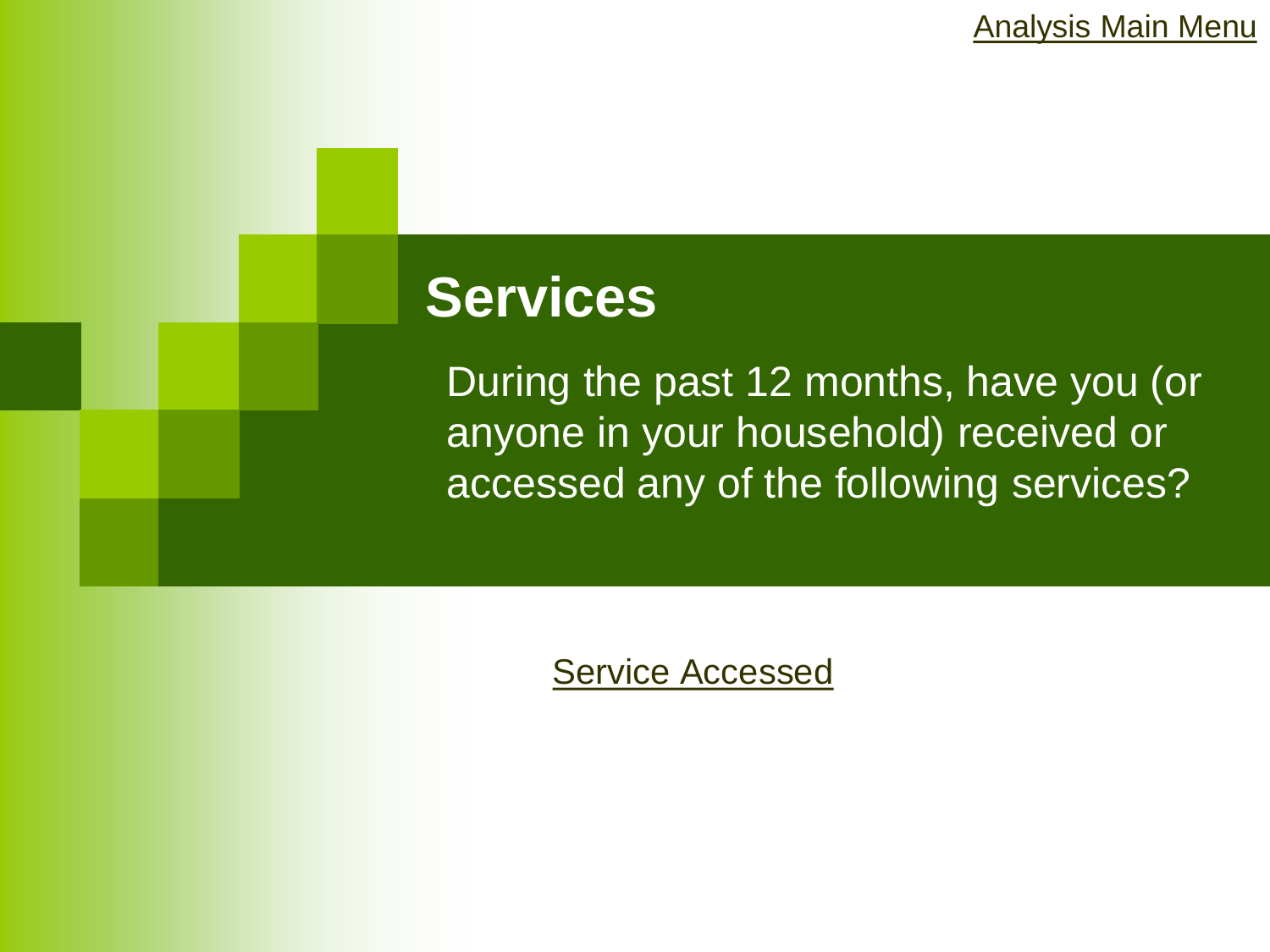### <span id="page-32-0"></span>Services Accessed

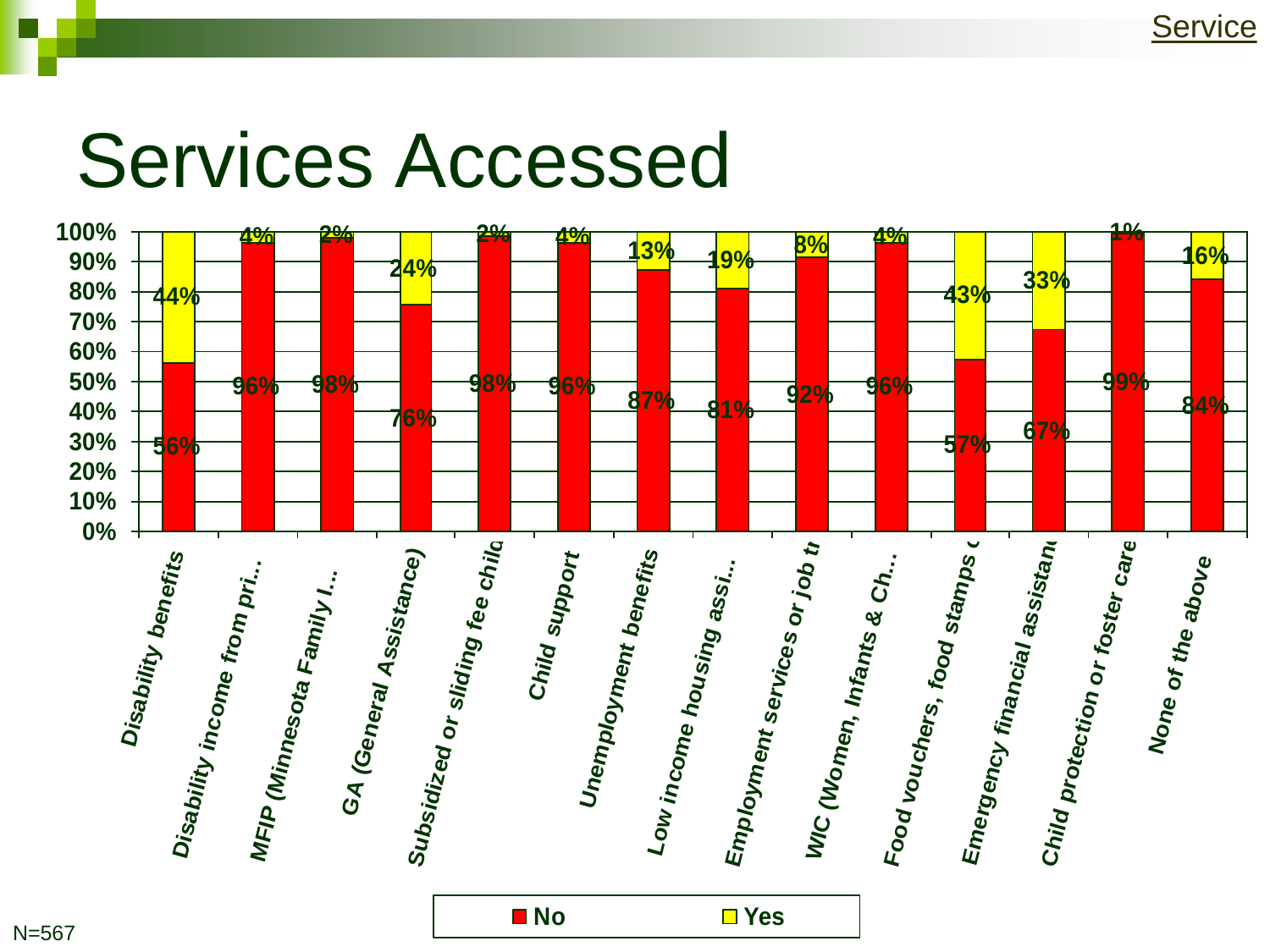[Analysis Main Menu](#page-2-0)



[Risk of Homelessness](#page-35-0)

**[Barriers](#page-38-0)** 

<span id="page-33-0"></span>[Past 12 Months](#page-36-0)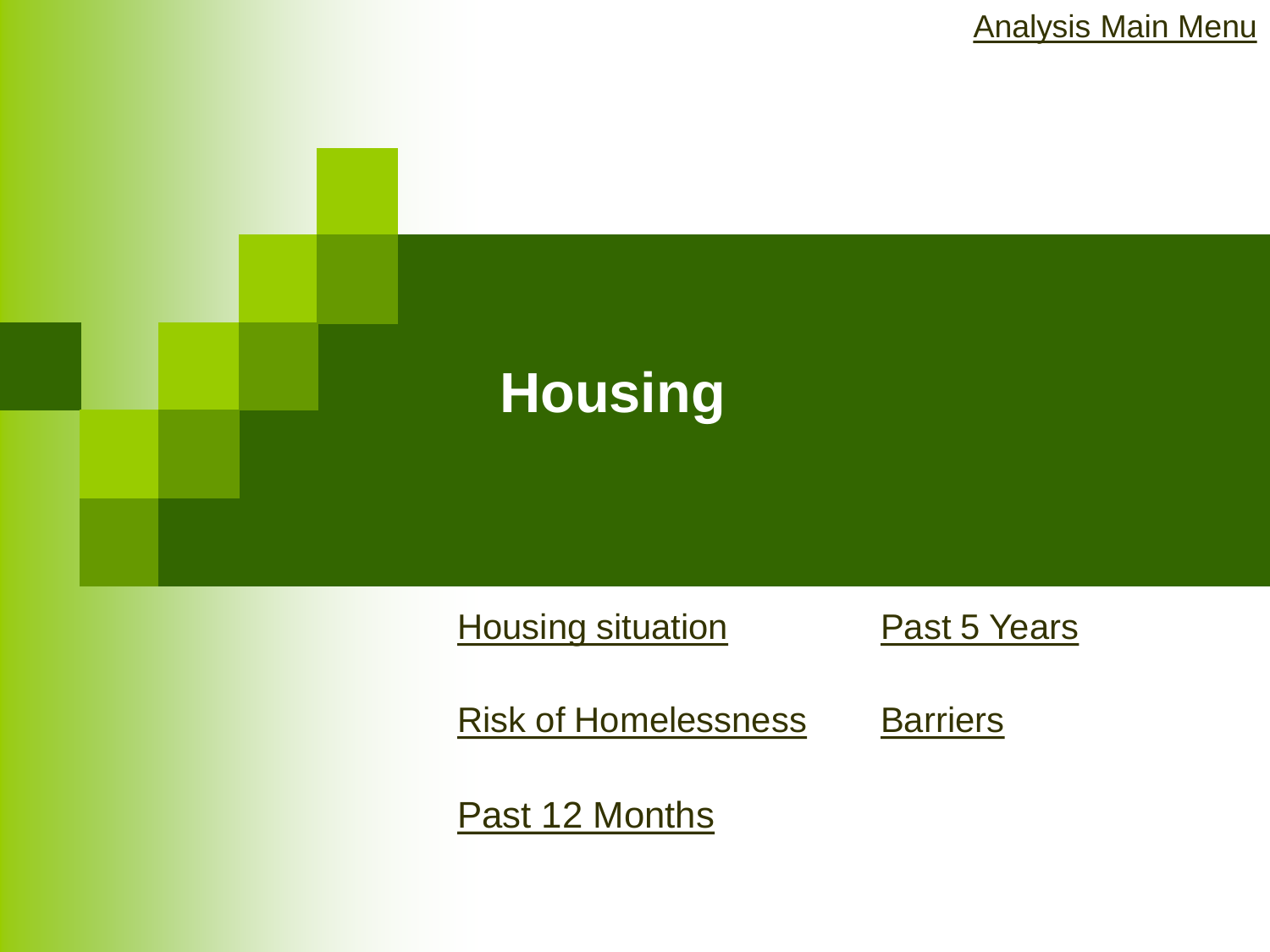## Graph: Housing Situation



\*aparmen, BY SELF IN HOUSE renting, EVICTED, HOUSE, I rent a room in a house, lgbt host home program (avenues for homeless youth), Minneapolis Housing Athority, PAID FOR THROUGH, public housing, staying in a sober house right now, SUBSIDY N THEY PAY MY N=567 PORIION, TEMPORARILY I RESIDE IN NURSING FACILITY BECAUSE OF HEALTH COMPLICATIONS, work/trade live in Caregiver

<span id="page-34-0"></span>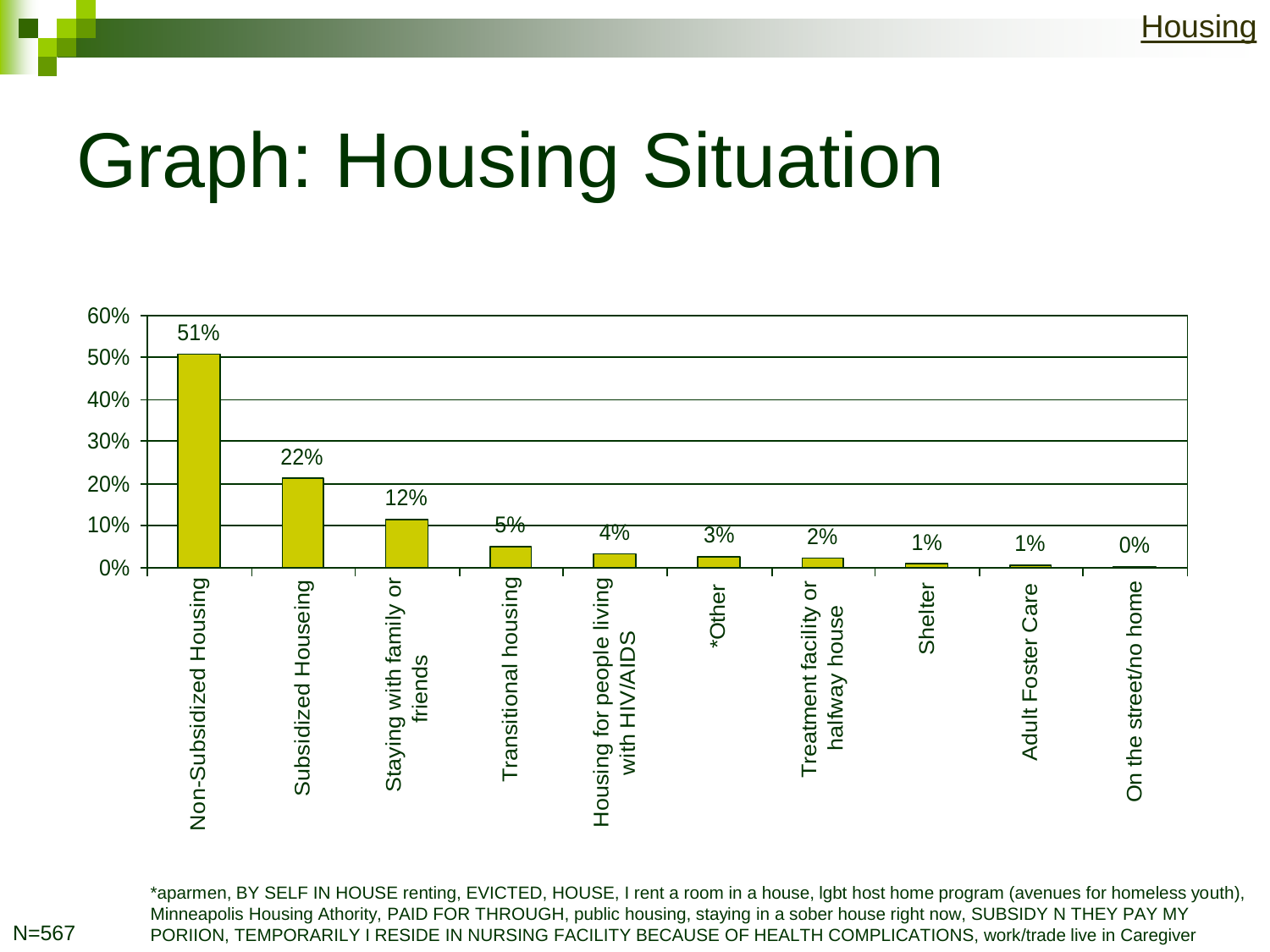## Graph: Risk of Homelessness



<span id="page-35-0"></span>\*BACKRO Background, behind on rent and bills, breakup with partner, CANNOT KEEP UP WITH BILS, chemical dependency, CRIMINAL RECORD, Difficult current job market., DRUG, EVICTION, Have applied for a reverse mortgage with my partner. Have yet to hear from the bank. Since I have be, HIH RENT, HOUSING IS TEMPORARY, HUD ENDS, I am homeless, I have debt that I can not pay for and cannot go bankrupt on, because I do not have the money to go, if i can't find a job or there are no temporary jobs available I will soon be in trouble financially, if i lose my housing, I'M NOT CONSIDERED HOMELESS, inability to get a full time job, Income from family, Injustice, Insurance co-pays, jobless, LACK OF AFFORDABLE HOUSING AND MY SON AND GRANDDAUGHTER ARE STAYING WITH MY DAUGHTER UNTIL I CAN FIND HOUSING THAT IS AFFORDIBLE AND IF I WAS TO BE DISCHARGED I WOULD HOMELESS, landlord selling complex, Loss of SSDI benefit renewal, loss of SSDI elegibility, LOW INCOME HIGH BILLS, medical bills, medical reasonslandlord dispute, money, My emotional state, My landlord is currently in ICU and may not make it; which will, most likely, lead to the sale of th, NA, NO, NO HOUSING, NO JOB, none of the above, perdida de enpleo, Poor Health, prefer not to say, roomate issues, This is a temporary situation with friends, Unable to care for myself, uncertainty of war results, very low income, but not homeless, VOUCHER ENDS 2012, waiting for housing to come through, work is so slow that i am barely making it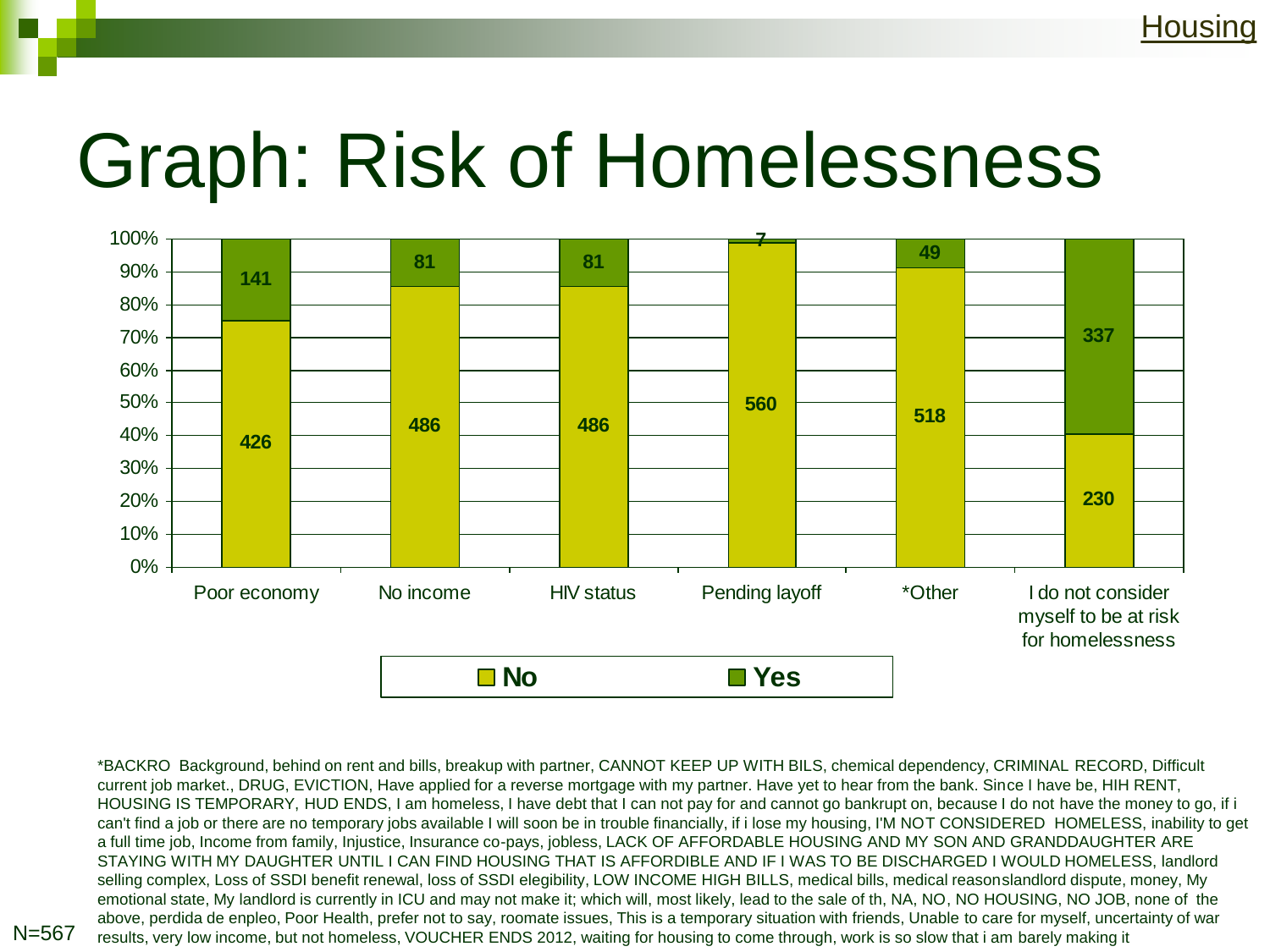## Graph: In the past 12 months, have you done any of the following?

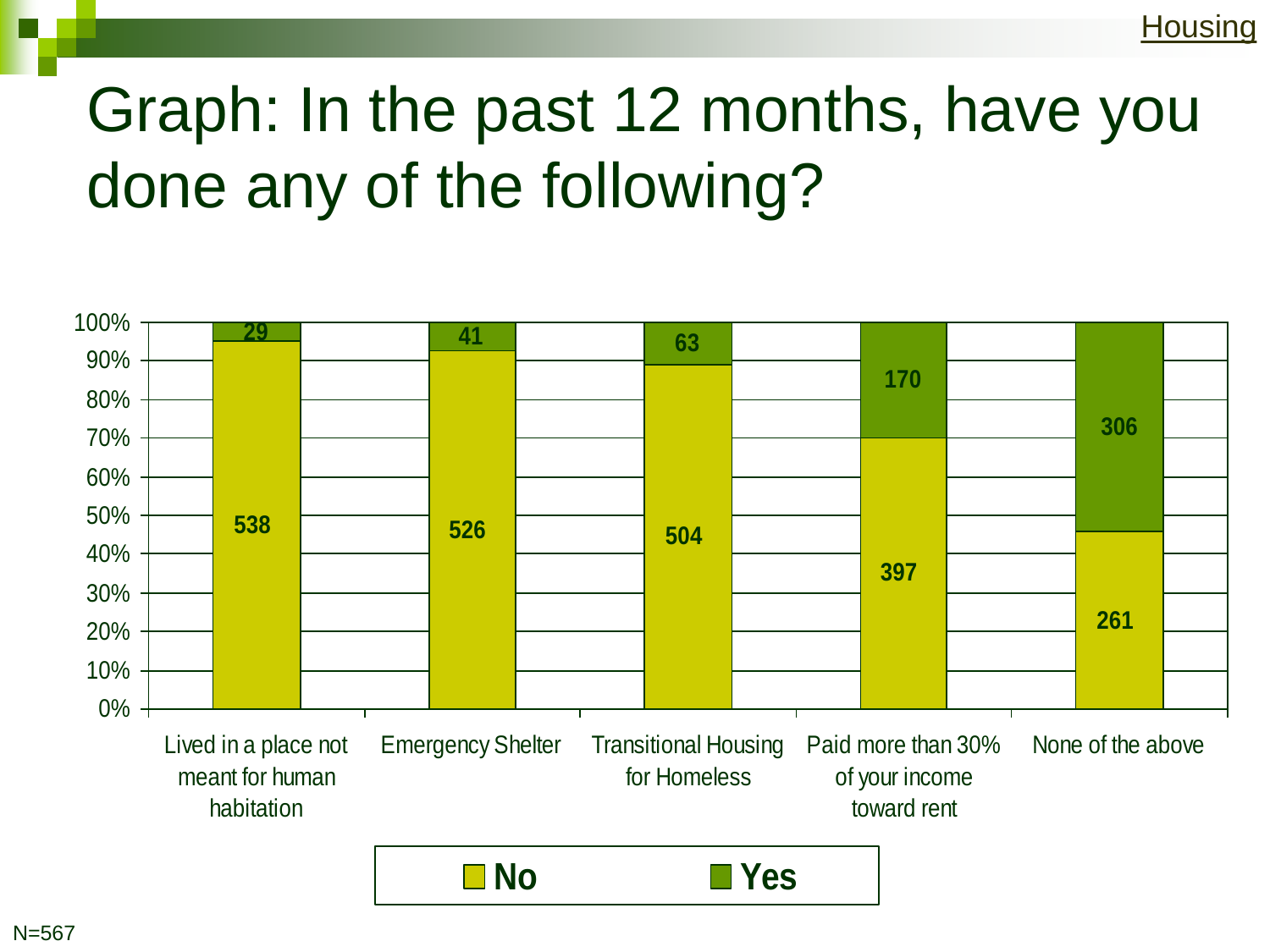## Graph: In the past five years, have you experienced any of the following for a year or longer OR four times or more?

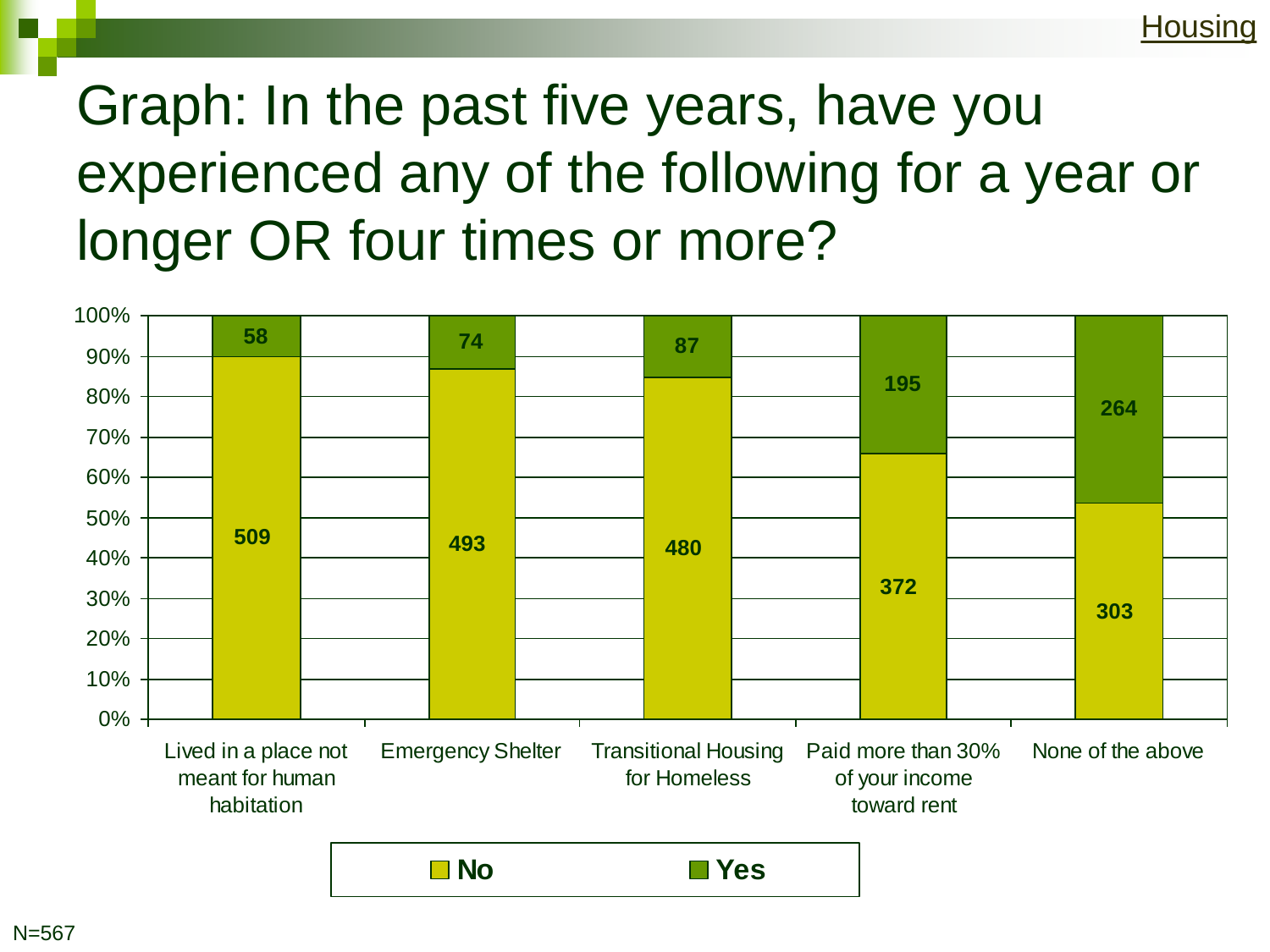## Graph: What have been your barriers to obtaining affordable housing?



\*addiction , AVAILABILITY , do not have enough income , do not like to move stressful , don't make enough money , legas status, unable to verify credit for not having SS , LOcation , MONEY , NEW ARRIVAL , none , ON WAITING LIST , Rental history, credit, price , SALARY N=567 REQUIREMEN AND TENURE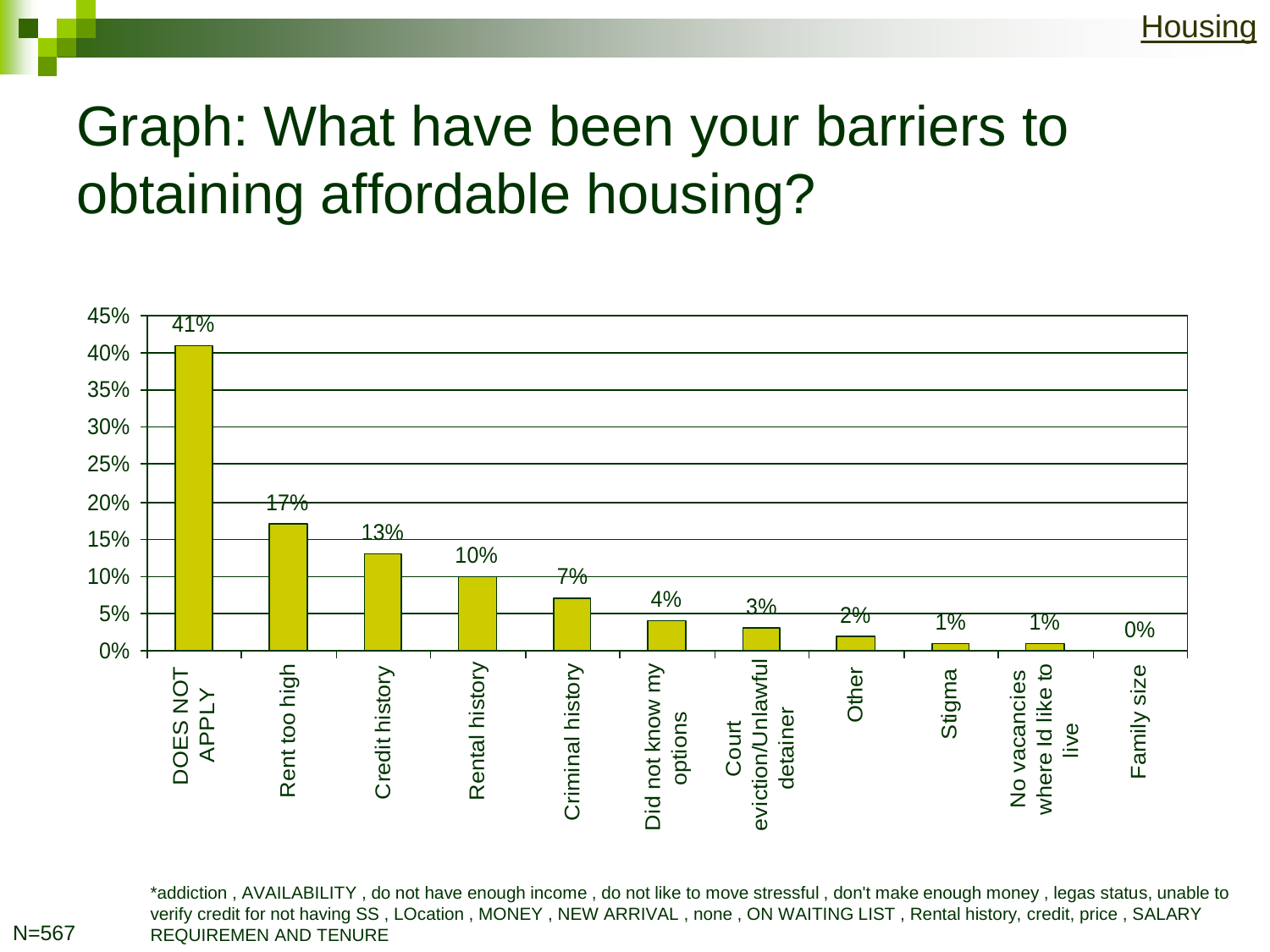[Analysis Main Menu](#page-2-0)

## **HIV/AIDS: Infected, Tested, and Diagnosed**

[Infected](#page-40-0)

**[Year AIDS Diagnoses](#page-43-0)** 

[Year HIV Diagnosed](#page-41-0)

<span id="page-39-0"></span>[AIDS at HIV Diagnoses](#page-42-0) 

[Reason Tested](#page-44-0)

[How Often Did You Test](#page-45-0)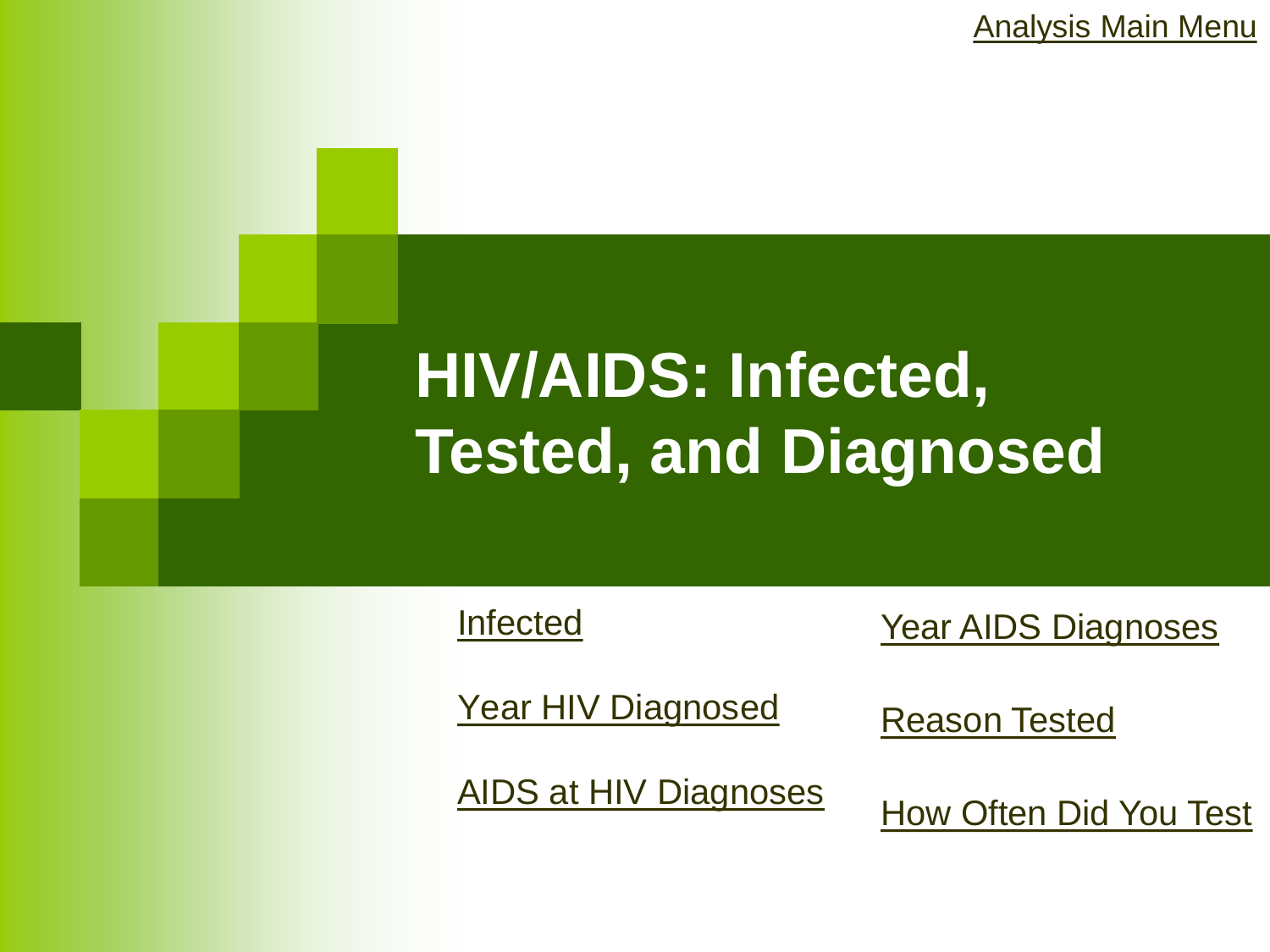[Infected, Tested, and Diagnosed](#page-39-0)

## Graph: Infected



\*Accidental needle-poke , ASSULT , Blood Infusion , Contacto Sexual hombre o Mujer , FIGHTING , m2m rape , non sexual contact with blood , rape , RAPED , Raped at a party , sex , sexual assult , sexually assaulted , took care of infected coworkers who bleed alot , TRAMATIC N=567 EXPEREANCE

<span id="page-40-0"></span>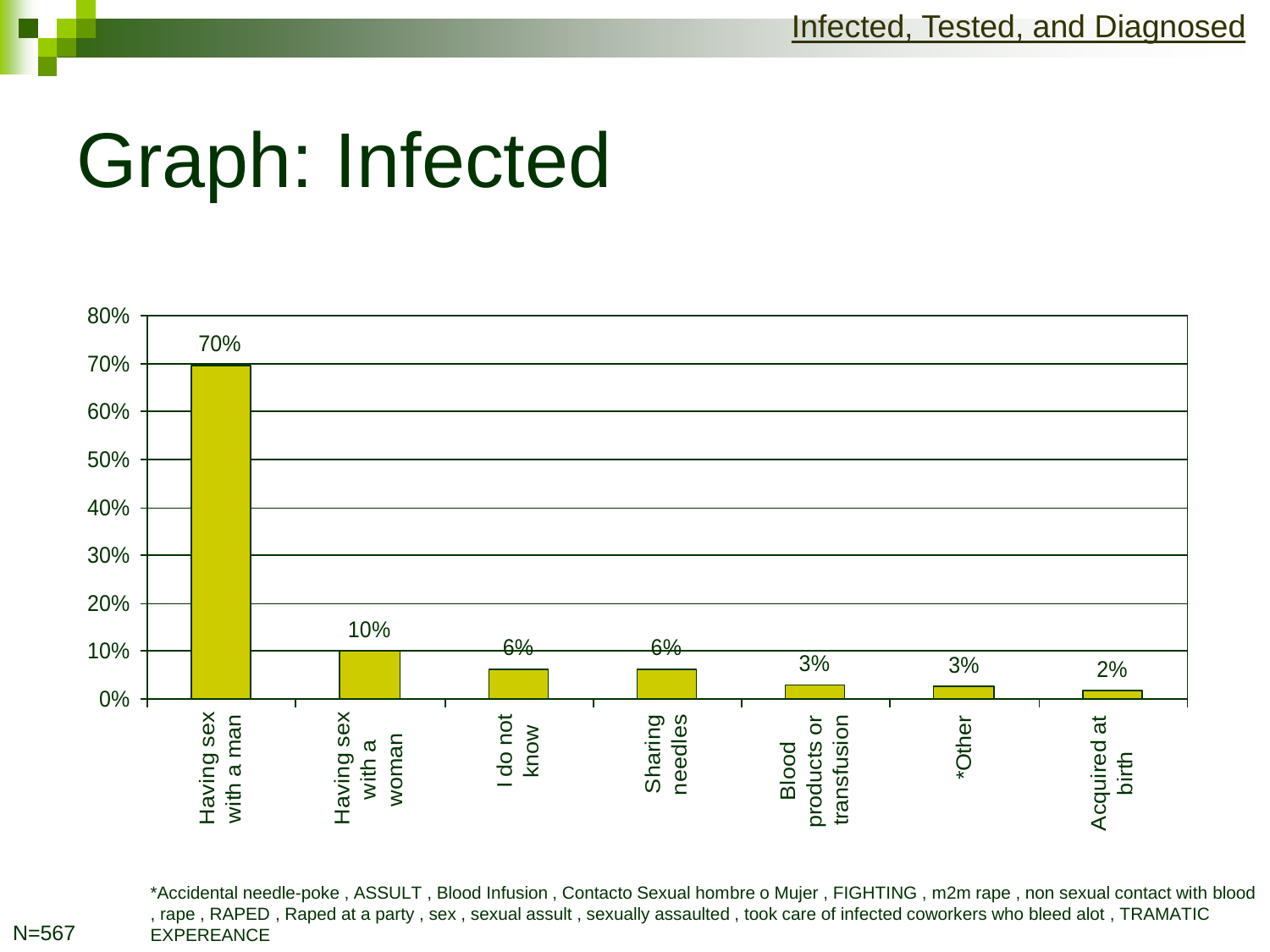# Graph: Year Diagnosed with HIV

<span id="page-41-0"></span>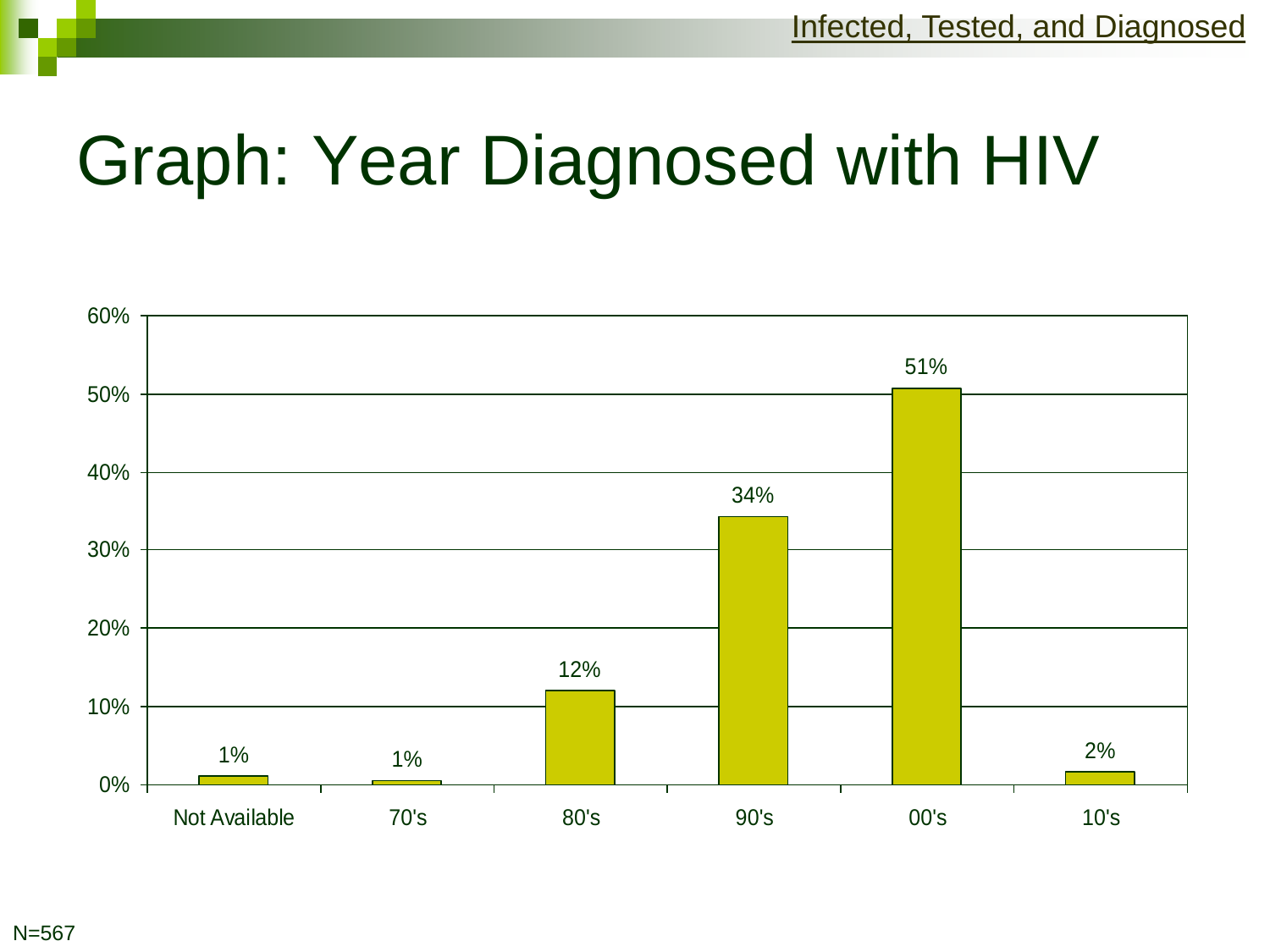## Graph: AIDS Same Time Diagnosed with HIV

<span id="page-42-0"></span>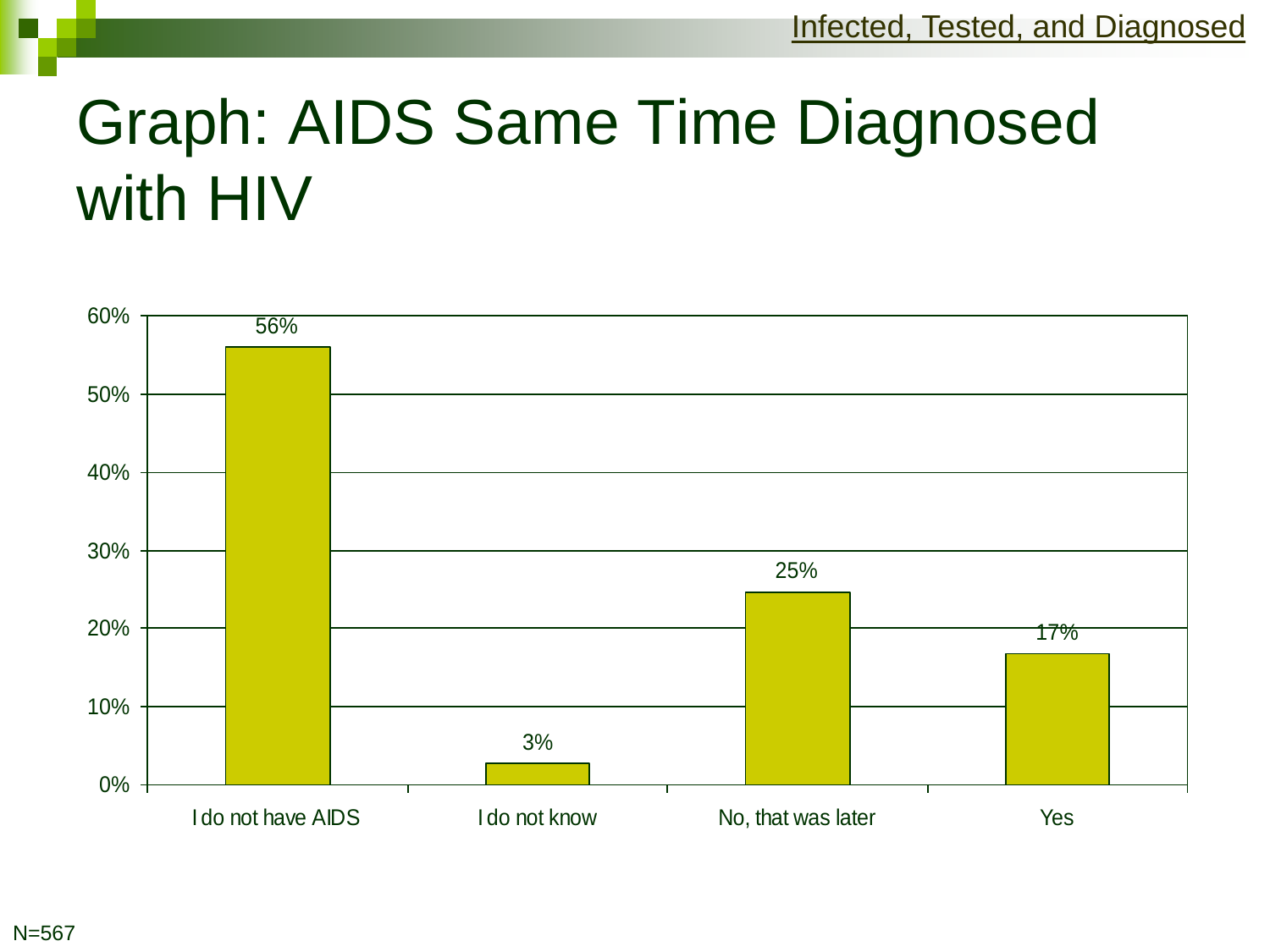## Graph: Year Diagnosed with AIDS

<span id="page-43-0"></span>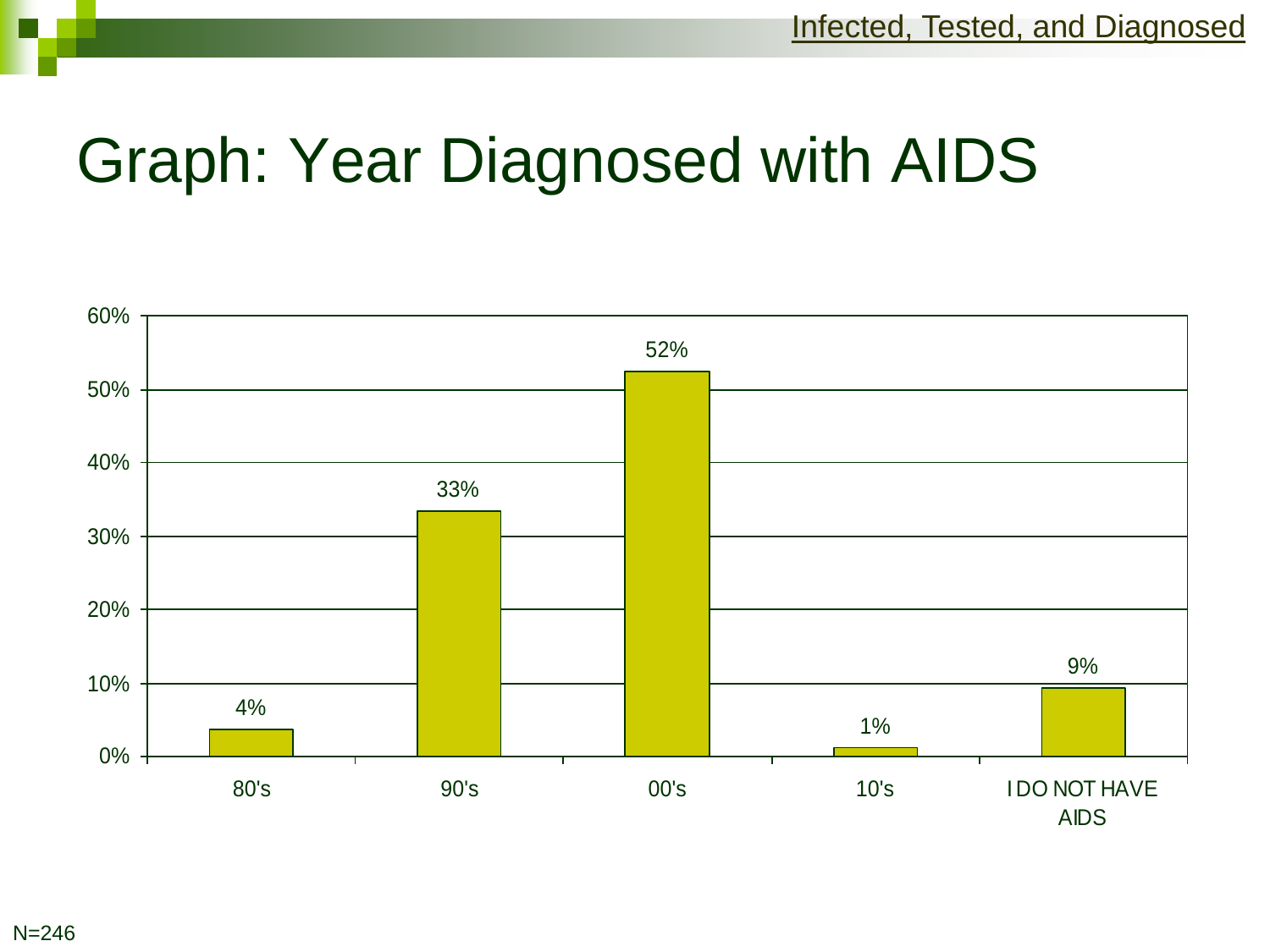## Graph: What was it that prompted you to get tested when you did test positive for HIV or AIDS?

<span id="page-44-0"></span>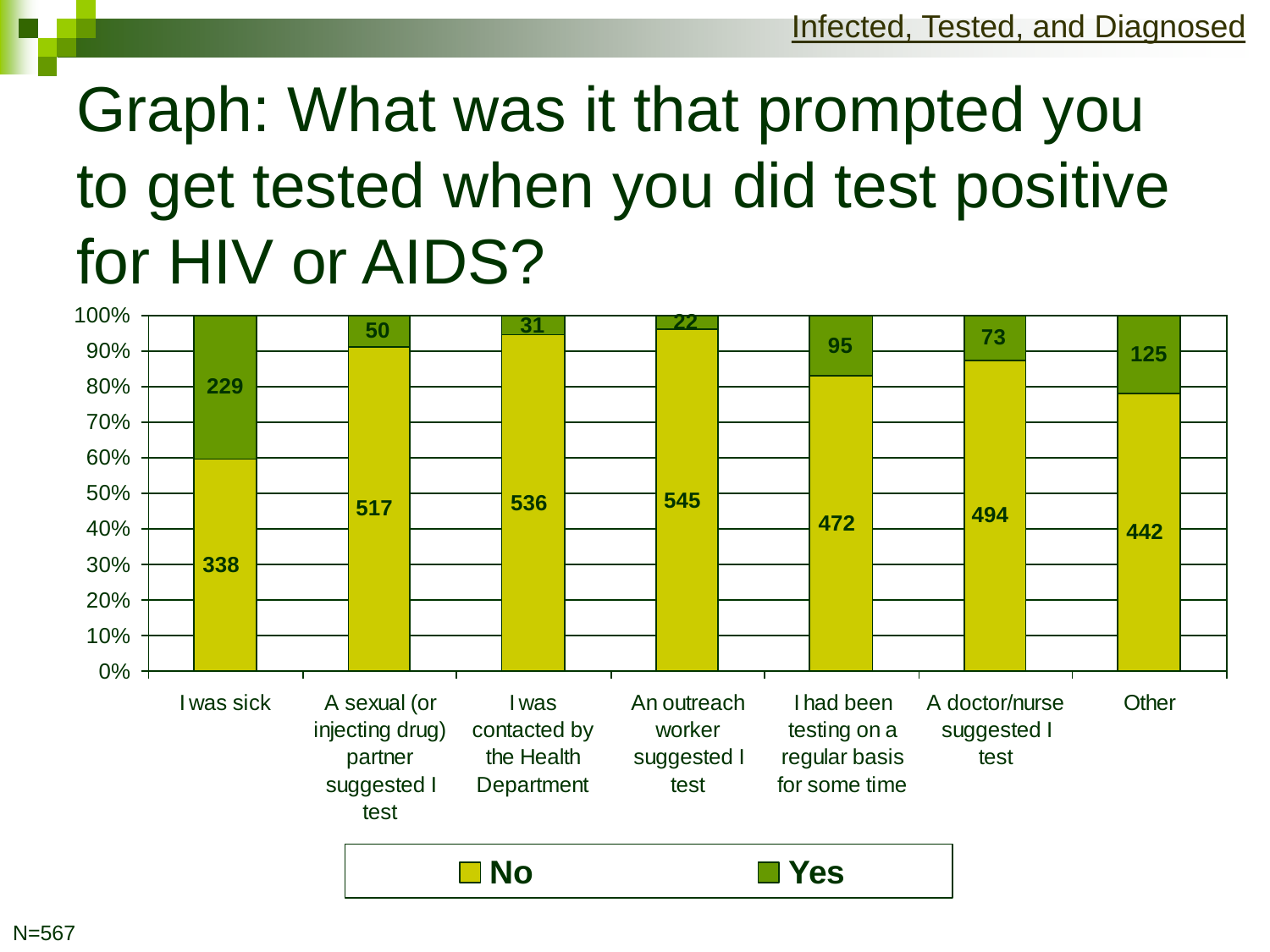## Graph: How Often Did You Test

<span id="page-45-0"></span>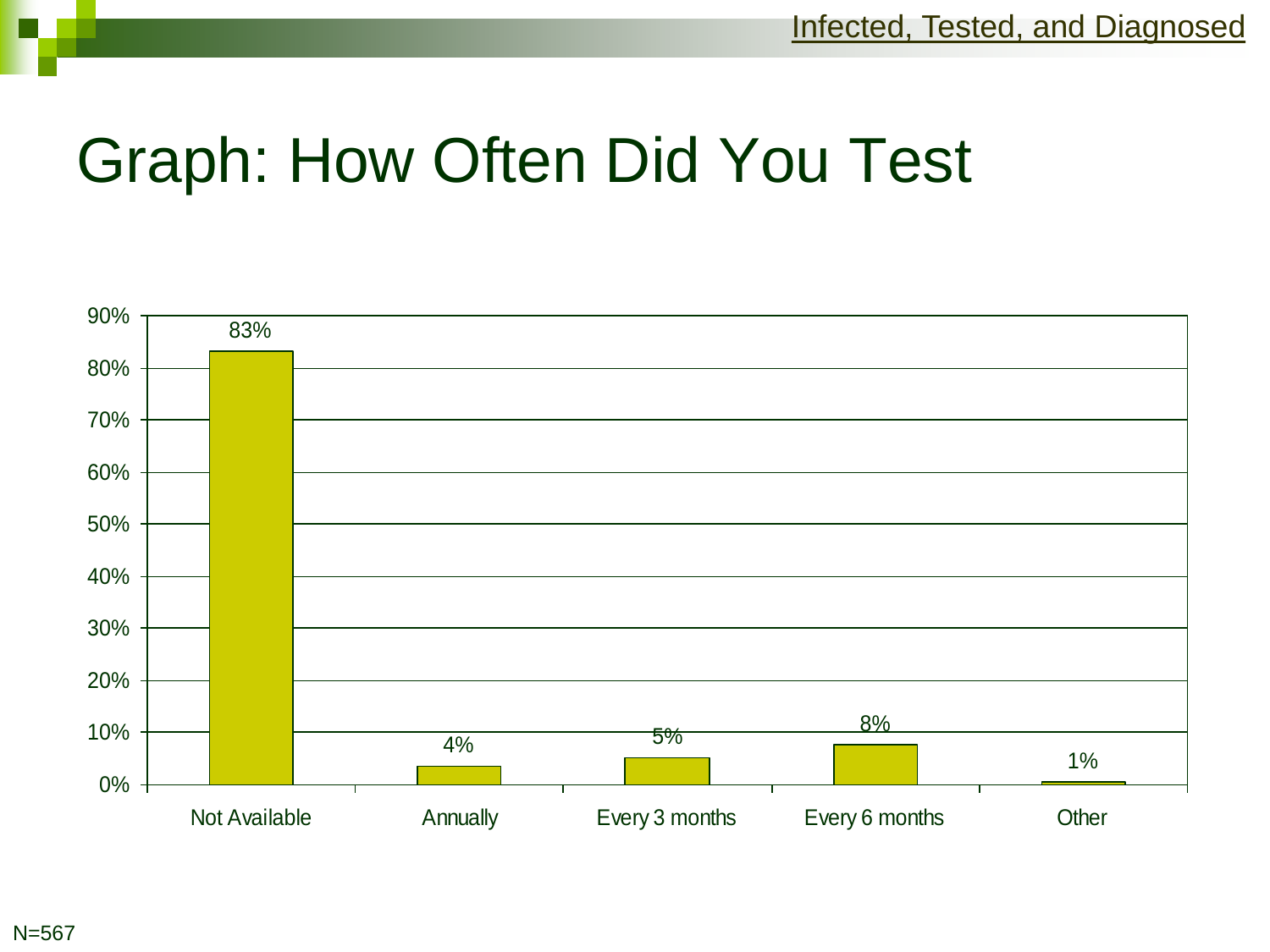[Analysis Main Menu](#page-2-0)

### **Question 34:**

After your initial diagnosis, how soon did you seek HIV-related medical care?

<span id="page-46-0"></span>**[Gender](#page-47-0) [Sexual Identity](#page-48-0) [Race](#page-49-0)** [Age](#page-50-0)

**[Country Born](#page-51-0) [County Living](#page-52-0)**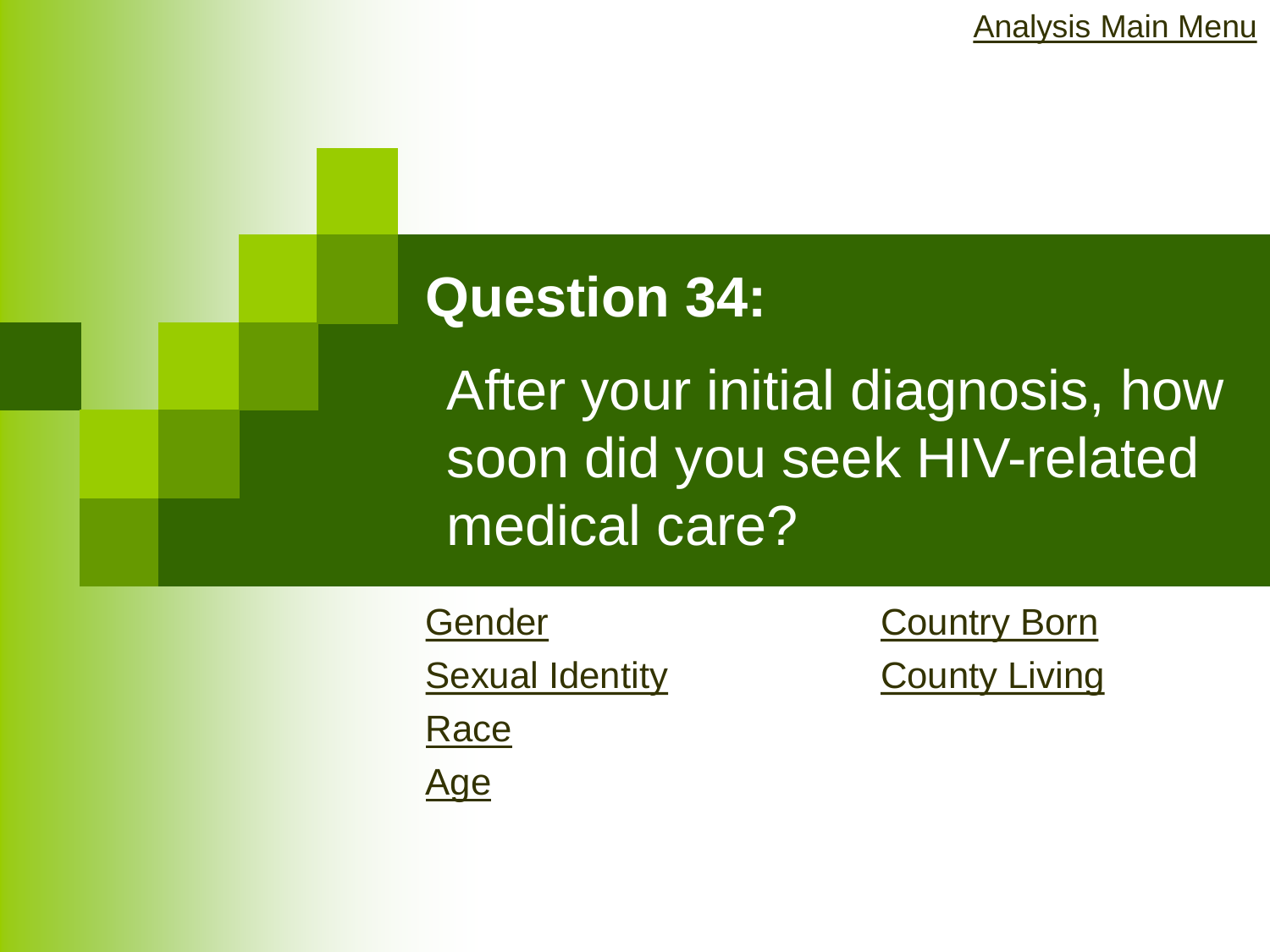# Graph: Gender

After your initial diagnosis, how soon did you seek HIV-related medical care?

<span id="page-47-0"></span>

#### [Sexual Identity](#page-48-0)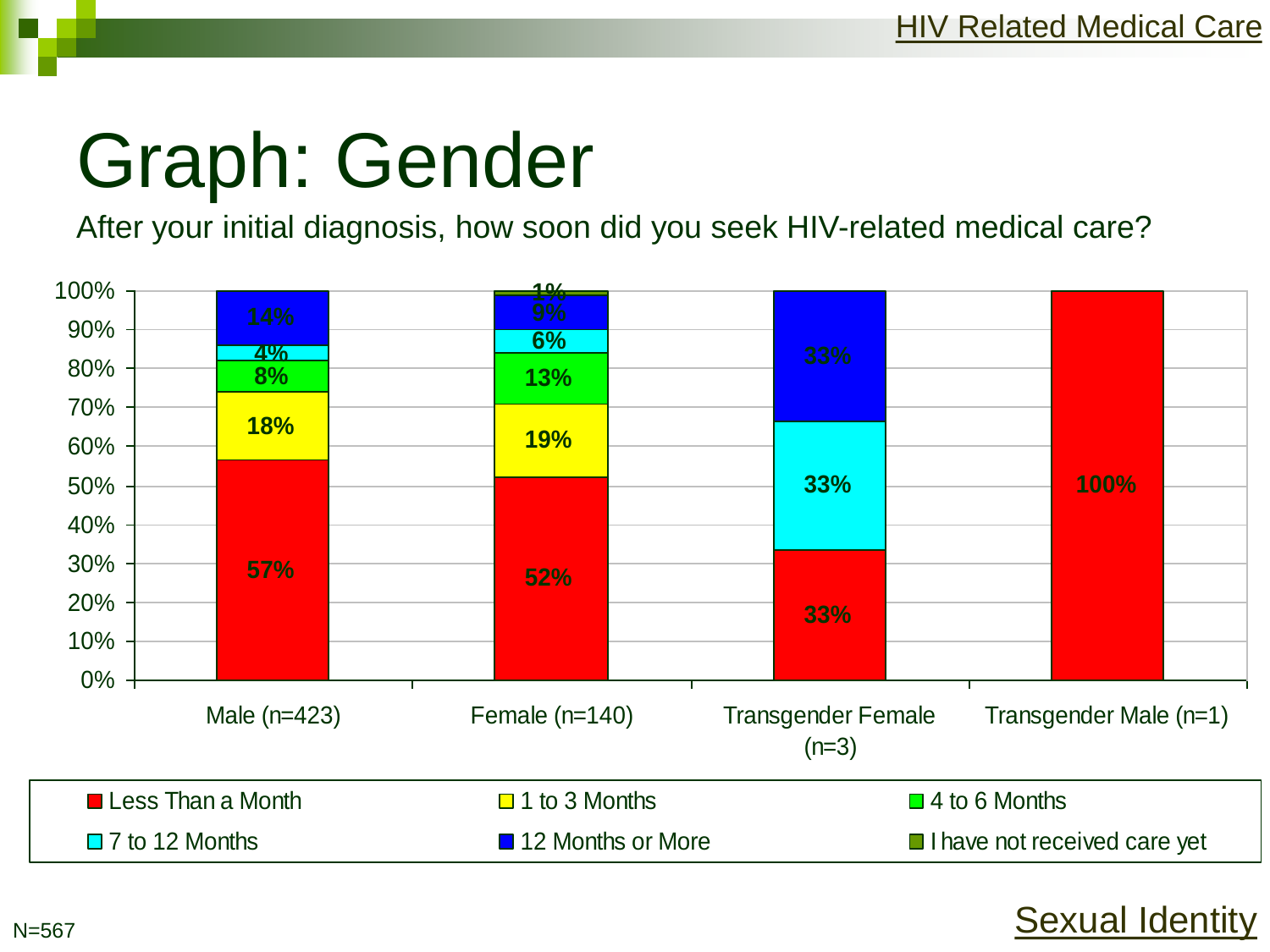# Graph: Sexual Identity

After your initial diagnosis, how soon did you seek HIV-related medical care?



<span id="page-48-0"></span>N=567

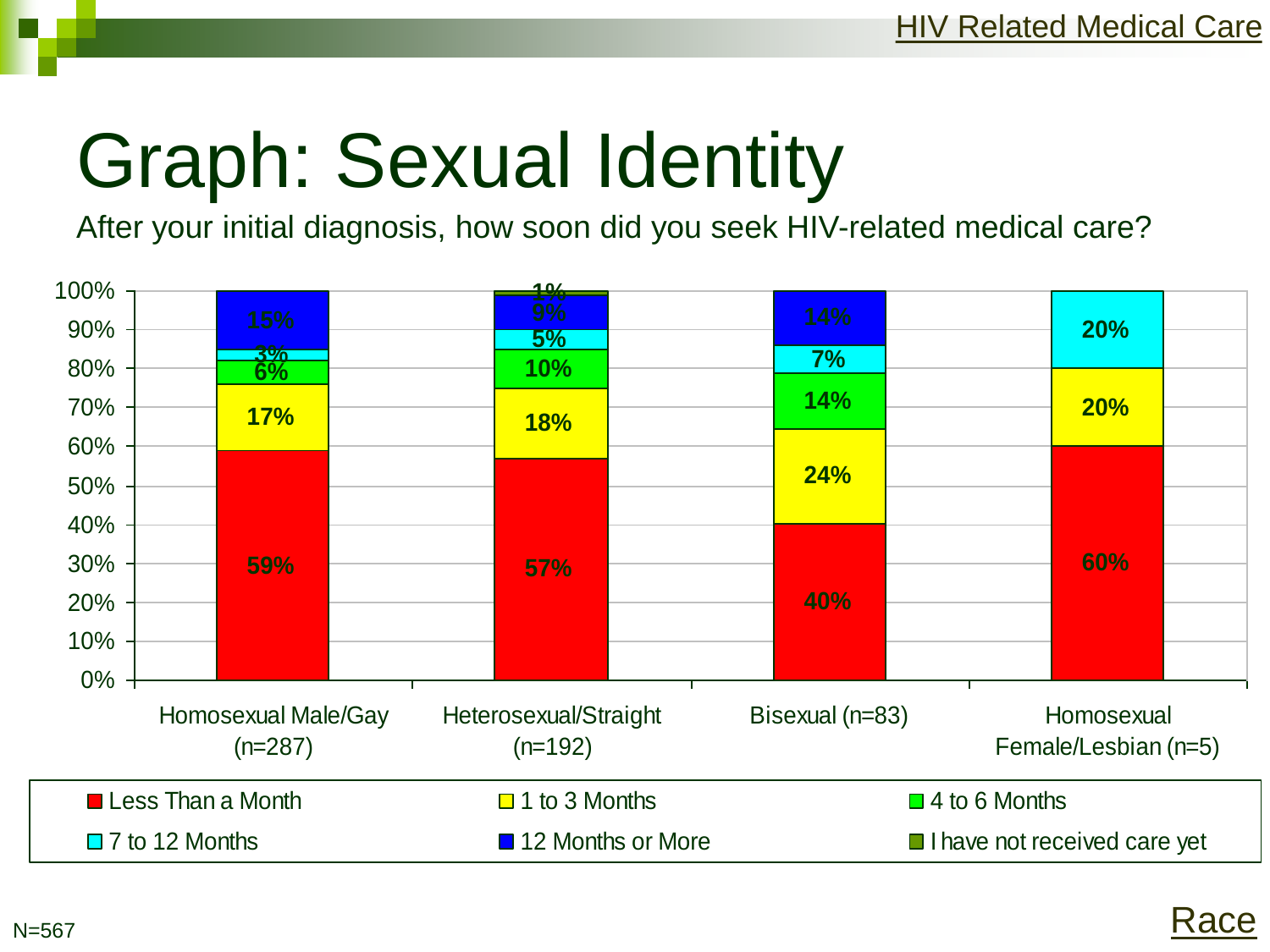# Graph: Race

After your initial diagnosis, how soon did you seek HIV-related medical care?



\* Respondents were only able to choose one race or "Other" then write in a race and a different question asked if they were Hispanic/Latino(a). Many of the respondents that chose "Other" as a category and wrote in a response wrote in a variation of Hispanic/Latino(a) therefore if a respondent checked that they were Hispanic/Latino(a) they were then put in their own category and not counted in a race category.



<span id="page-49-0"></span>N=567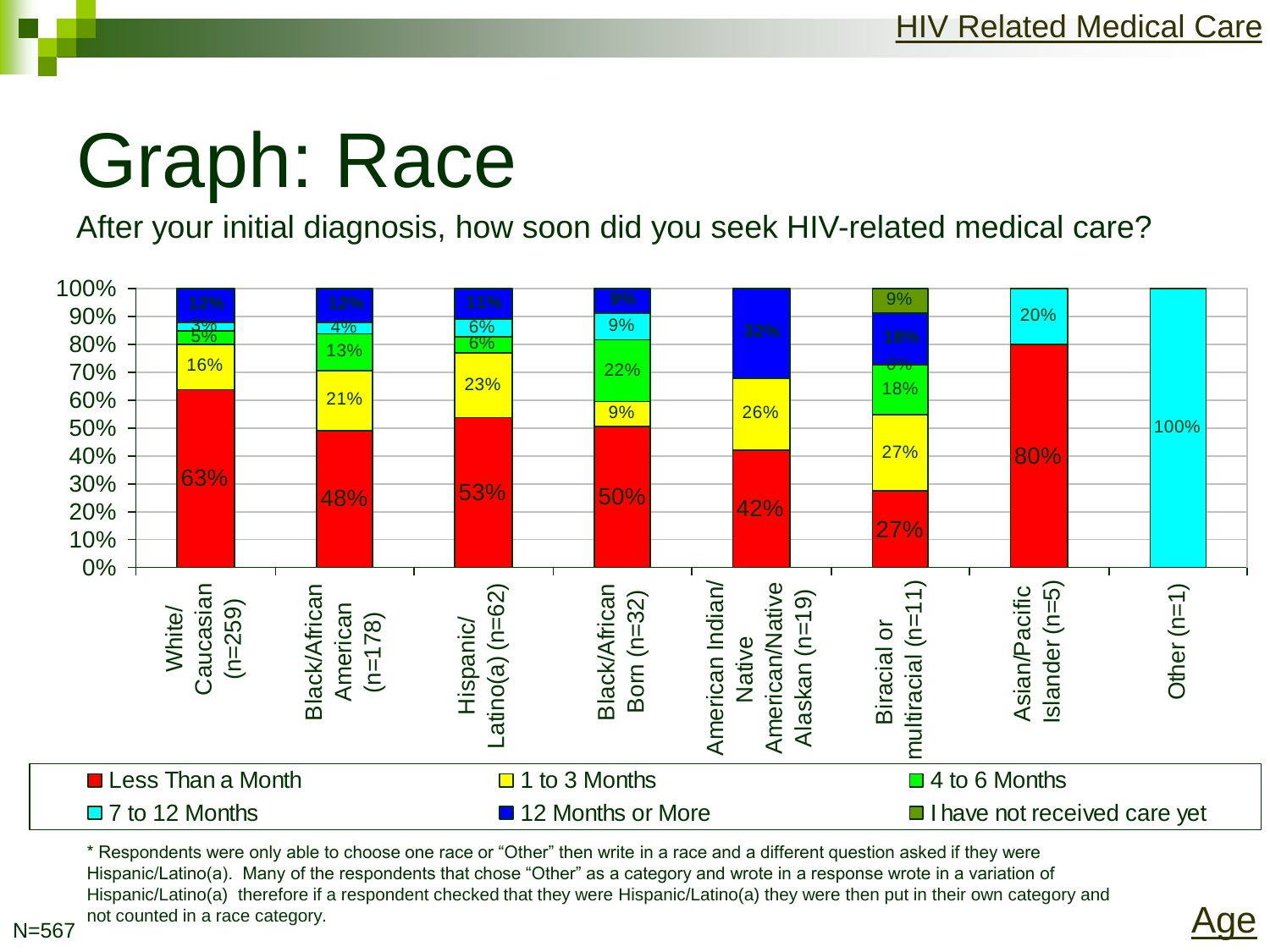# Graph: Age

After your initial diagnosis, how soon did you seek HIV-related medical care?



<span id="page-50-0"></span>The respondents 10 and under maybe typos as a majority were 2 and under and one was -37. N=567

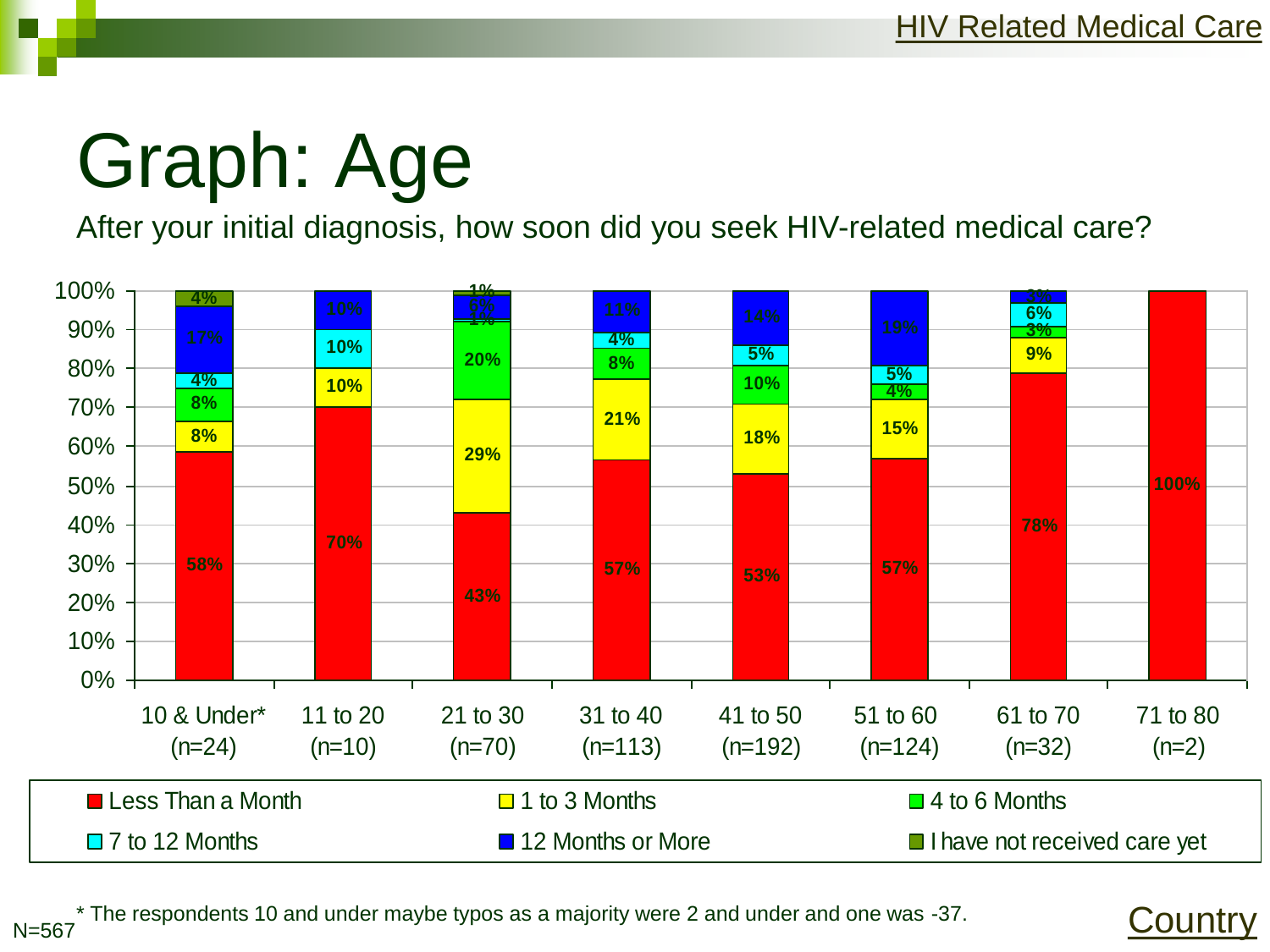# Graph: Country Born

After your initial diagnosis, how soon did you seek HIV-related medical care?

<span id="page-51-0"></span>

#### [County Living](#page-52-0)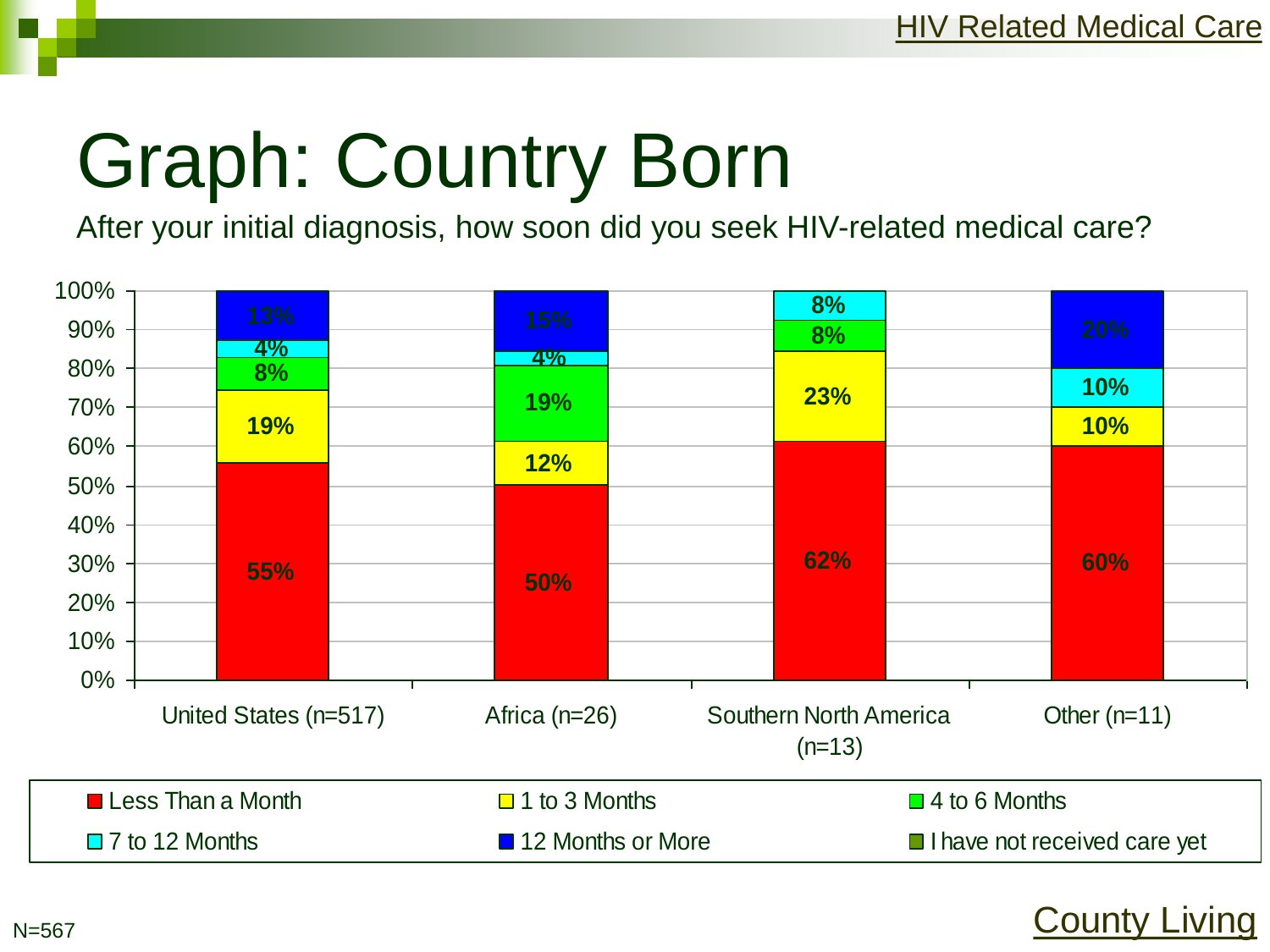# Graph: County Living

After your initial diagnosis, how soon did you seek HIV-related medical care?

<span id="page-52-0"></span>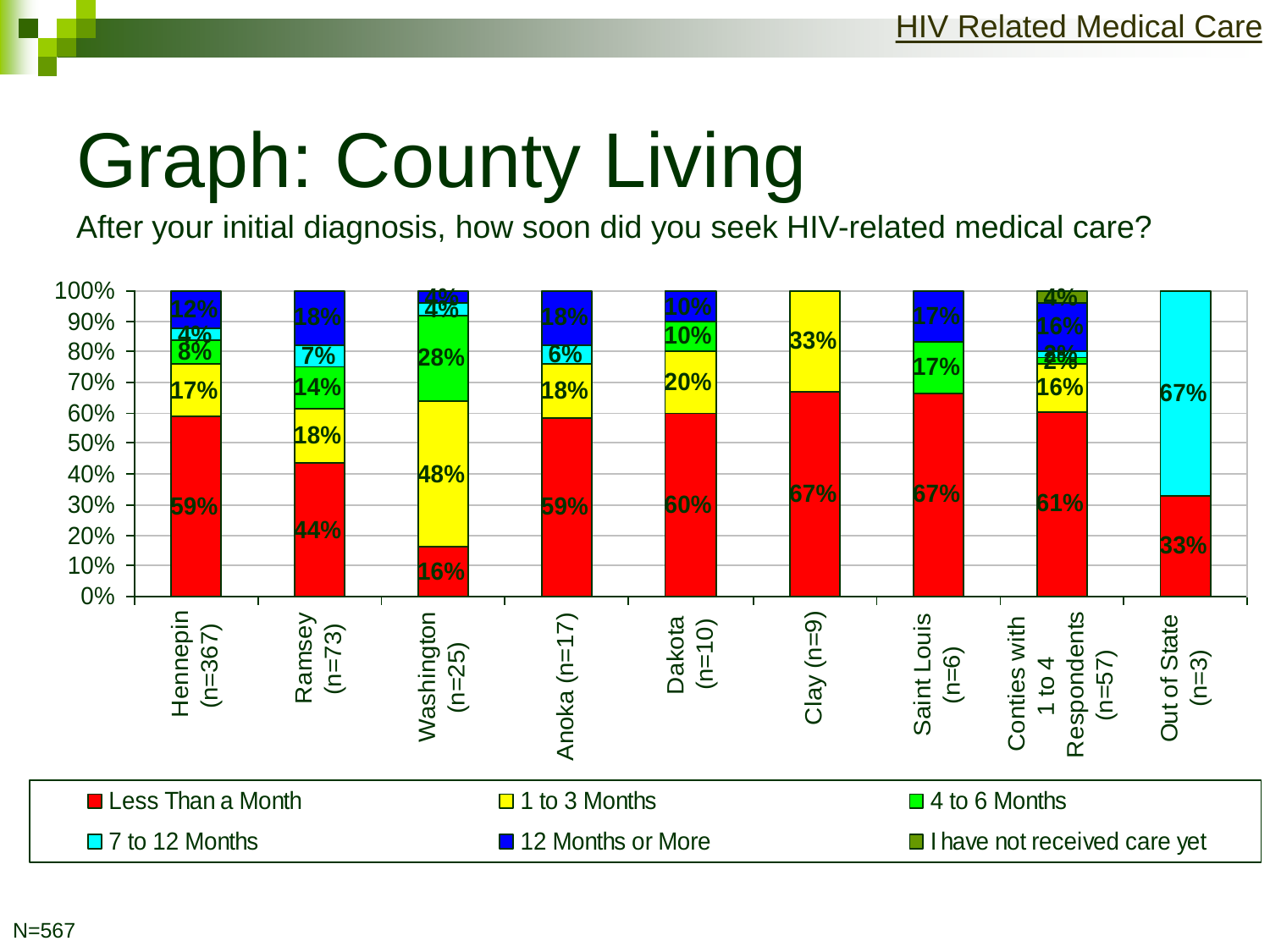[Analysis Main Menu](#page-2-0)

### **Question 83:**

Services received, needed and difficulty receiving or getting.

<span id="page-53-0"></span>[List of questions](#page-54-0)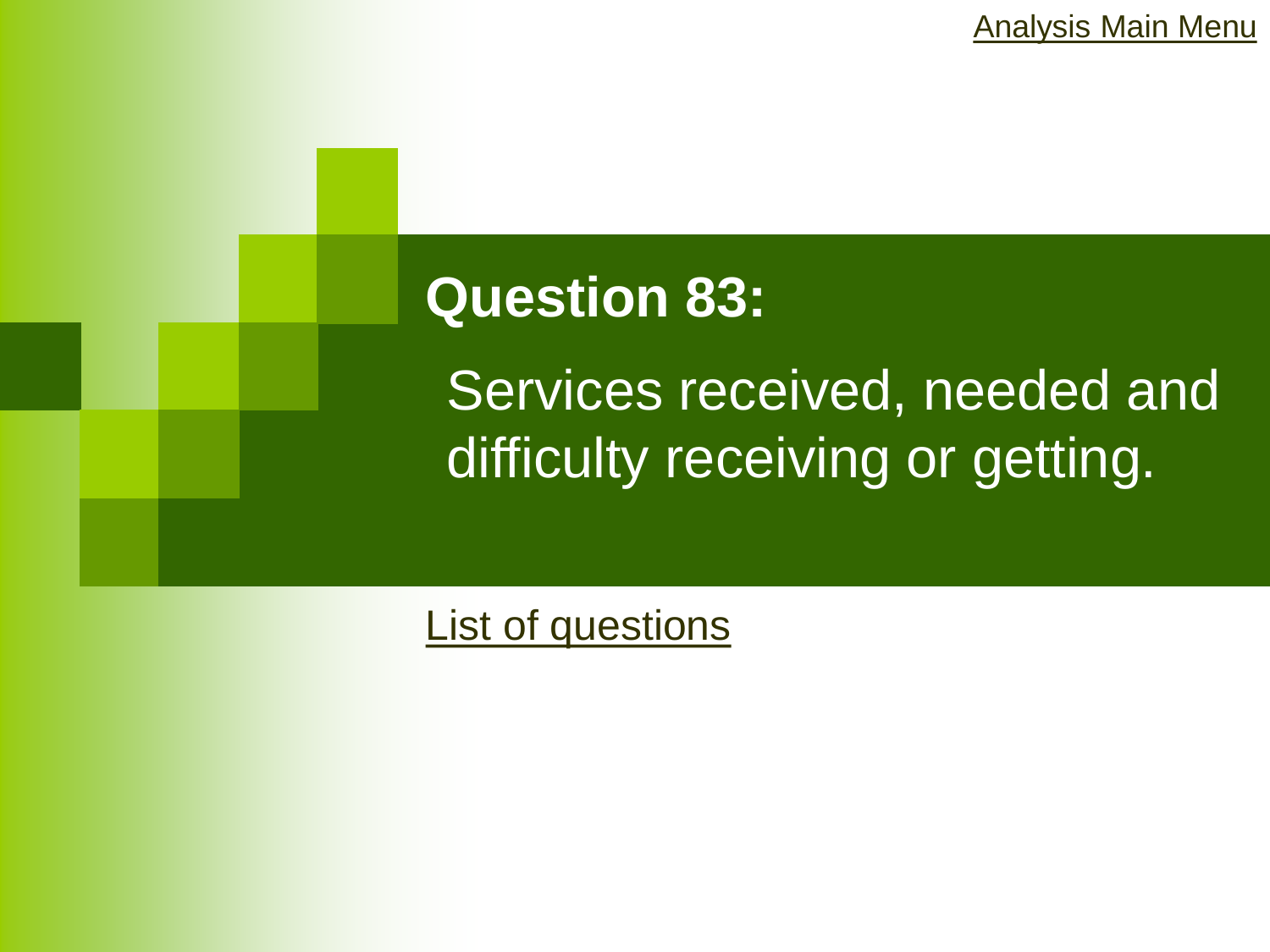#### [Question 83](#page-53-0)

# List of Services

#### **14% Needed**

**[Oral Health](#page-57-0)** 

#### **11% Needed**

- **[EFA Utilities](#page-74-0)**
- **[EFA Housing](#page-75-0)**

#### **10% Needed**

• [EFA Food](#page-76-0)

#### **9% Needed**

- [Cost Share/Out of Pocket](#page-60-0)
- **[Emotional Support Group](#page-85-0)**

#### **8 % Needed**

• [Nutritional Therapy](#page-65-0)

#### **7% Needed**

- [Medical Nutrition](#page-66-0)  **[Supplements](#page-66-0)**
- [Transportation](#page-84-0)
- <span id="page-54-0"></span>• [Counseling and](#page-71-0)  **[Information](#page-71-0)**

#### **6% Needed**

- [Asst. in Health](#page-72-0)  **[Insurance](#page-72-0)**
- [Health Insurance](#page-59-0)  [Premium](#page-59-0)
- [Food Shelf](#page-77-0)
- [Legal Issues](#page-82-0)

#### **5% Needed**

- [Medication Assistance](#page-56-0)
- [Client Advocacy](#page-68-0)
- [Home Delivered Meals](#page-78-0)
- [Short Term Housing](#page-81-0)

#### **4% Needed**

**[Mental Health](#page-64-0)** 

#### **3% Needed**

- [Home Health Care](#page-61-0)
- [Case Management](#page-67-0)
- [Treatment Adherence](#page-69-0)
- [Hot Meals](#page-79-0)
- [Rehabilitation Services](#page-87-0)

#### **2% Needed**

- [Outpatient Medical Care](#page-55-0)
- [Home & Community Based](#page-62-0)  [Health Care](#page-62-0)
- [Hospice](#page-63-0)
- [Child Care](#page-73-0)
- [Info/Referral HIV Services](#page-86-0)
- [Inpatient Substance Abuse](#page-88-0)  **[Treatment](#page-88-0)**
- [Respite Care](#page-90-0)

#### **1% Needed**

- **[Early Intervention Services](#page-58-0)**
- [Outpatient Substance Abuse](#page-70-0)  **[Treatment](#page-70-0)**
- [HIV Risk Reduction](#page-80-0)
- [Interpretation/Translation](#page-83-0)
- [Non-Medical Treatment](#page-89-0)  [Adherence](#page-89-0)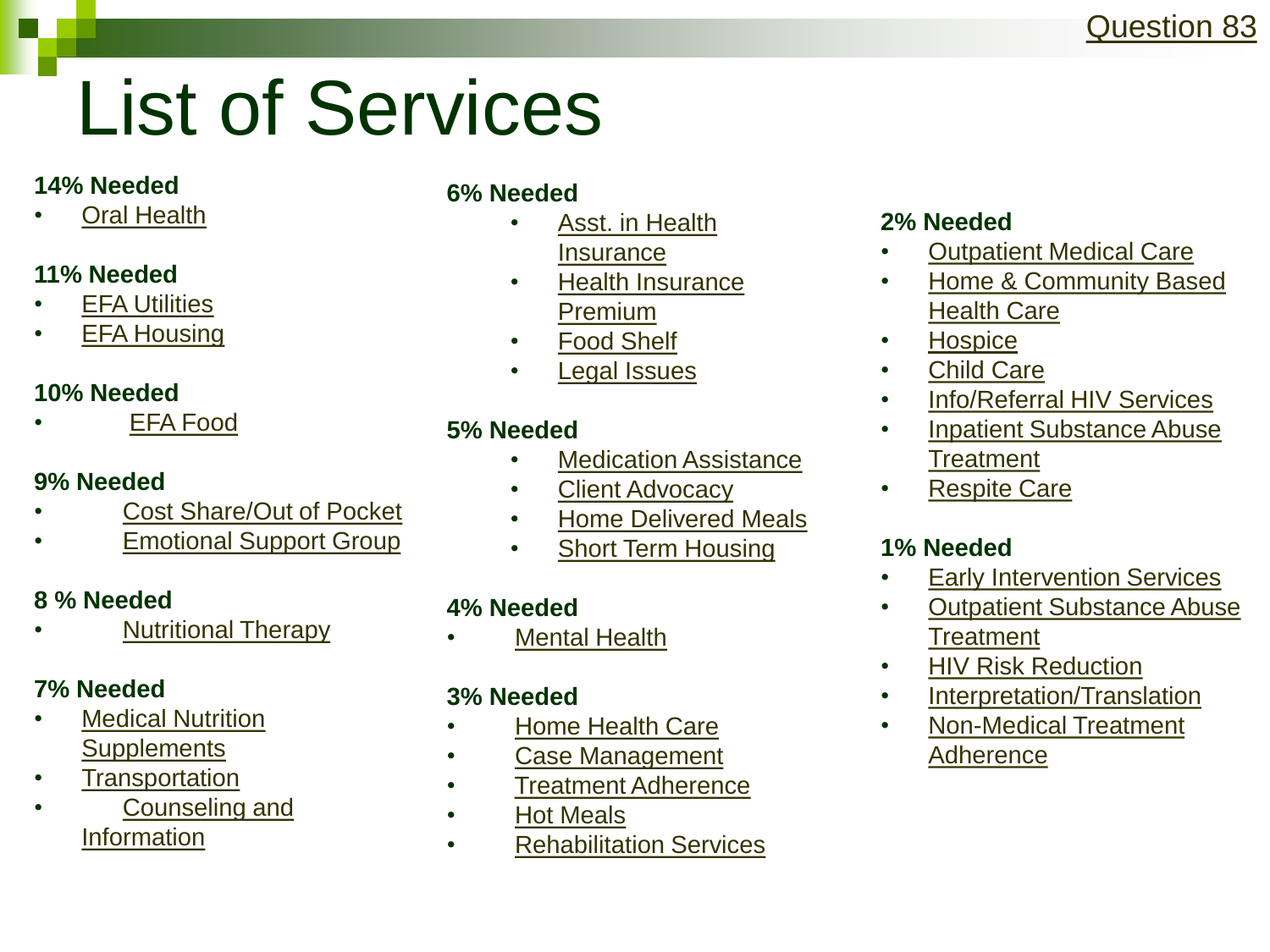During the past 12 months, did you visit with a doctor, nurse, or assistant to take care of your HIV outpatient medical care?

<span id="page-55-0"></span>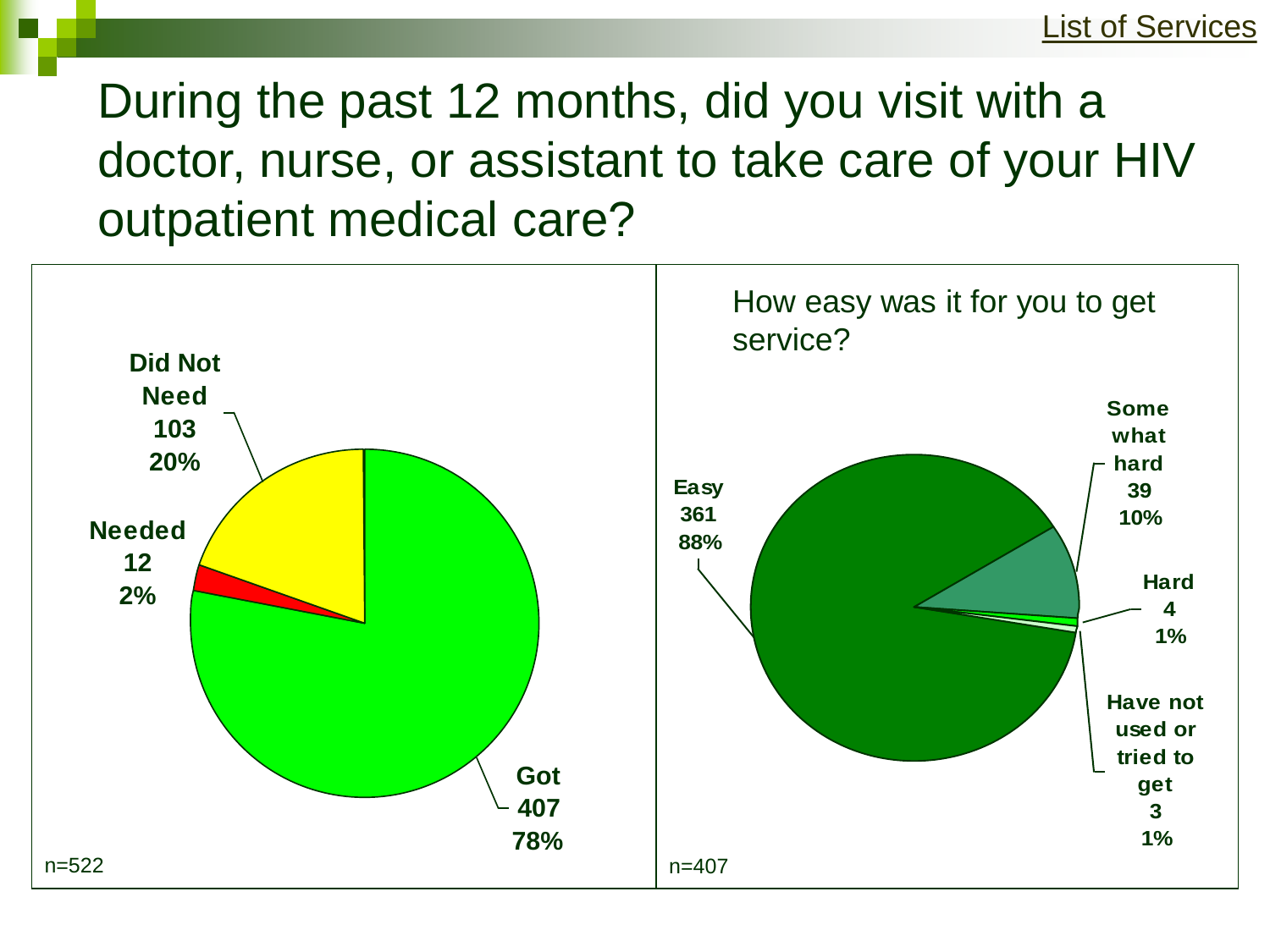## During the past 12 months, did you get assistance obtaining and paying for HIV medications and prescriptions?

<span id="page-56-0"></span>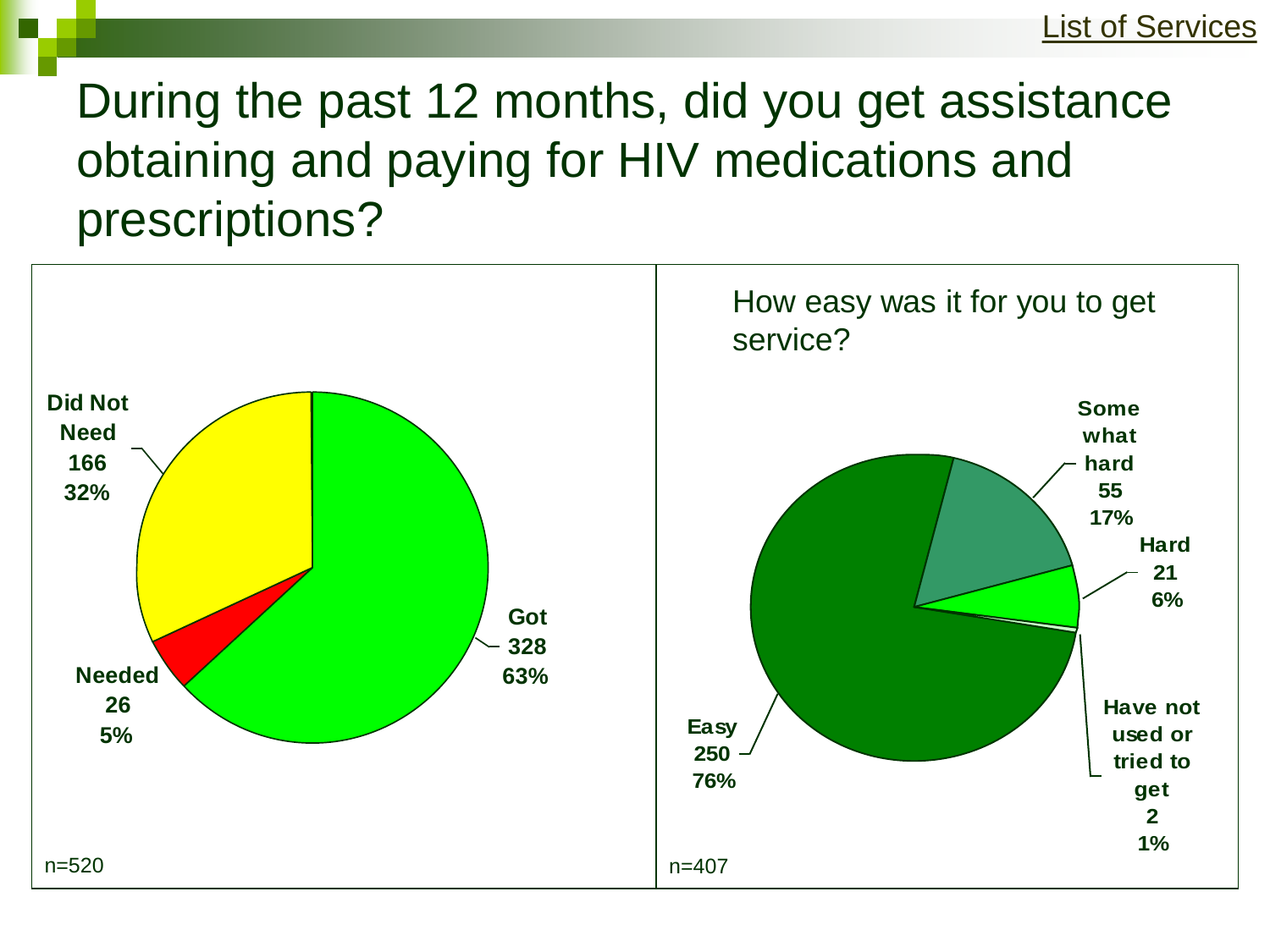### During the past 12 months, did you visit with a dentist, hygienist, or assistant to take care of oral health problems?

<span id="page-57-0"></span>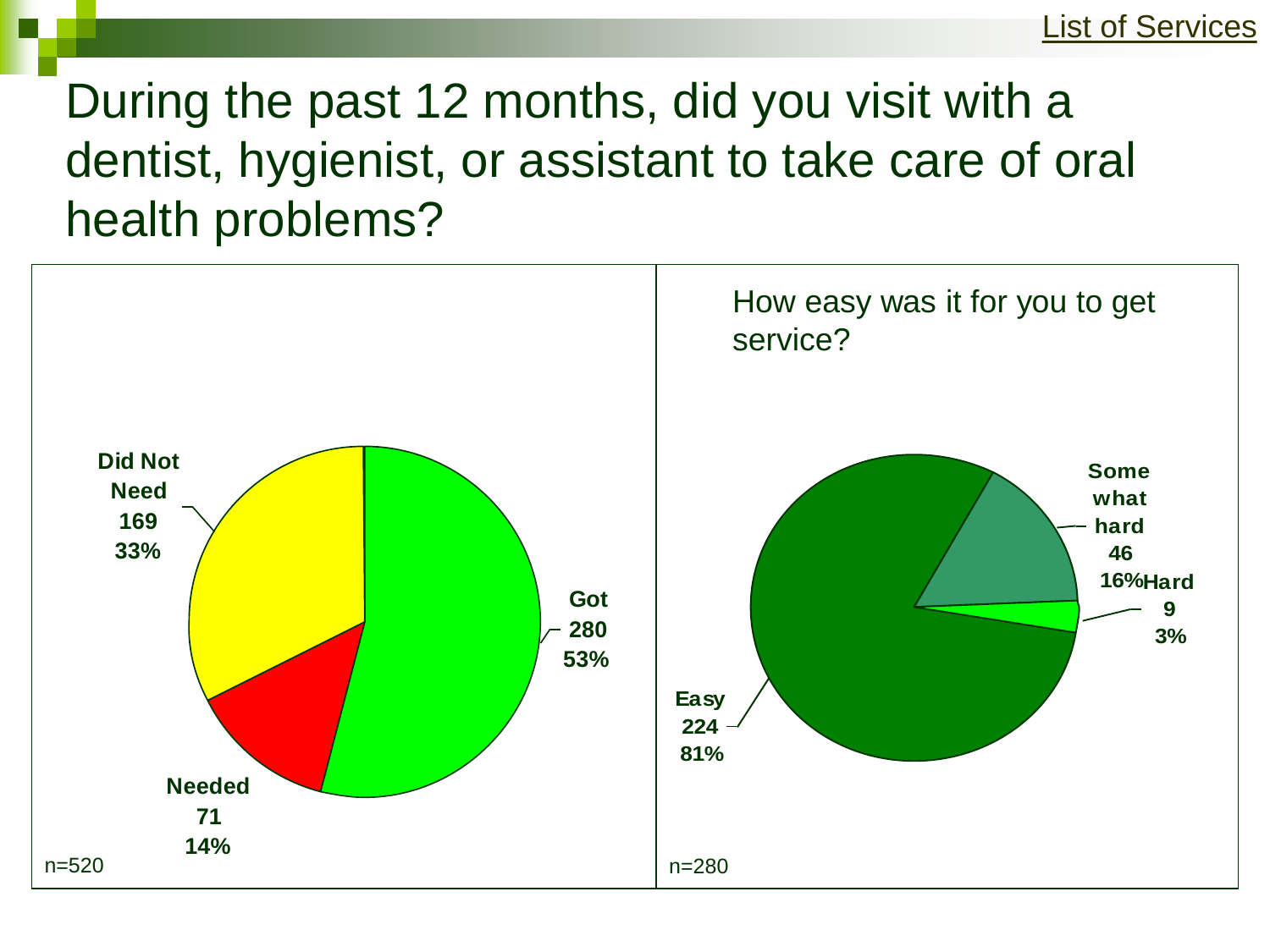During the past 12 months, did you access Early Intervention Services including counseling about HIV/AIDS; testing; referrals; other clinical and diagnostic services regarding HIV/AIDS; periodic medical evaluations for individuals with HIV/AIDS

<span id="page-58-0"></span>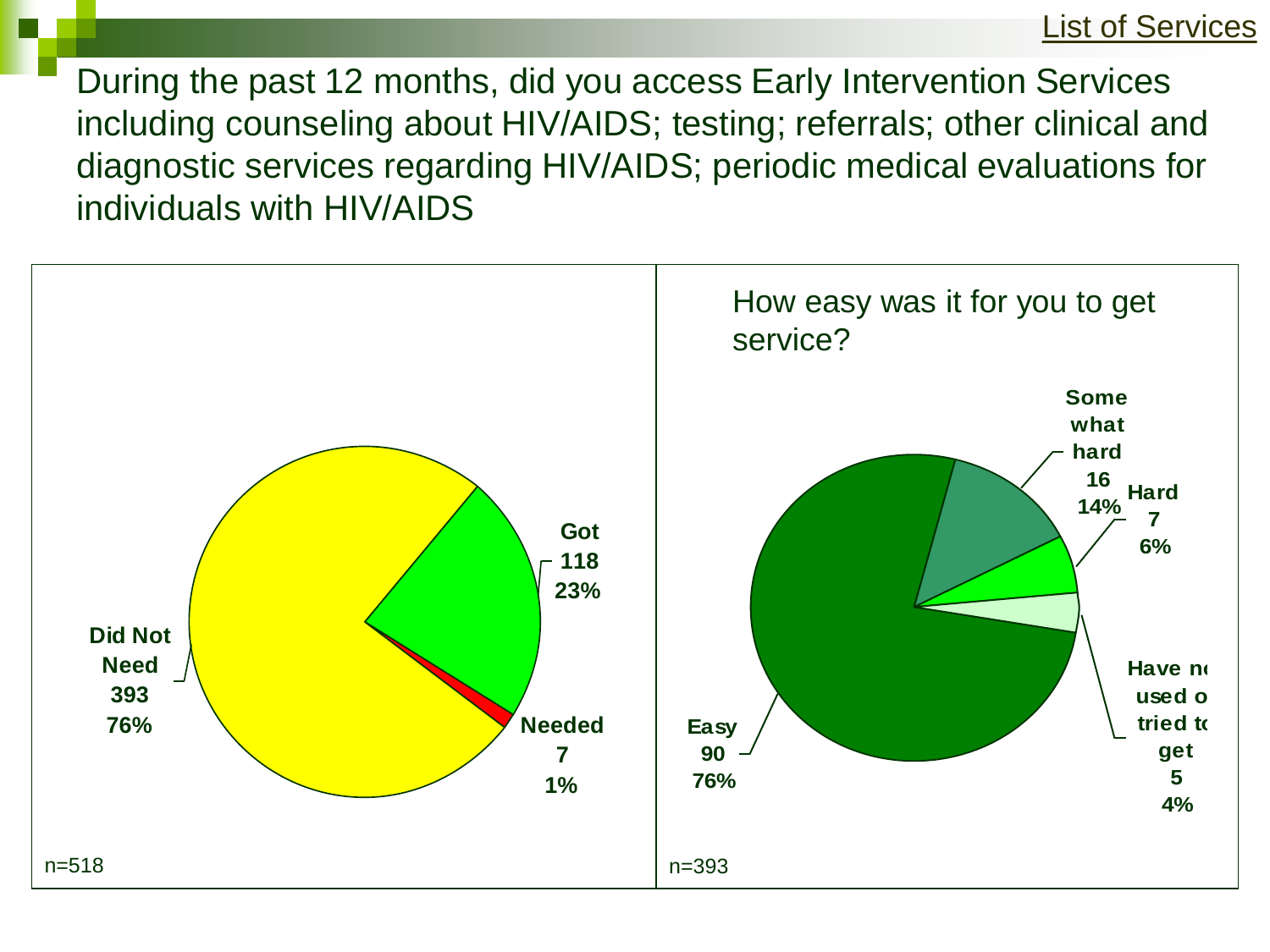## During the past 12 months, did you receive assistance in paying health insurance premiums?

<span id="page-59-0"></span>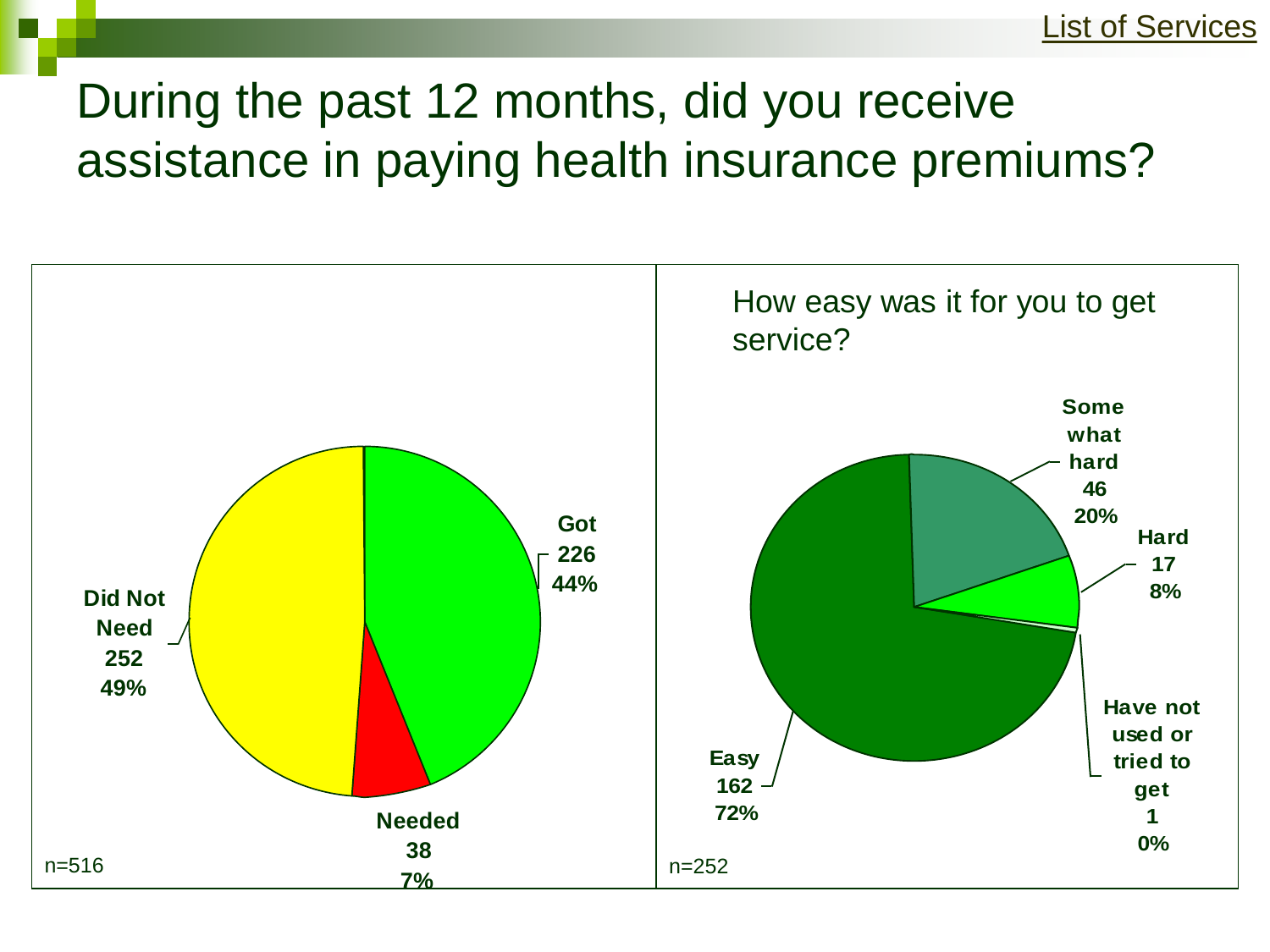## During the past 12 months, did you receive assistance in paying cost share/out of pocket amounts for healthcare/medications?

<span id="page-60-0"></span>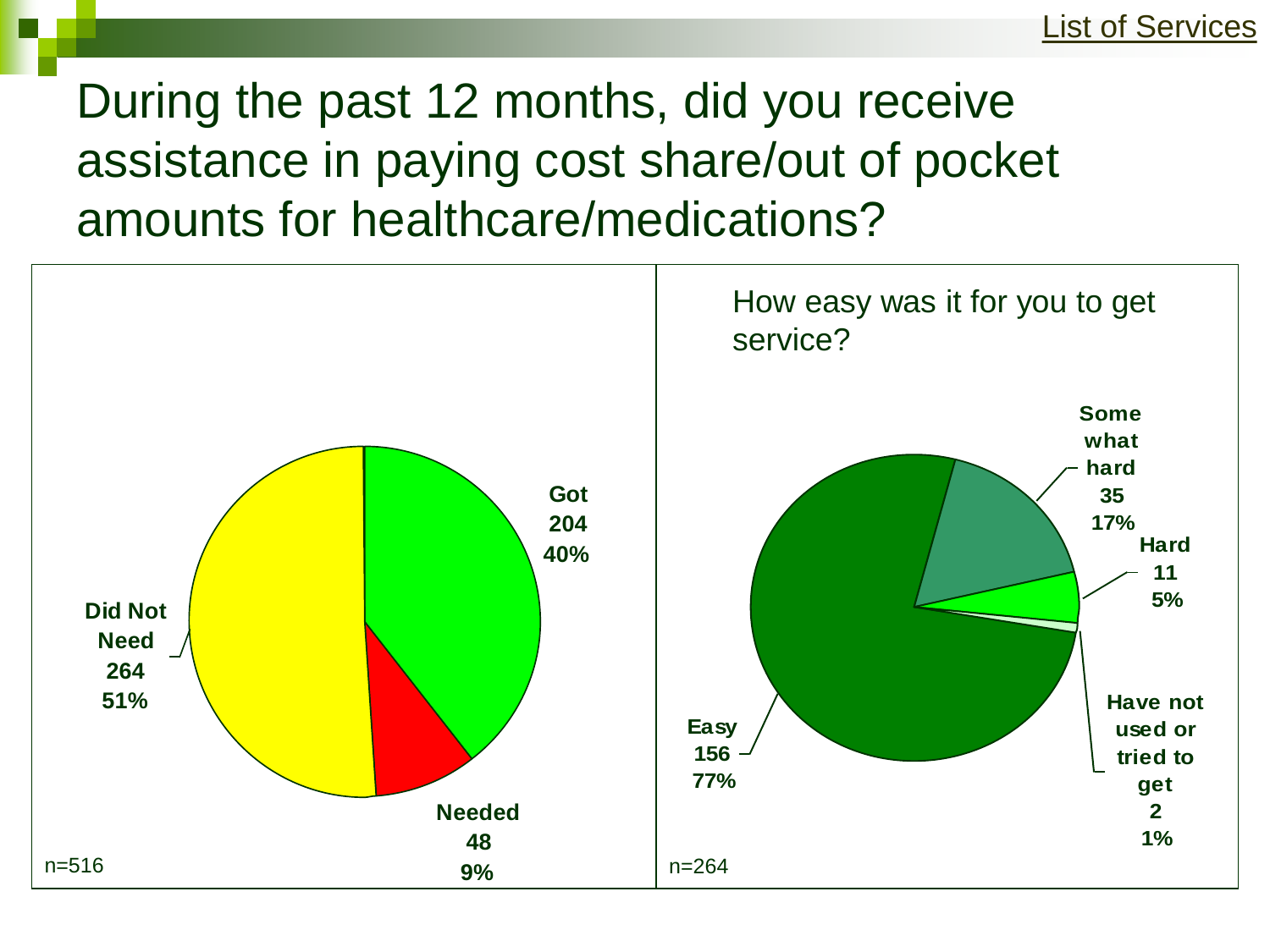## During the past 12 months, did you receive home health care services in the home by a licensed health care worker such as a nurse?

<span id="page-61-0"></span>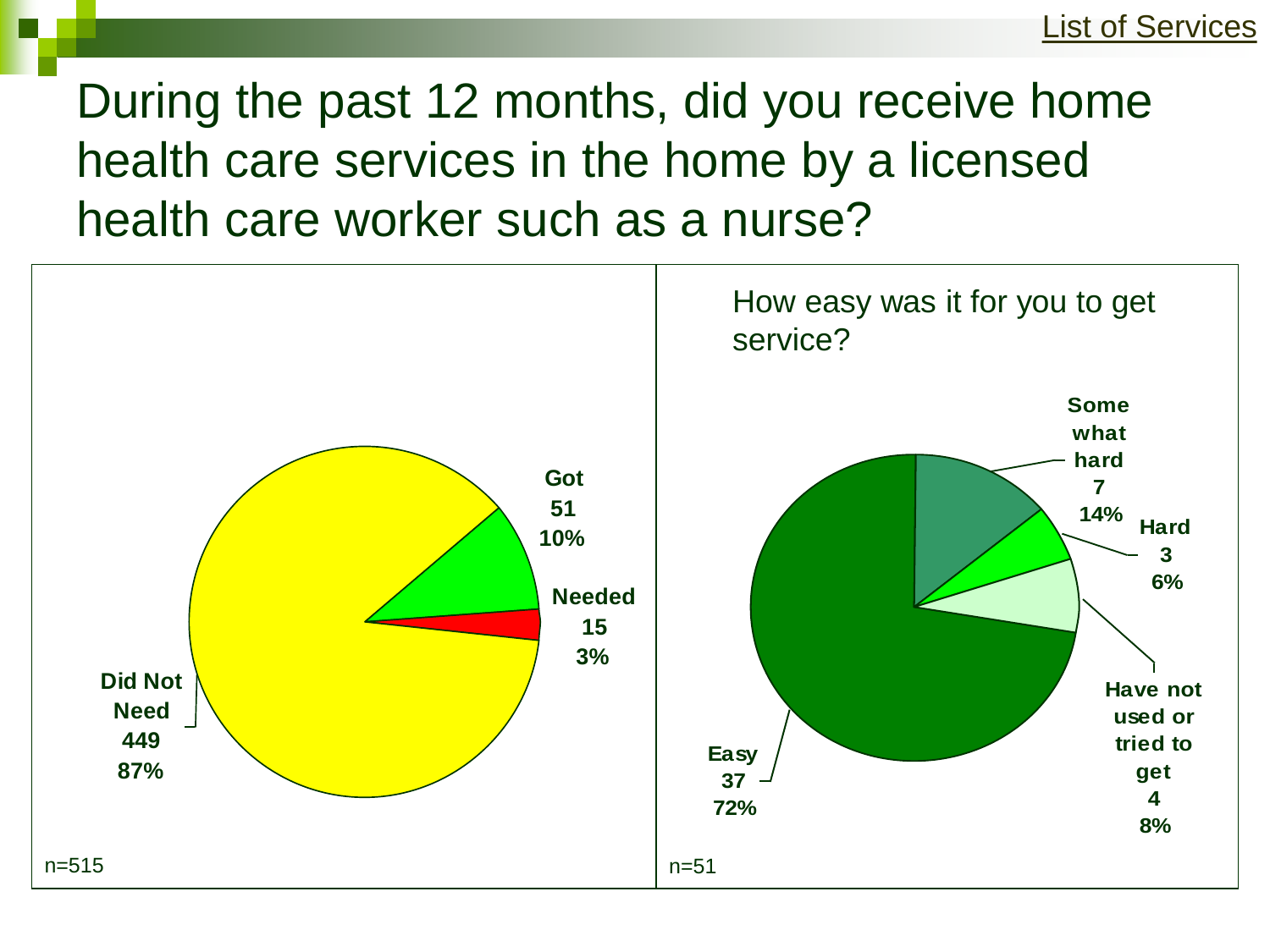During the past 12 months, did you receive home and community based health care services in your home including durable medical equipment; home health aide services; and/or personal care services?

<span id="page-62-0"></span>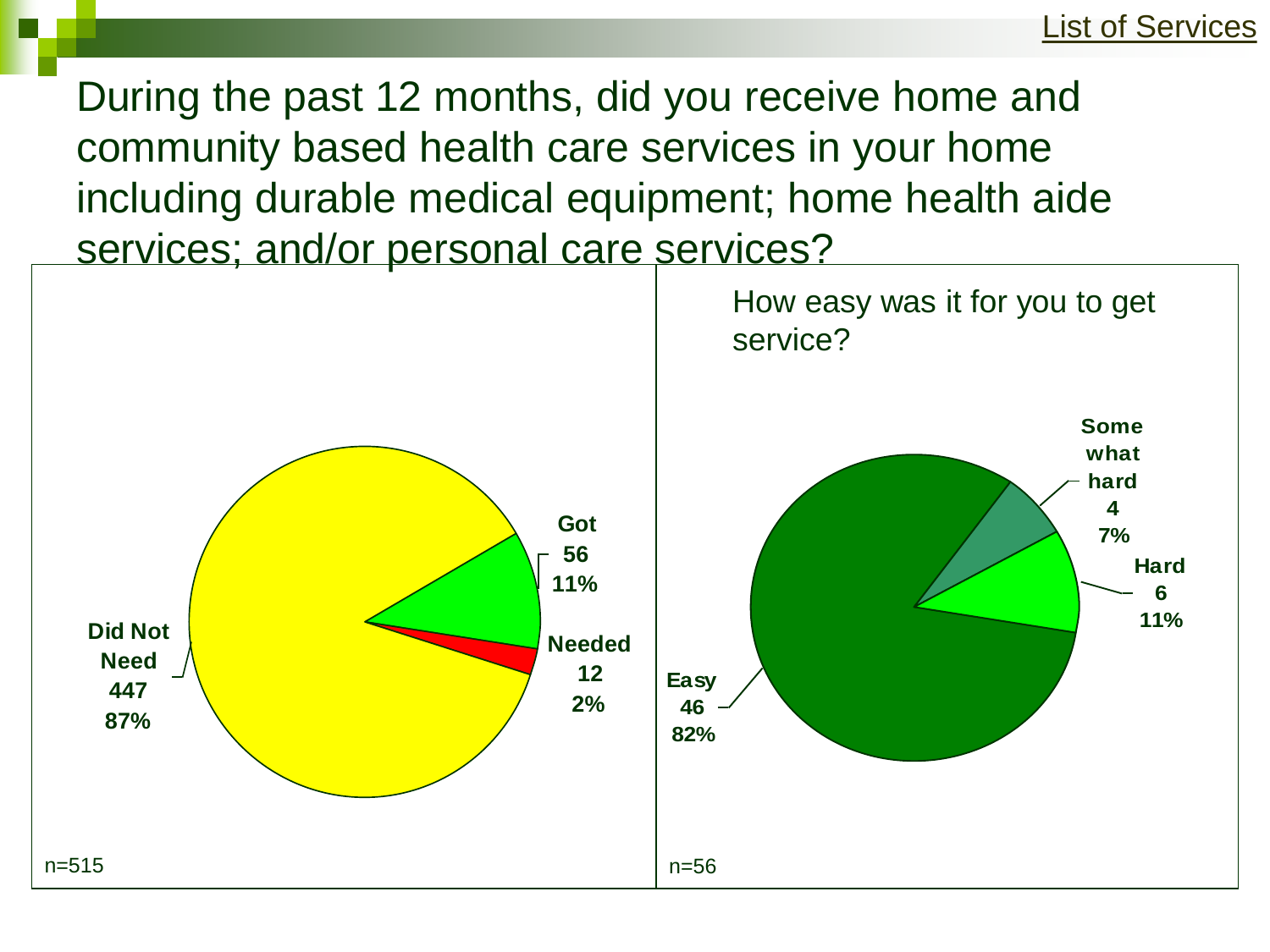### During the past 12 months, did you receive hospice services?

<span id="page-63-0"></span>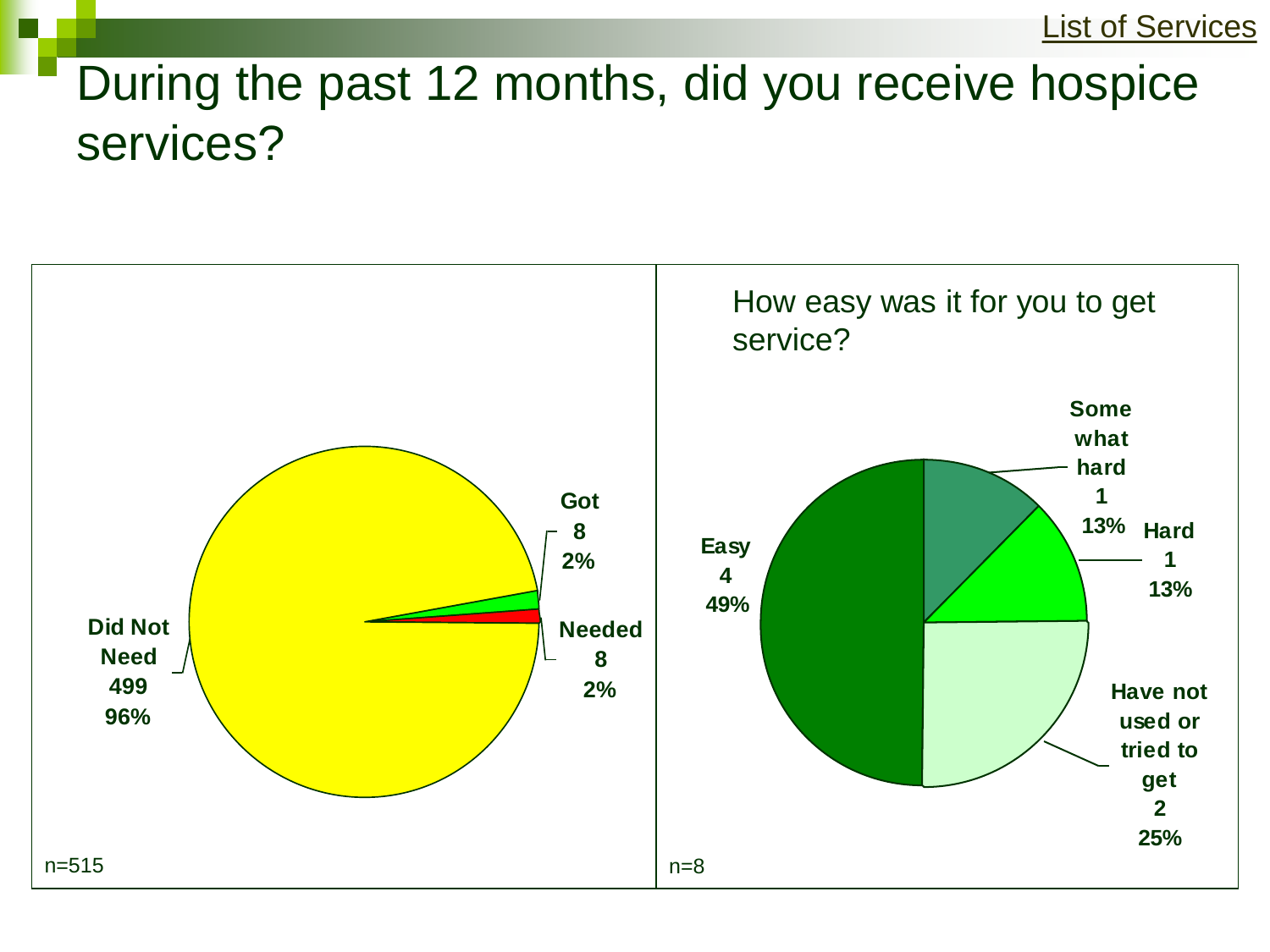During the past 12 months, did you access mental health services (psychological and psychiatric treatment and counseling services) provided individually or in a group by a mental health professional?

<span id="page-64-0"></span>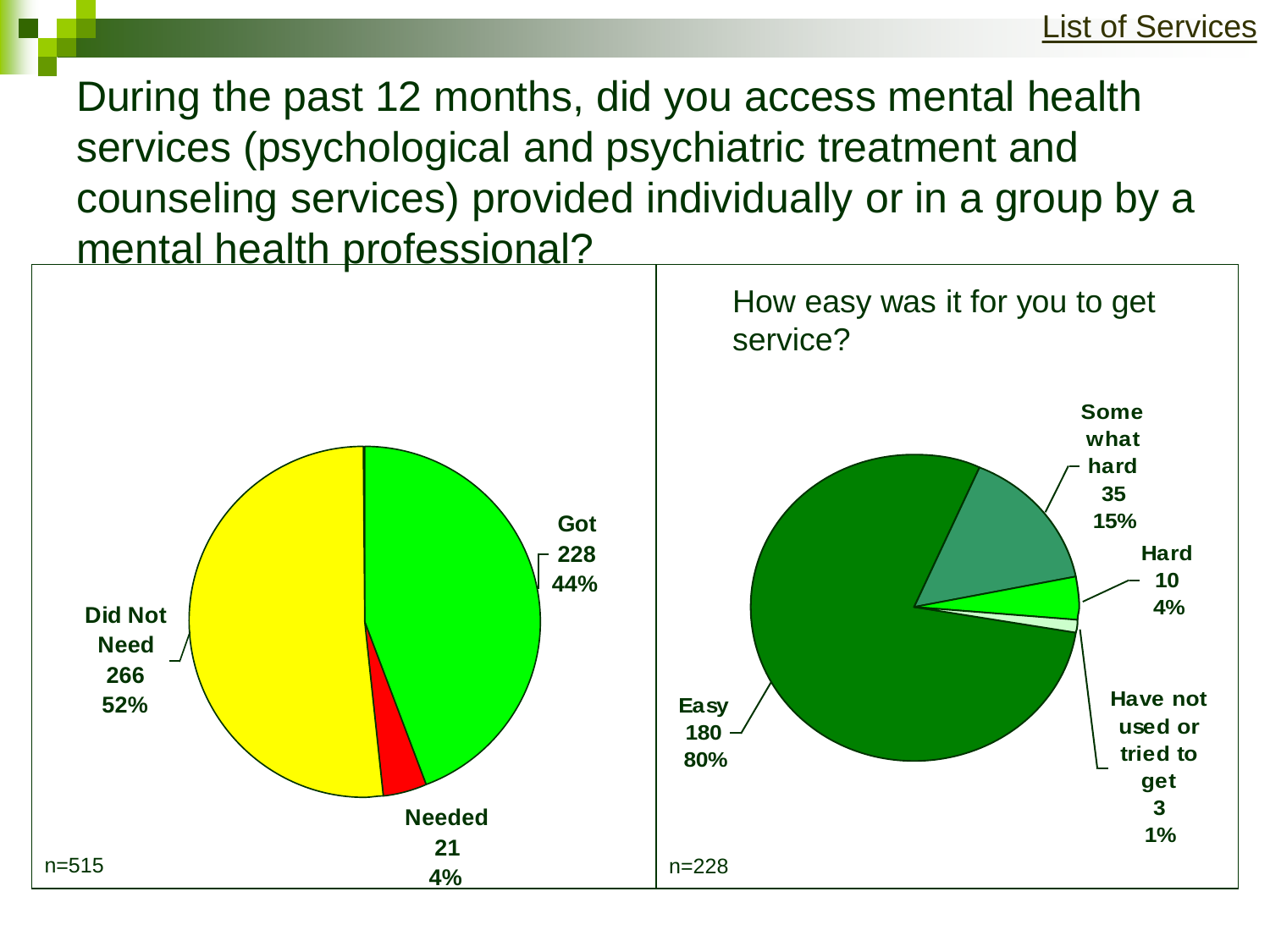## During the past 12 months, did you receive medical nutritional therapy provided by a dietitian?

<span id="page-65-0"></span>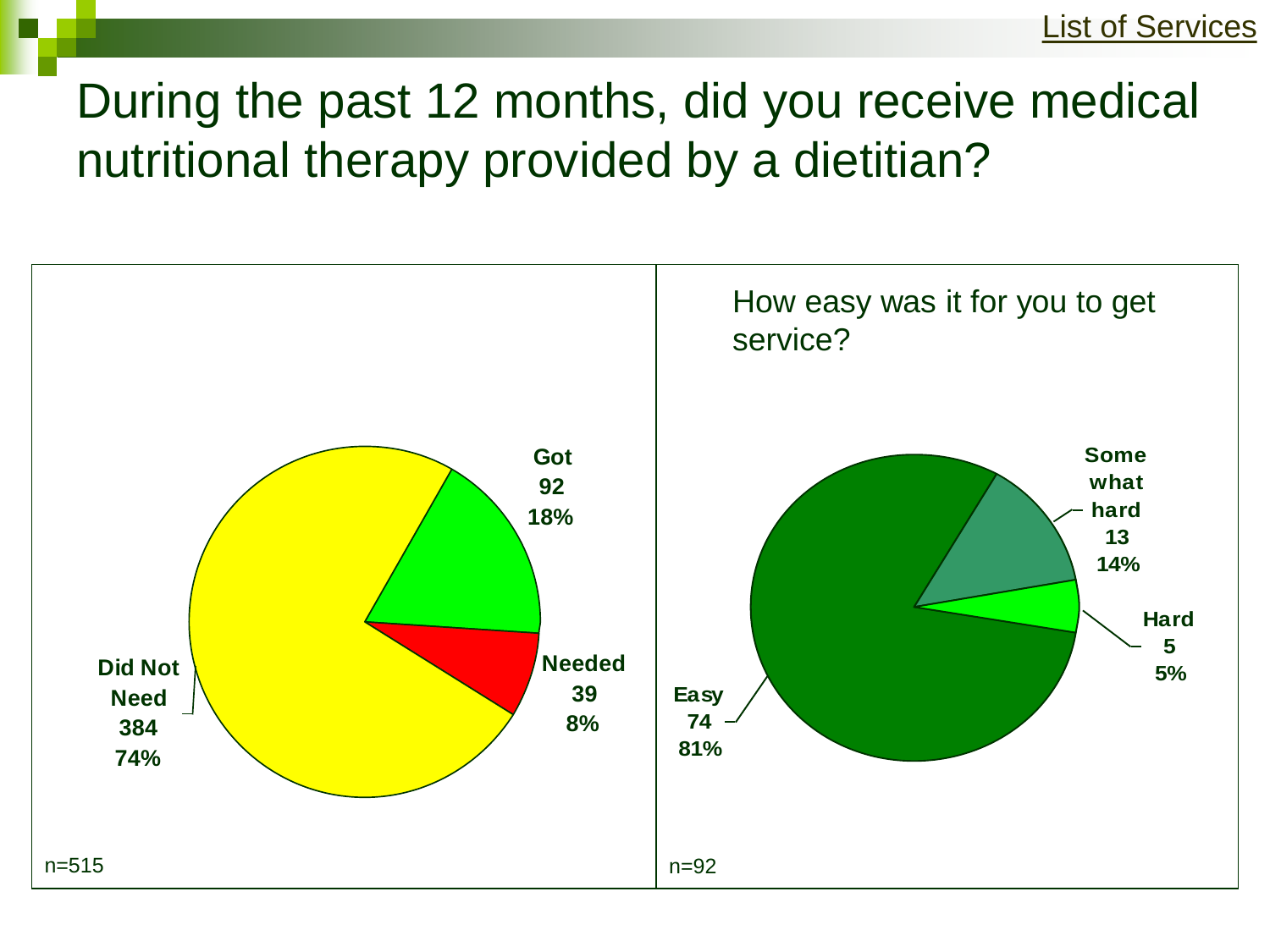## During the past 12 months, did you receive medical nutritional supplements (such as Boost, Ensure, etc.)?

<span id="page-66-0"></span>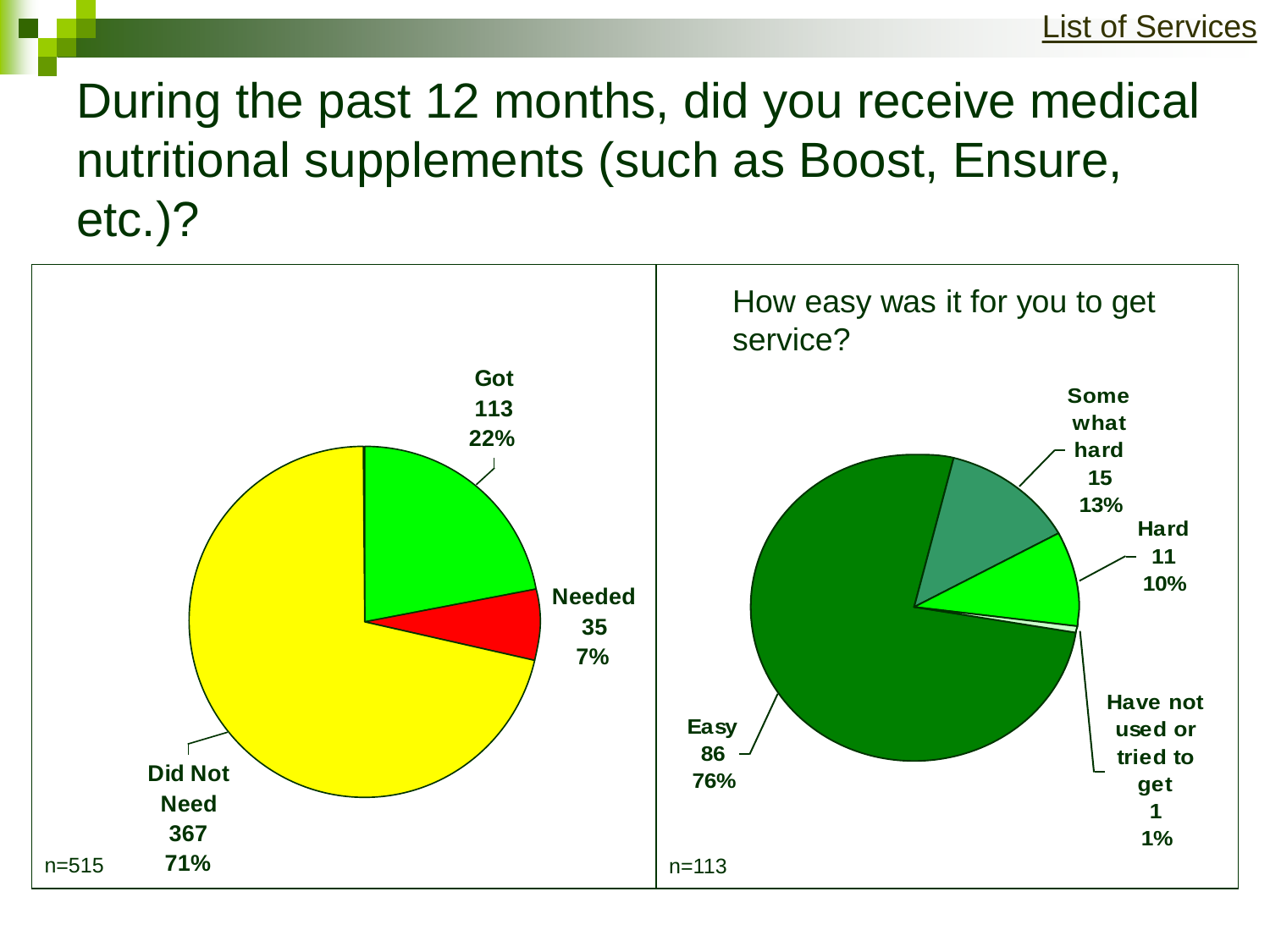During the past 12 months, did you meet with a case manager to help you coordinate your HIV/AIDS care and help access other services and benefits?

<span id="page-67-0"></span>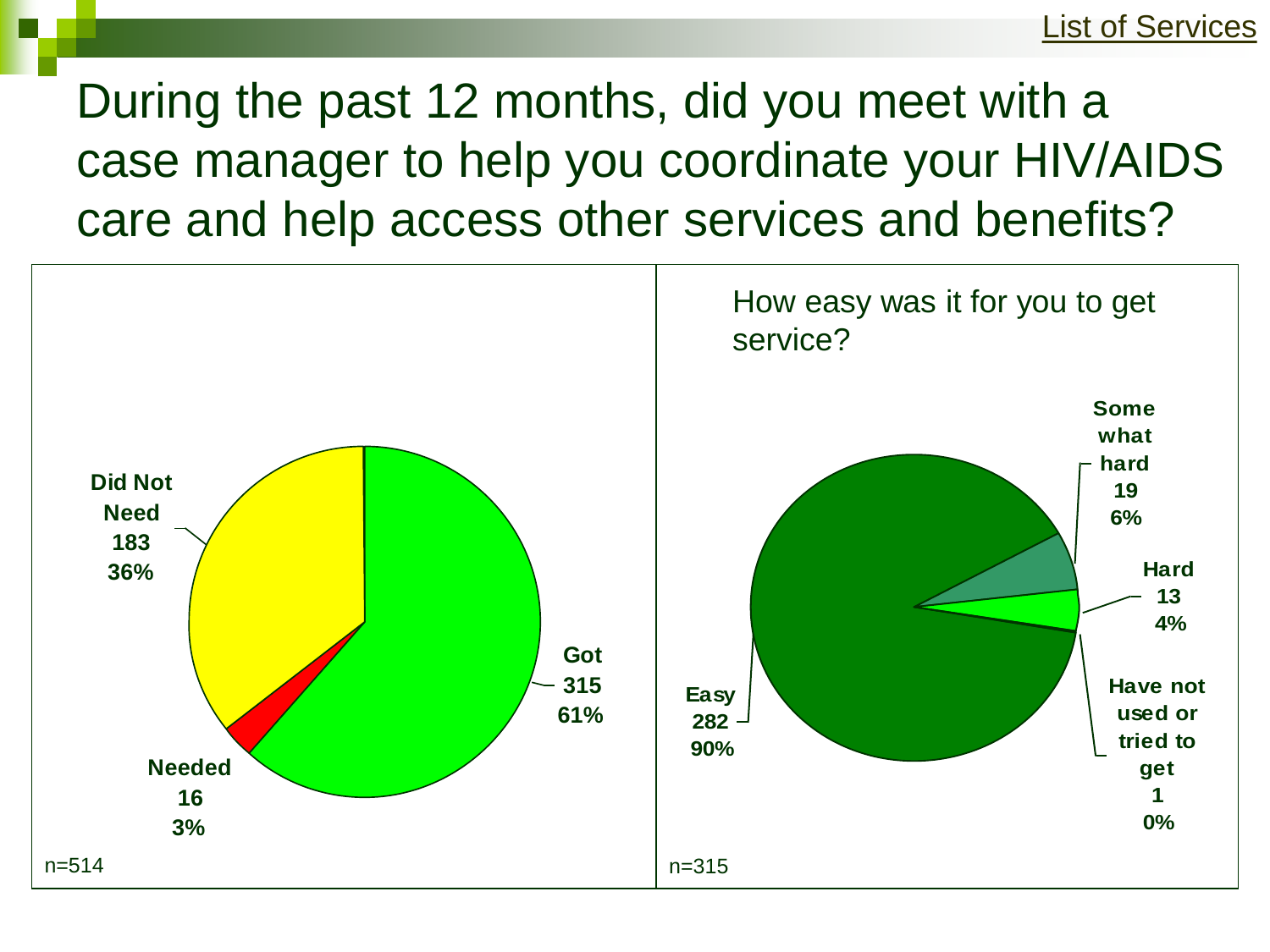During the past 12 months, did you receive client advocacy where a case manager assists you to work through a particular problem in obtaining a service, obtaining benefits, etc.?

<span id="page-68-0"></span>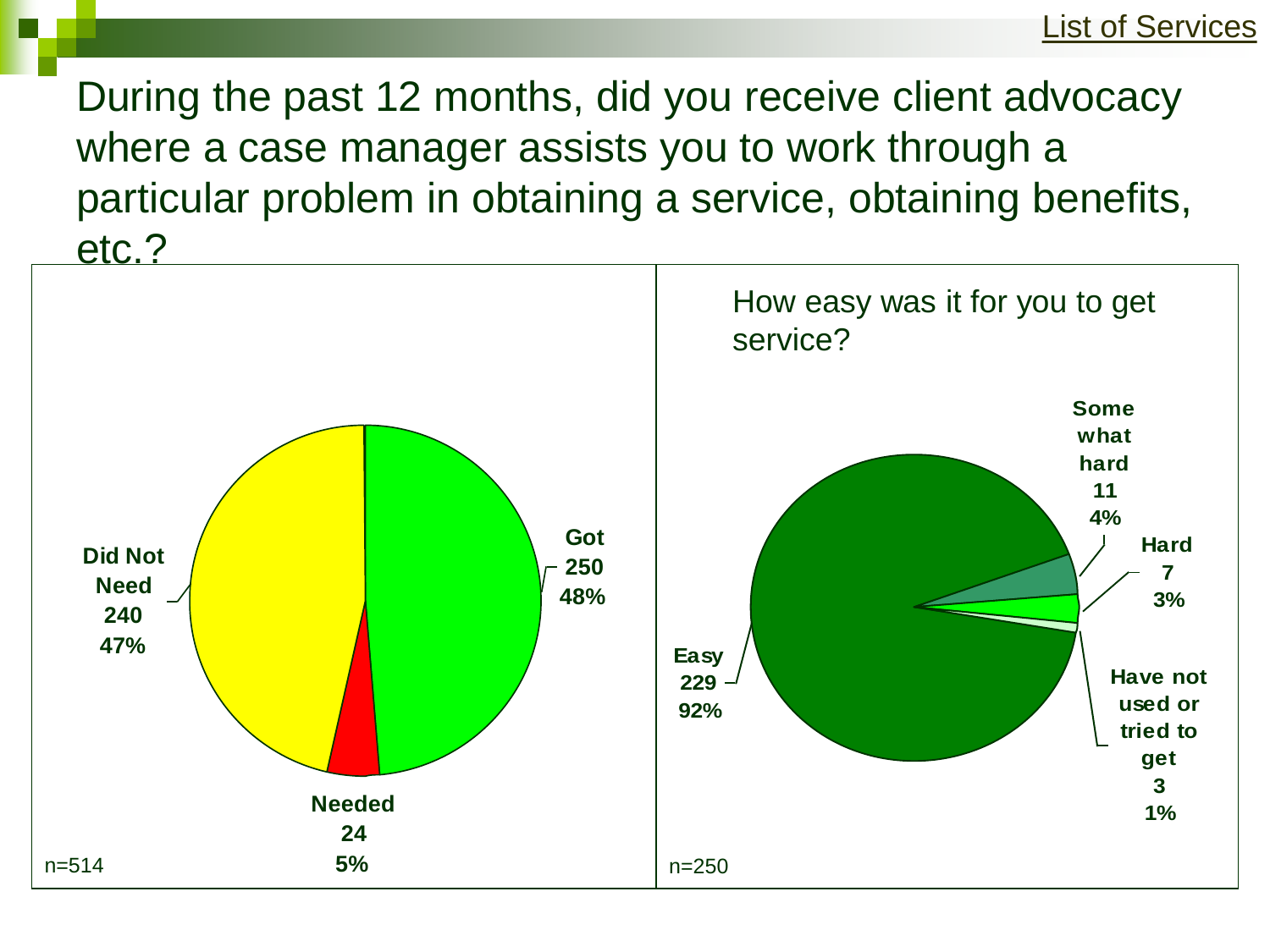[List of Services](#page-54-0)

During the past 12 months, did you receive treatment adherence services to provide you with education and counseling on ways to help you routinely take HIV/AIDS medications and follow through on HIV/AIDS treatments?

<span id="page-69-0"></span>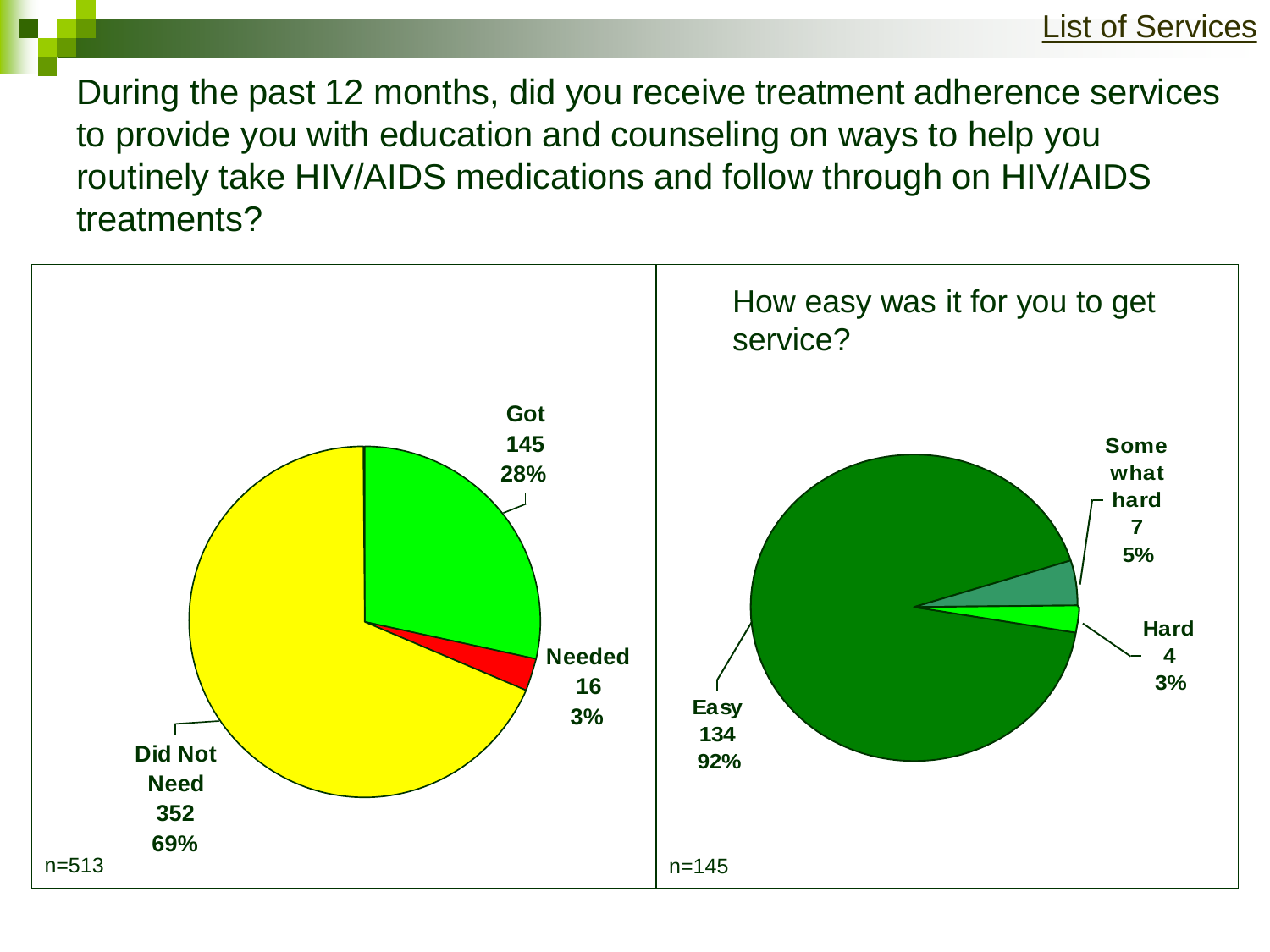## During the past 12 months, did you receive outpatient substance abuse treatment or counseling?

<span id="page-70-0"></span>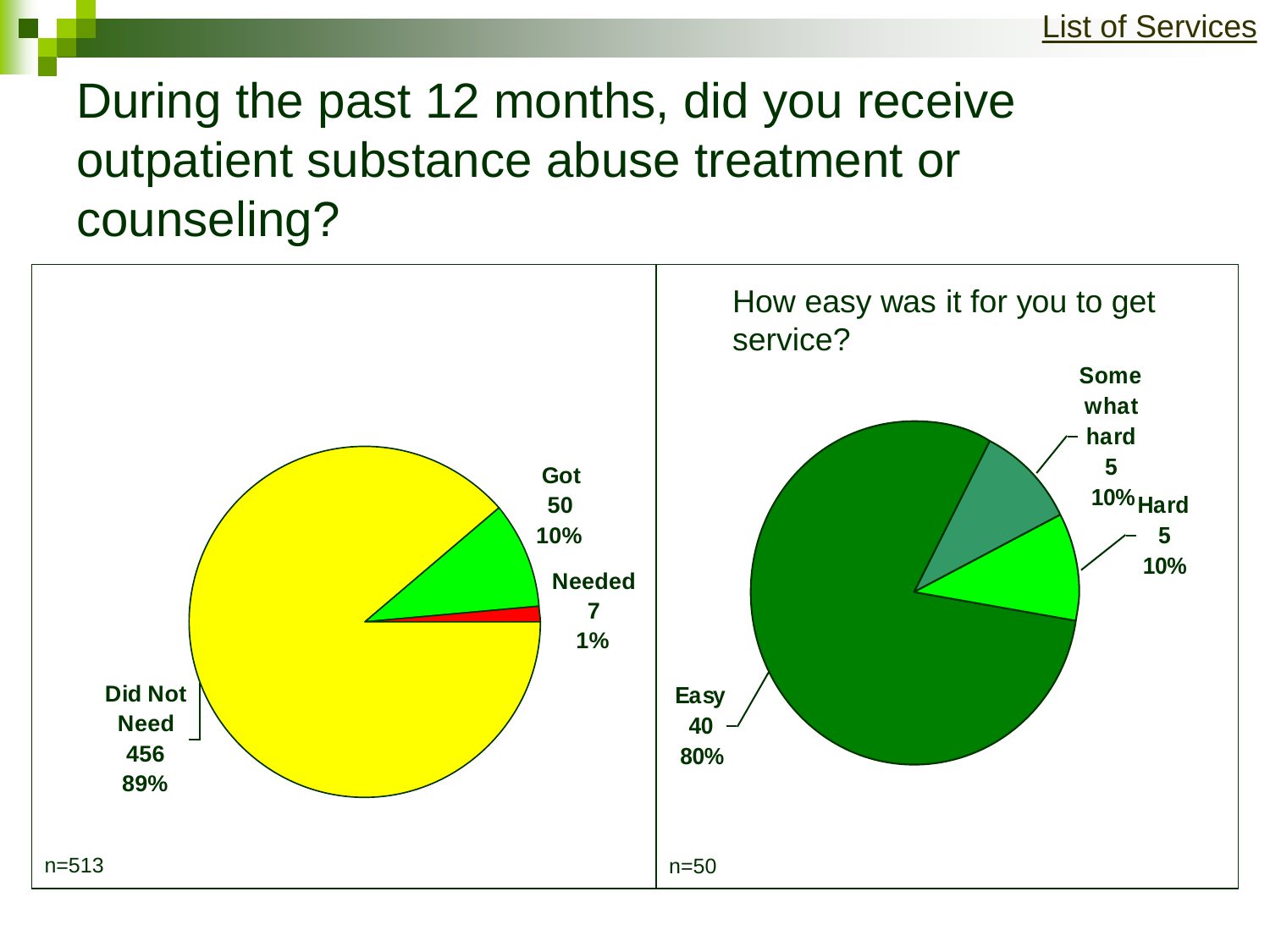During the past 12 months, did you receive counseling and/or information related to returning to or leaving the work place, health insurance and disability benefits, and public health and income assistance programs?

<span id="page-71-0"></span>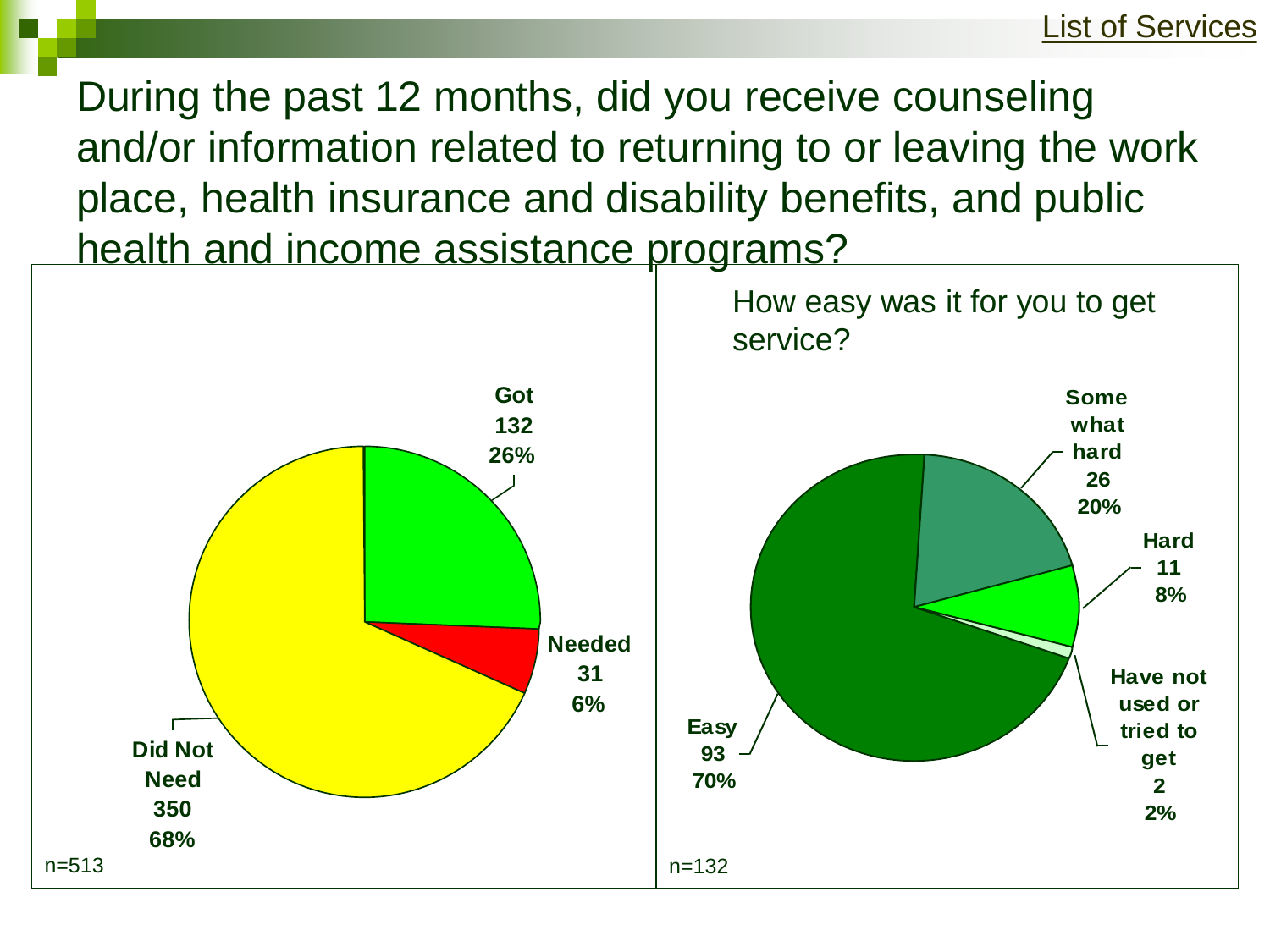During the past 12 months, did you receive assistance in finding the health insurance option or benefit package that best suits your needs?

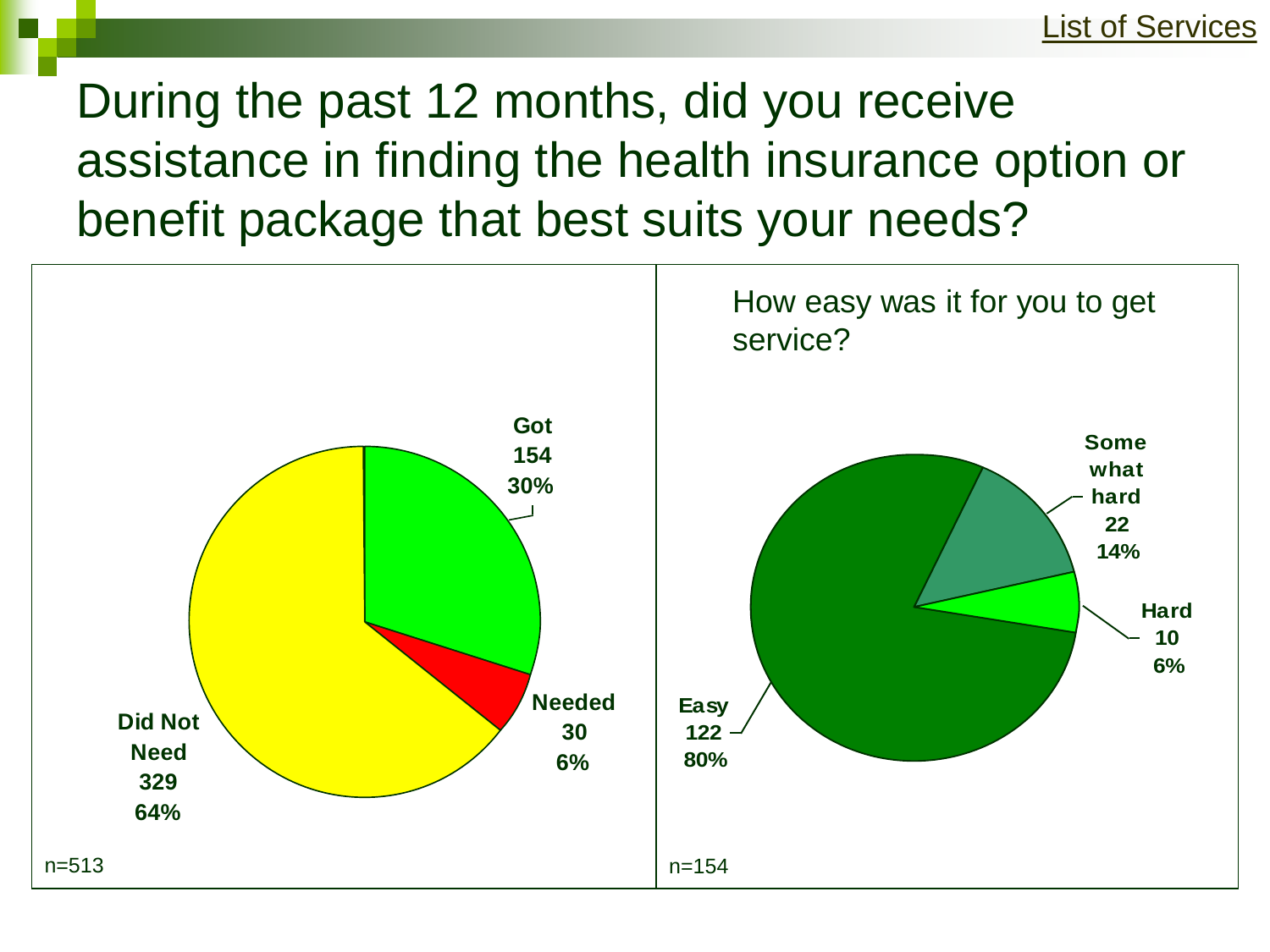During the past 12 months, did you receive child care while you attended medical or other appointments or Ryan White Program-related meetings, groups, or training?

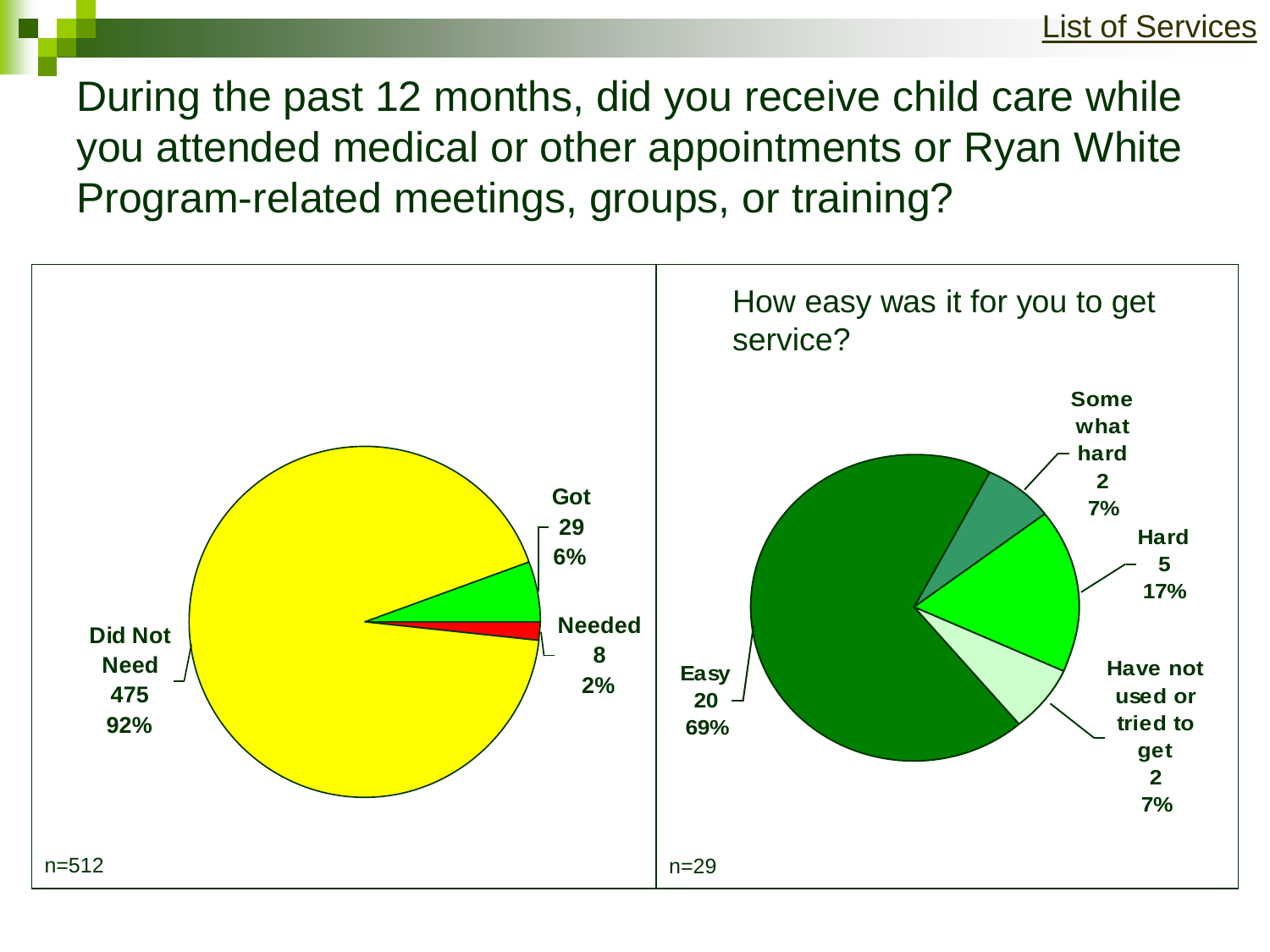During the past 12 months, did you receive emergency financial assistance to help pay for essential utilities (gas, electric, phone, etc.)?

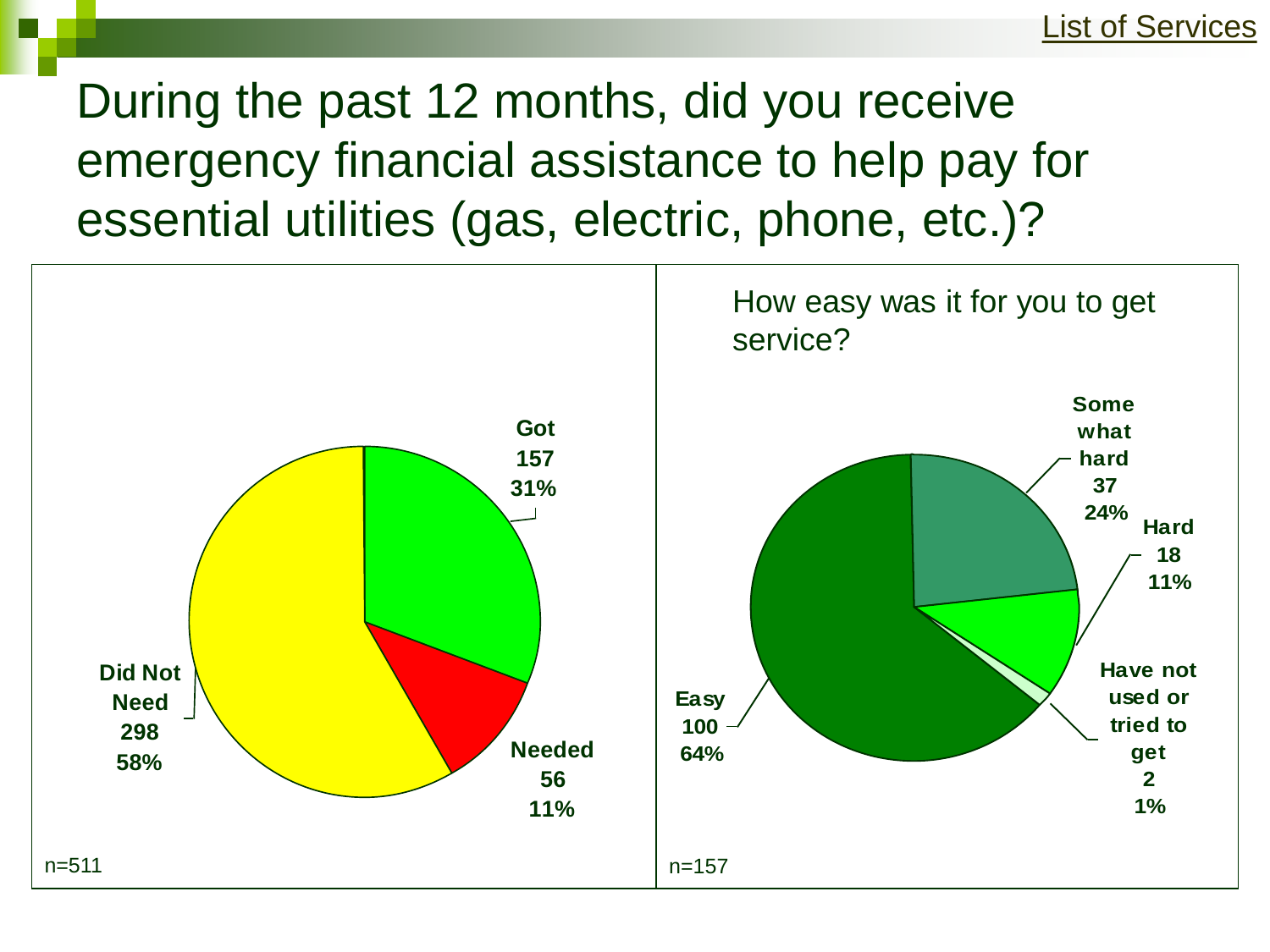During the past 12 months, did you receive emergency financial assistance to help pay for housing costs (rent, mortgage, etc.)?

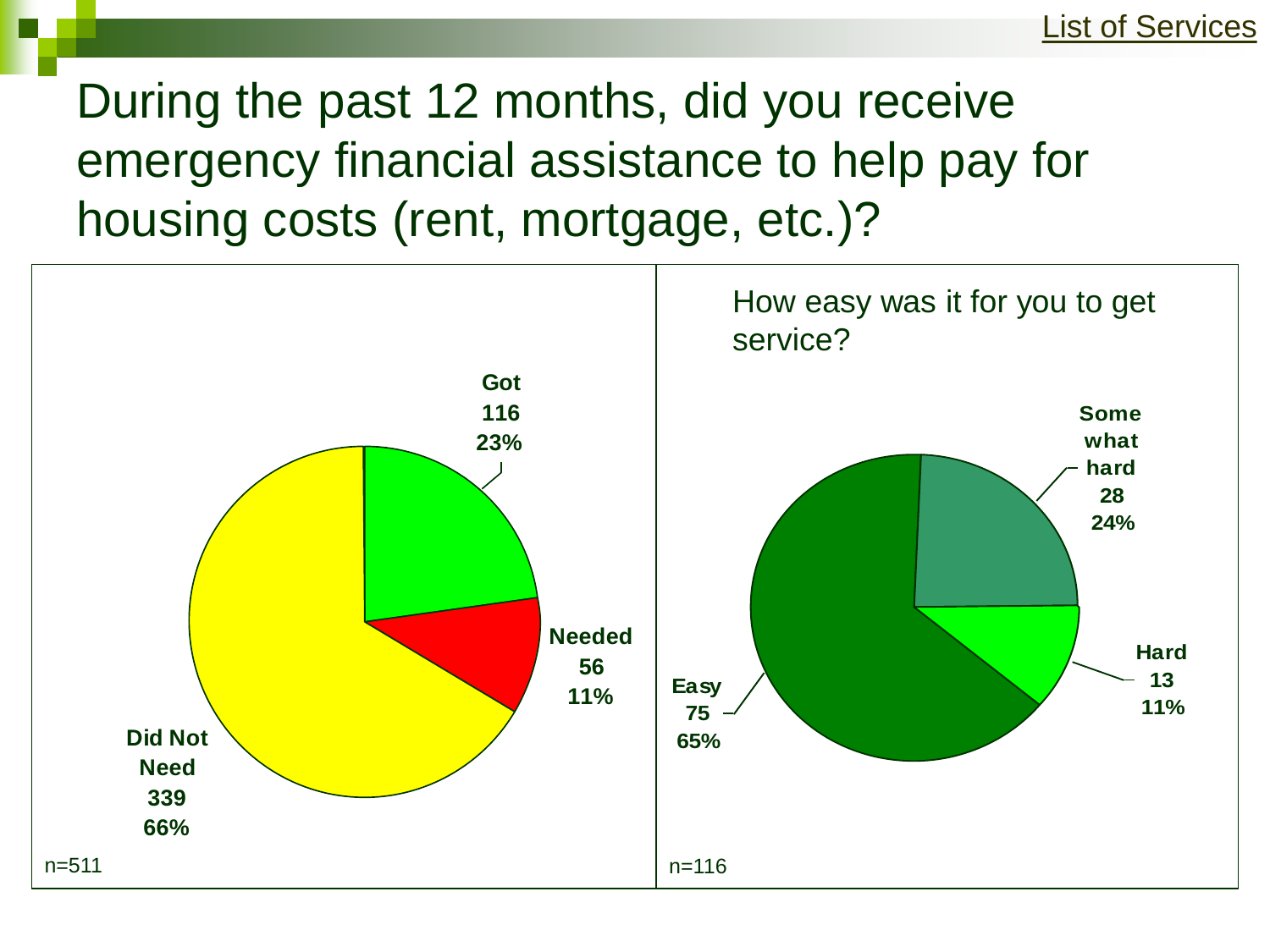During the past 12 months, did you receive emergency financial assistance (vouchers) to pay for food or groceries?

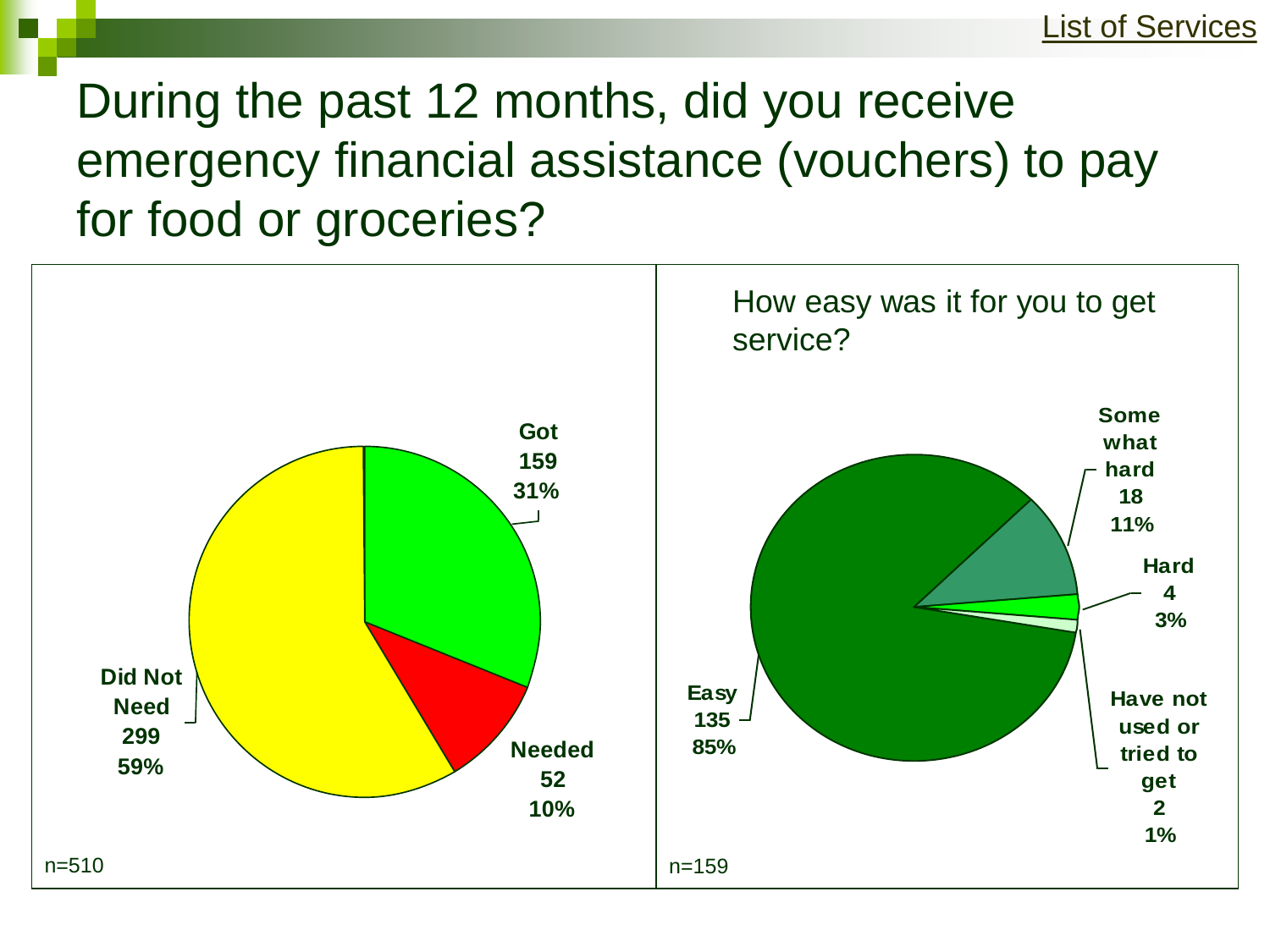### During the past 12 months, did you receive food/groceries from a food shelf?

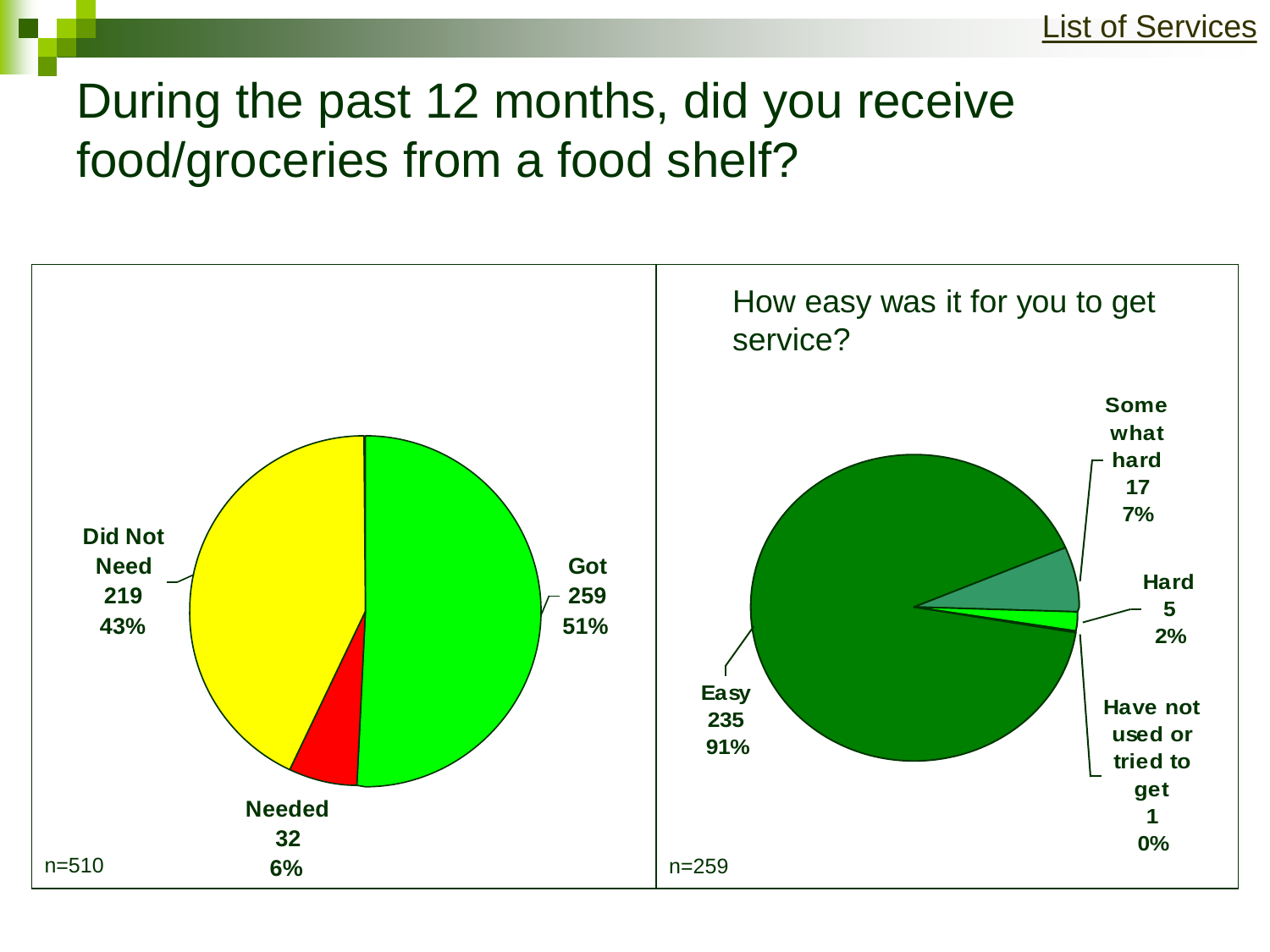### During the past 12 months, did you receive homedelivered meals?

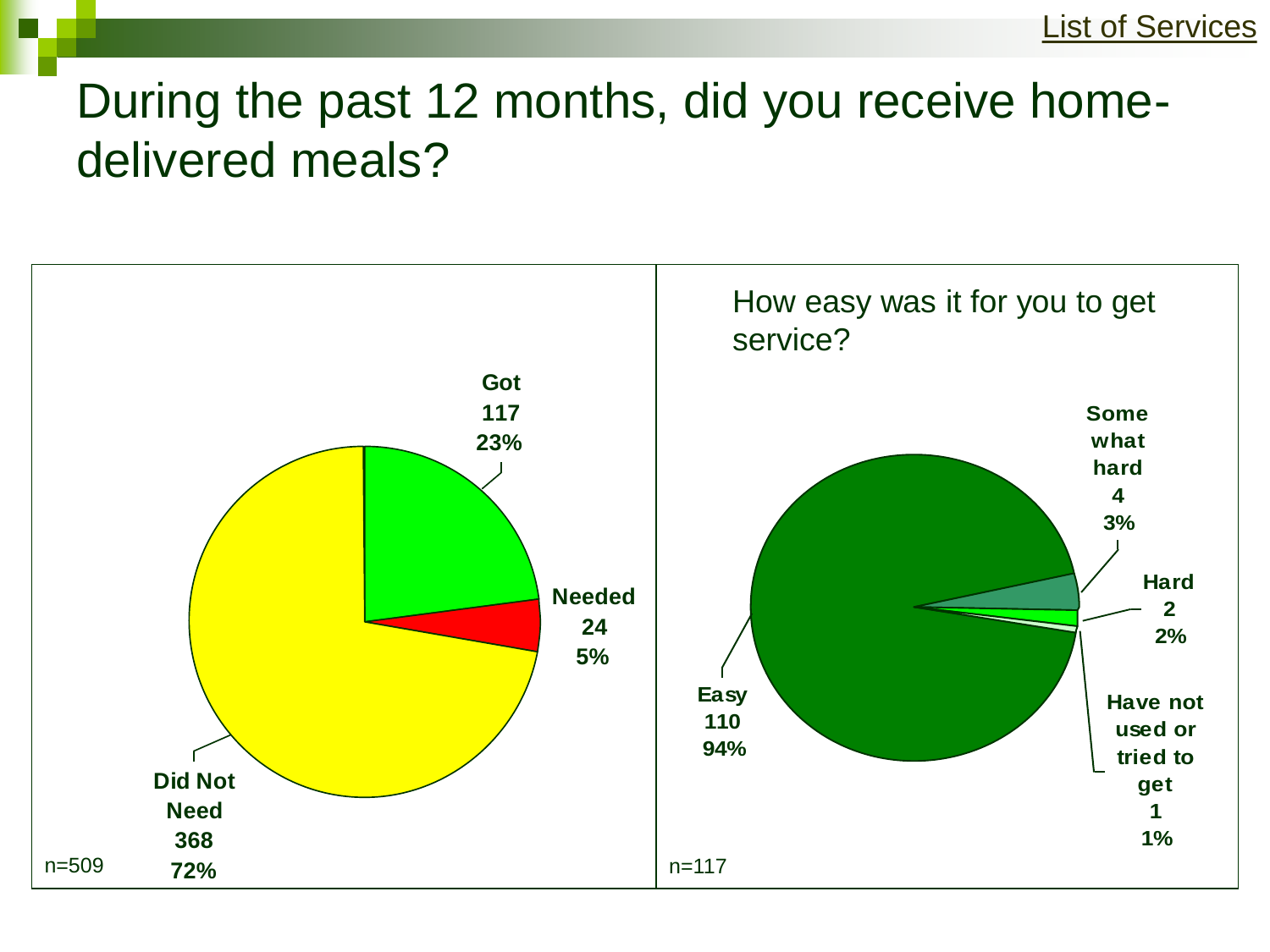# During the past 12 months, did you participate in congregate hot meals in a community setting?

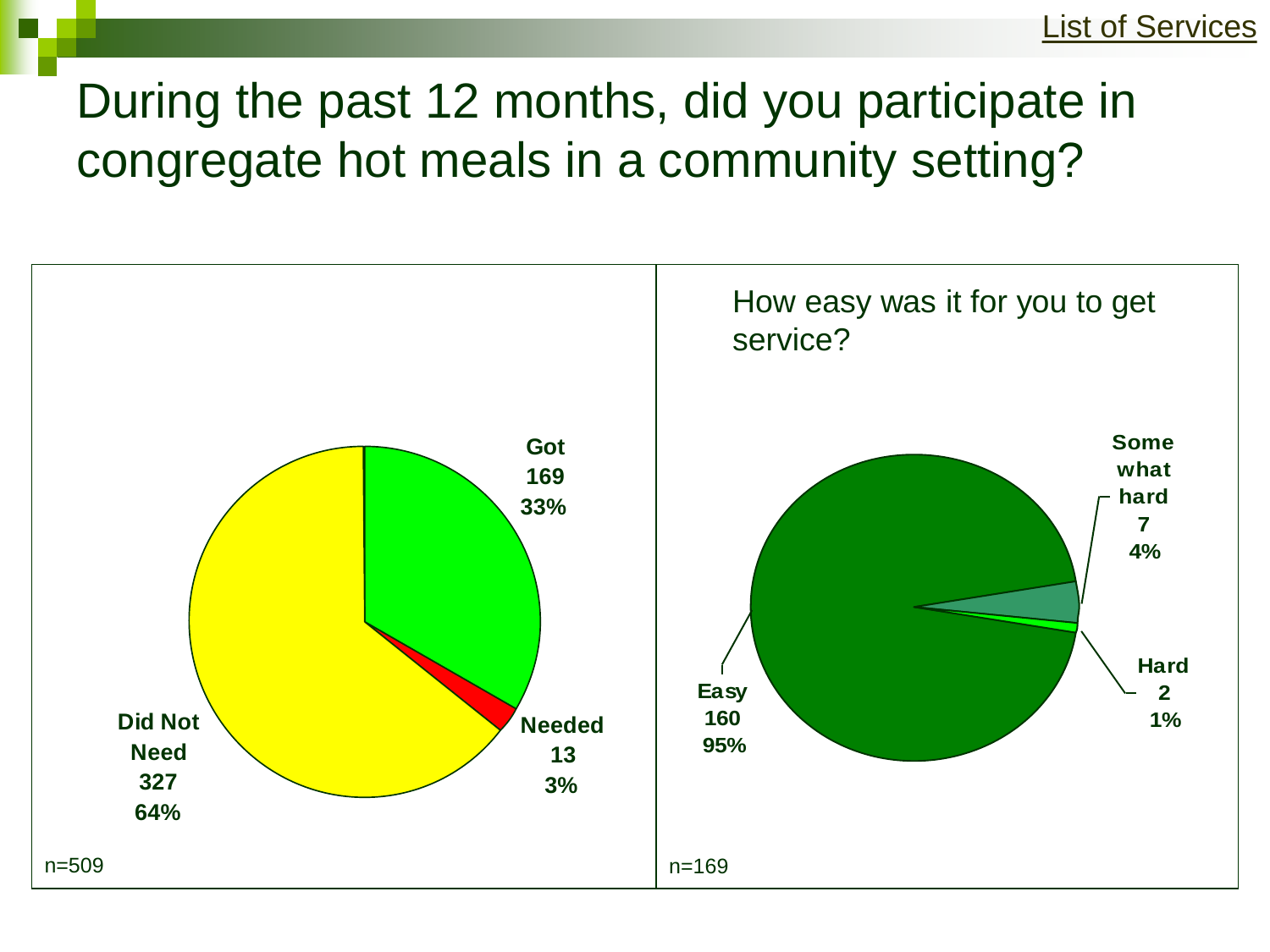During the past 12 months, did you receive education or counseling about HIV, HIV transmission, and how to reduce the risk of HIV transmission?

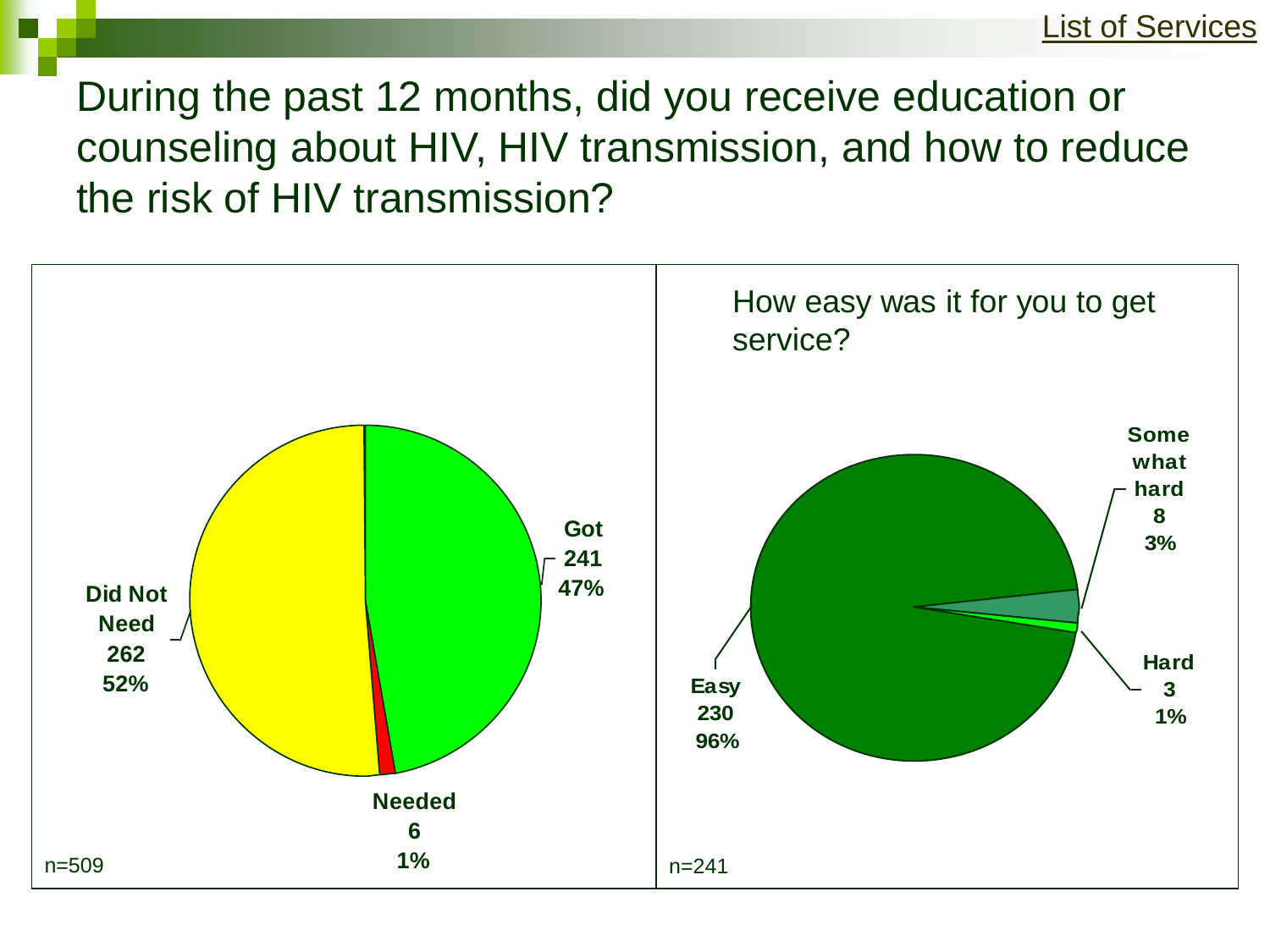During the past 12 months, did you receive shortterm assistance to support emergency, temporary or transitional housing?

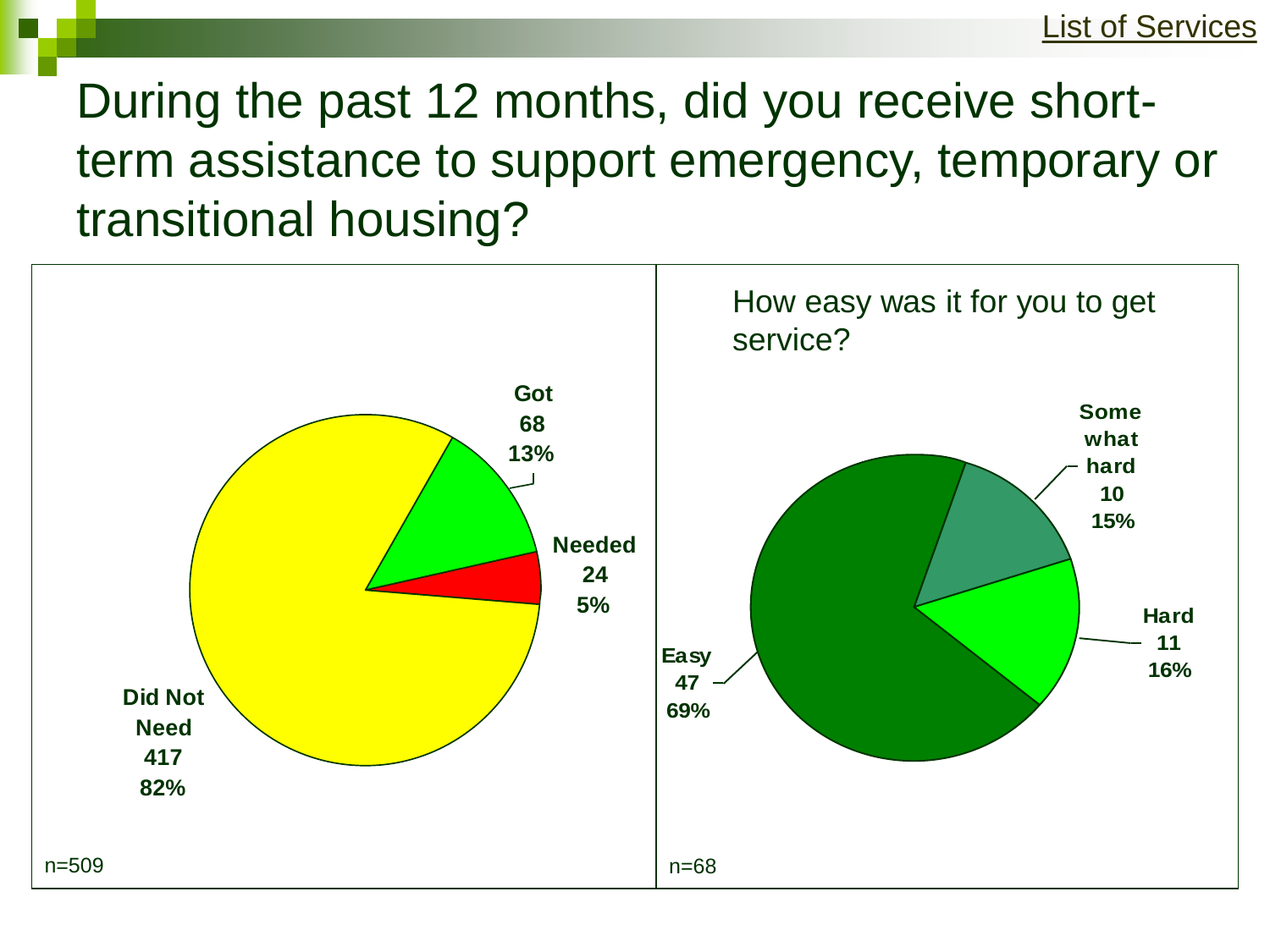### During the past 12 months, did you receive assistance with legal issues related to your HIV status?

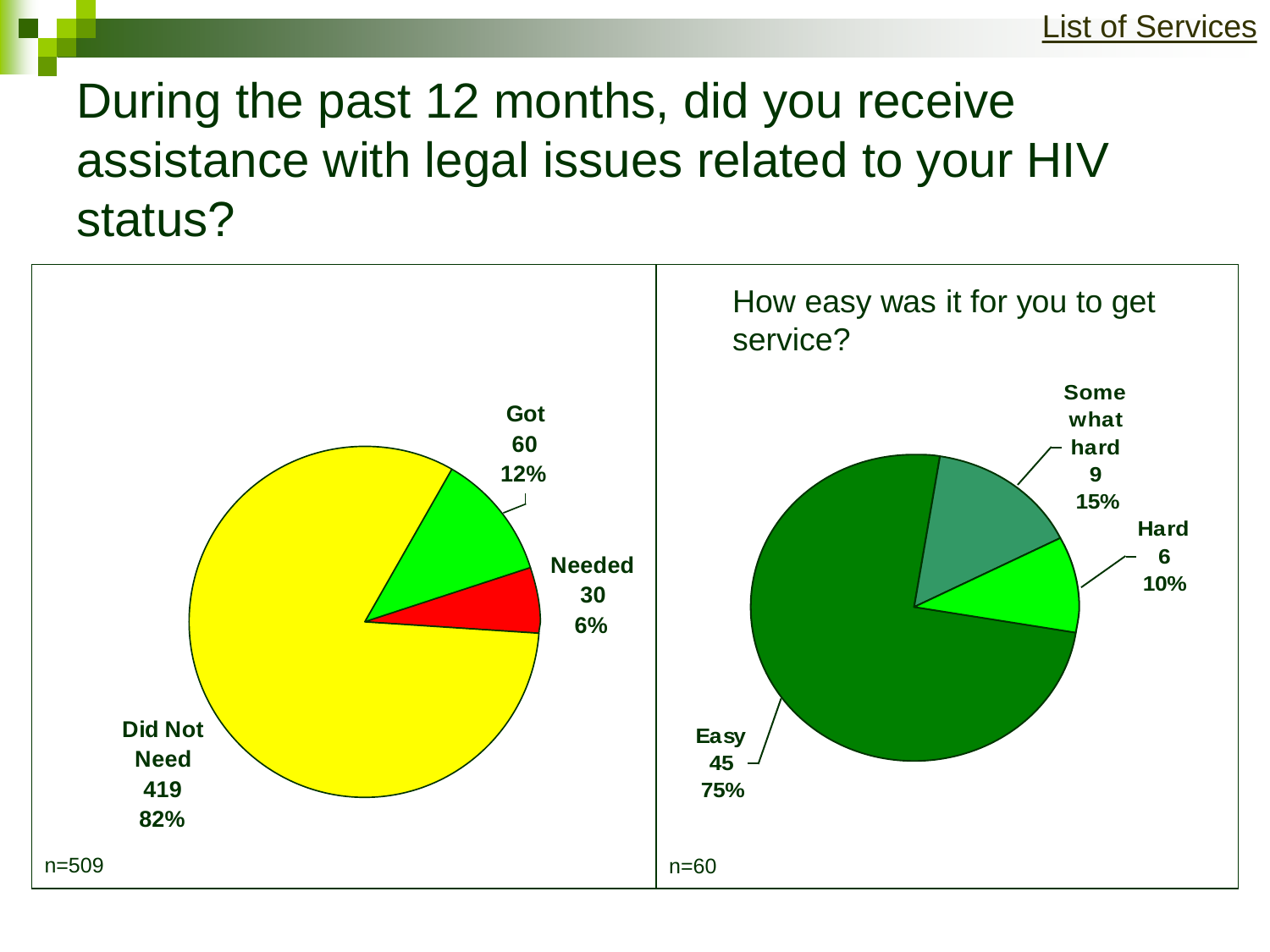#### During the past 12 months, did you receive interpretation or translation services?

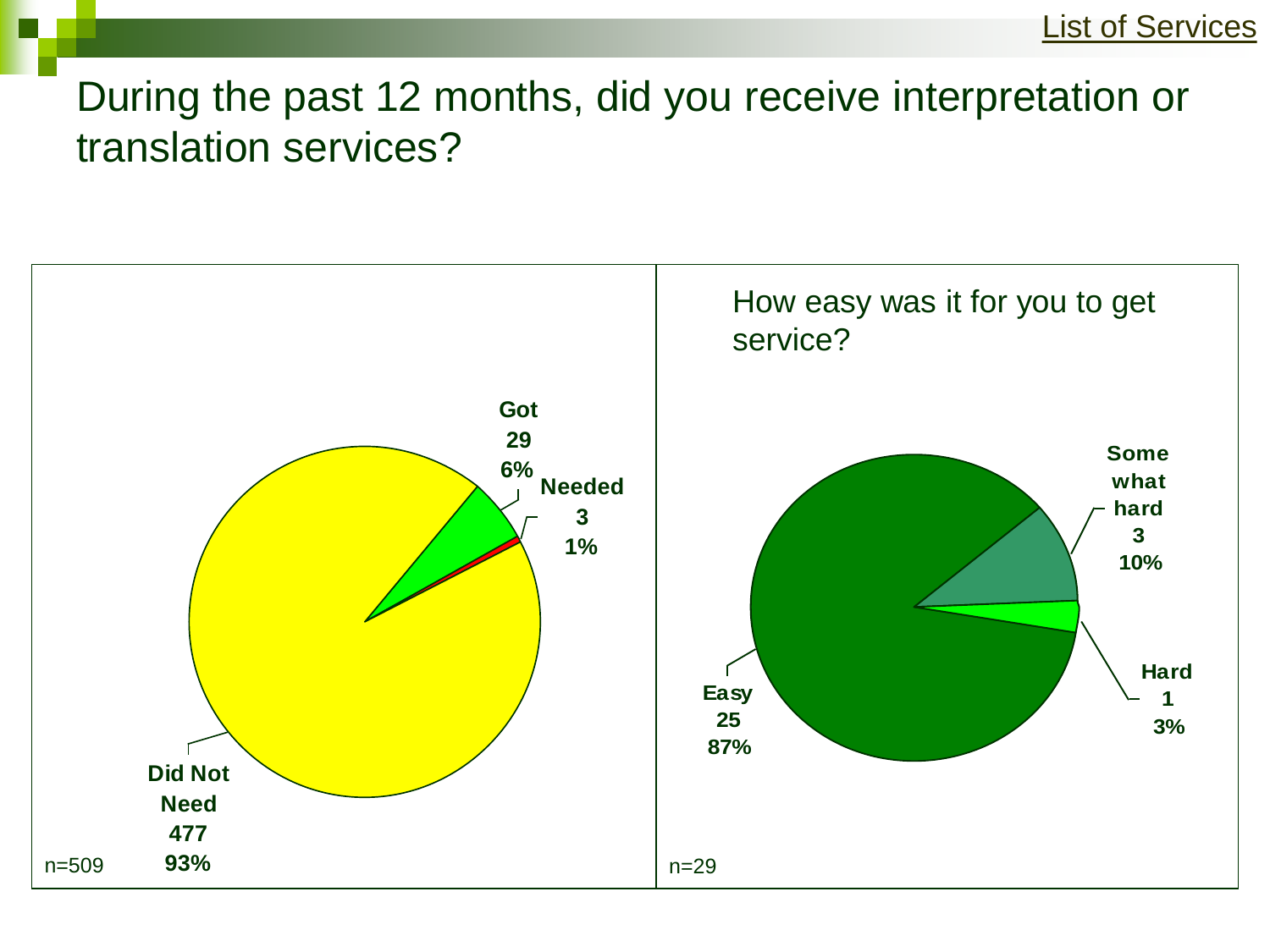## During the past 12 months, did you receive transportation assistance to access health care services?

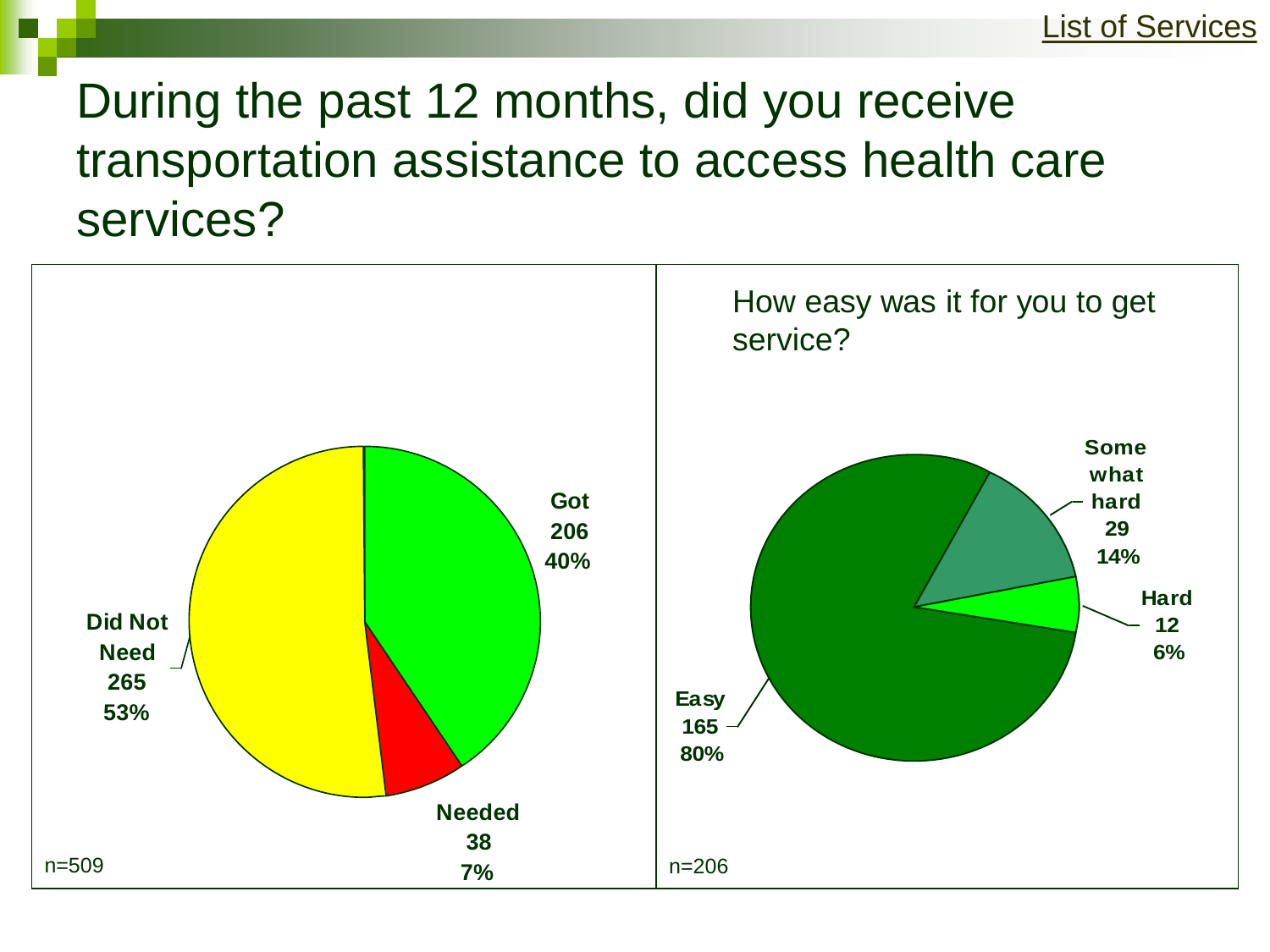# During the past 12 months, did you participate in an emotional support group for persons living with HIV?

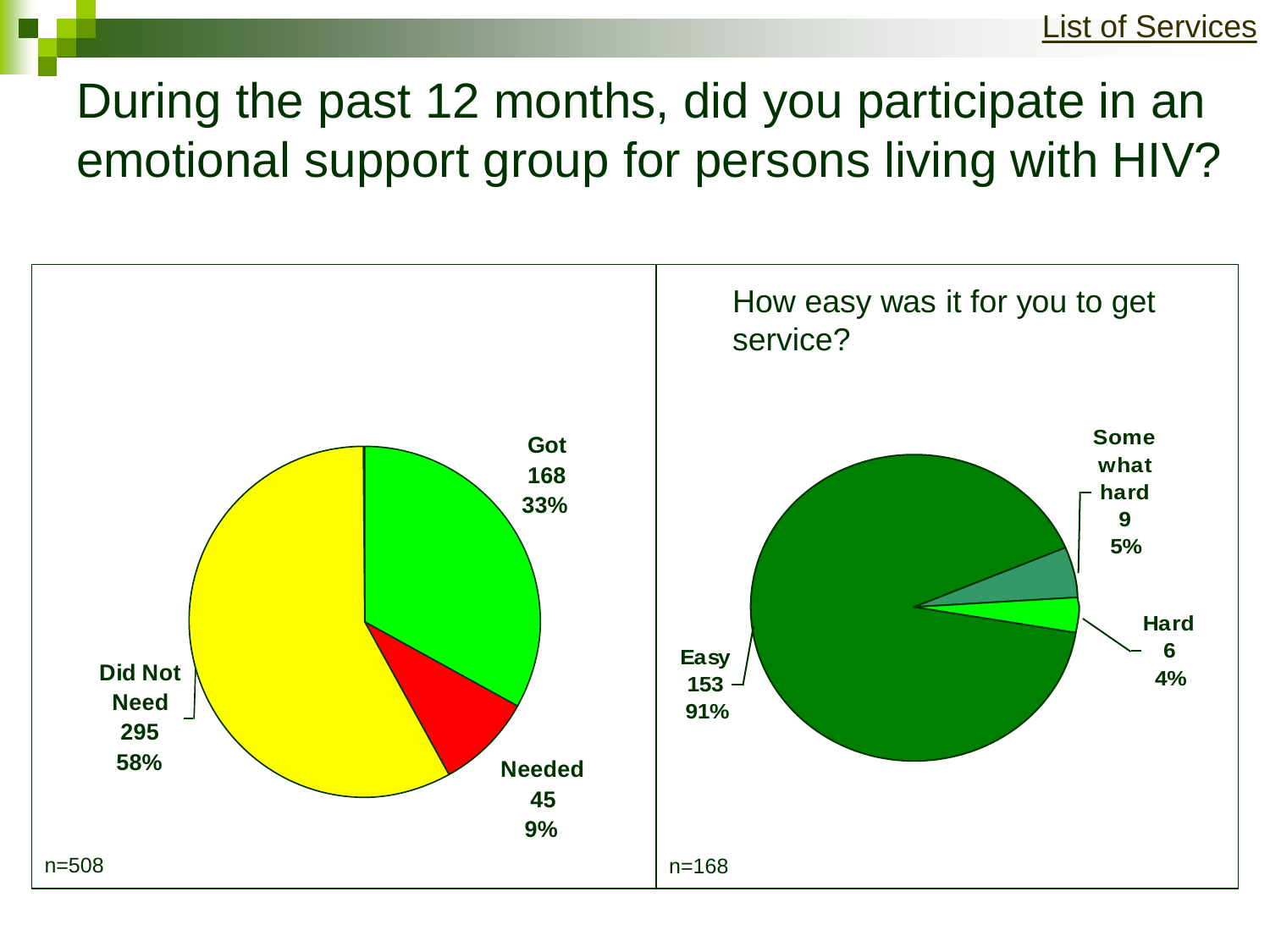During the past 12 months, did you receive information or referrals for HIV services via telephone, online or printed materials?

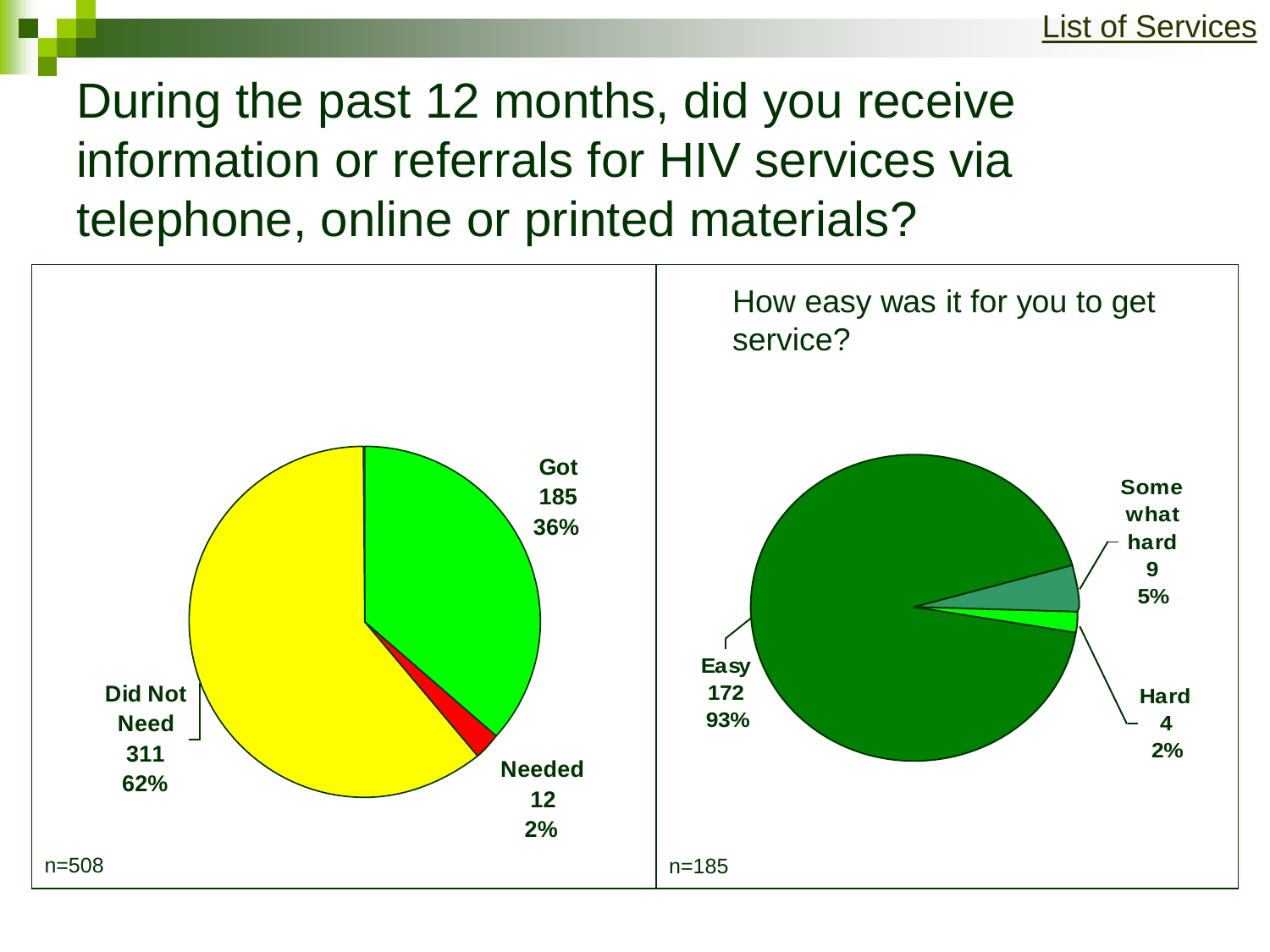During the past 12 months, did you receive rehabilitative services such as physical and occupational therapy, speech pathology, and low-vision training?

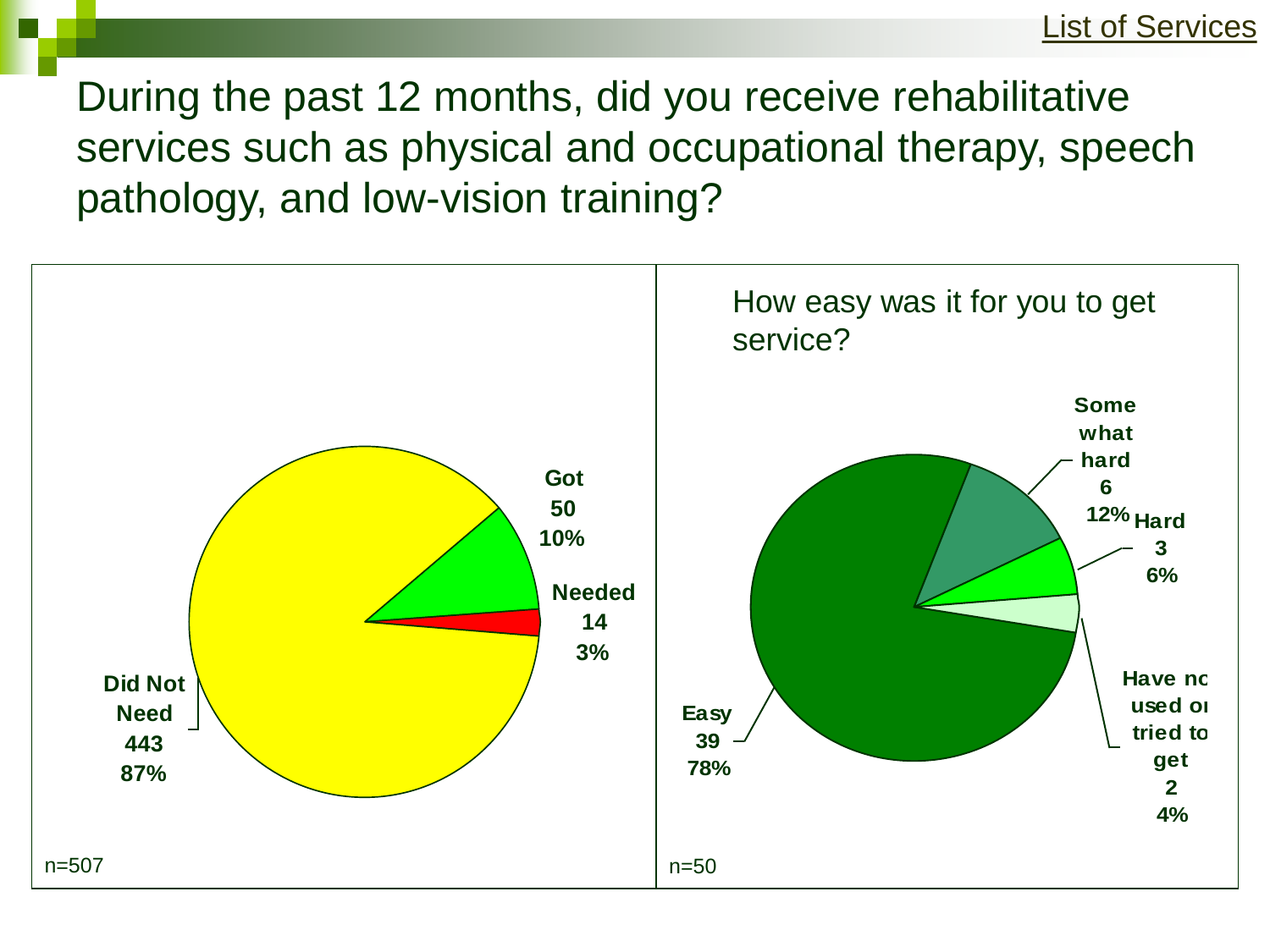## During the past 12 months, did you receive inpatient substance abuse treatment or counseling?

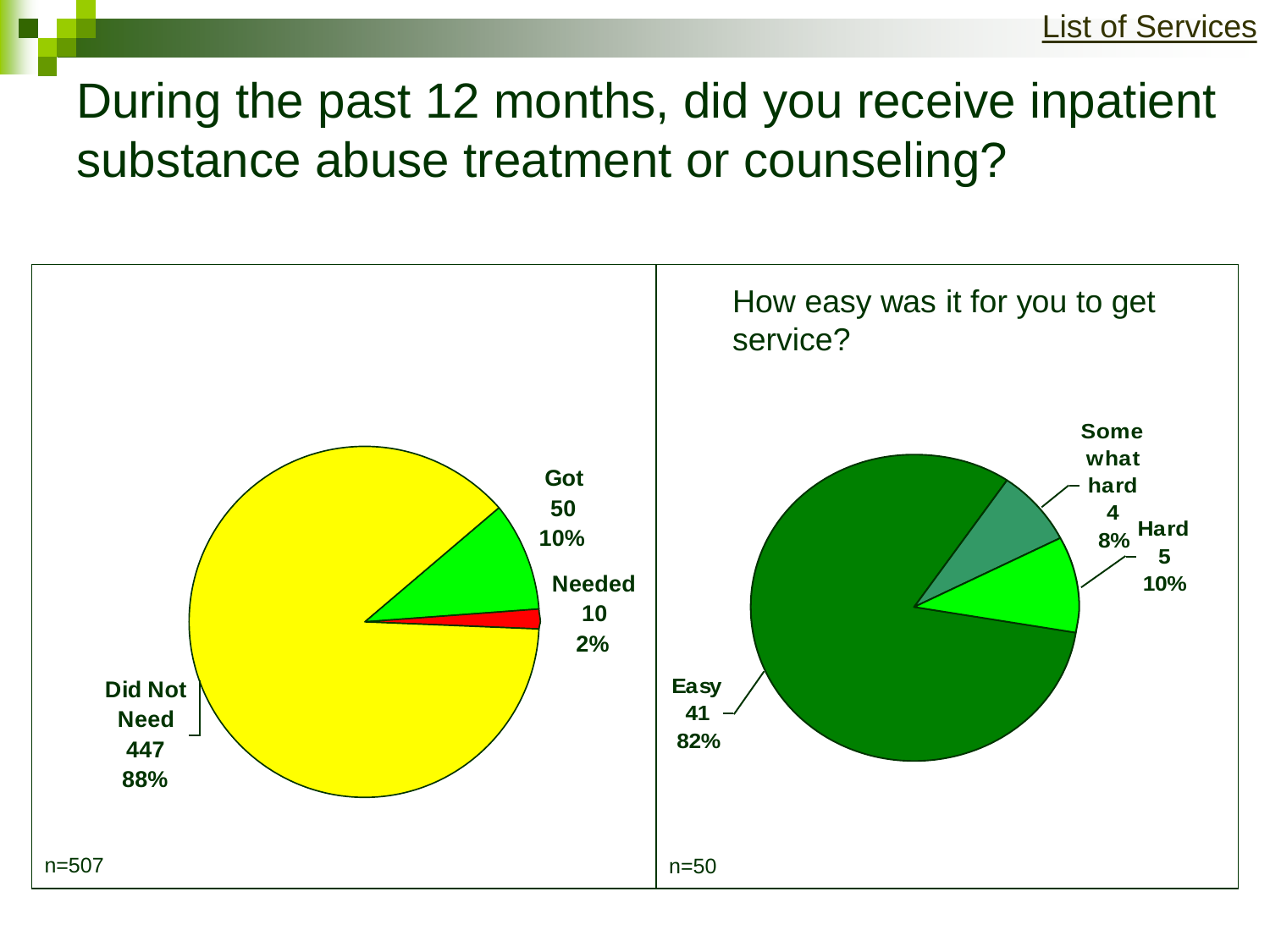During the past 12 months, did you receive treatment adherence counseling from non-medical personnel outside of the medical case management